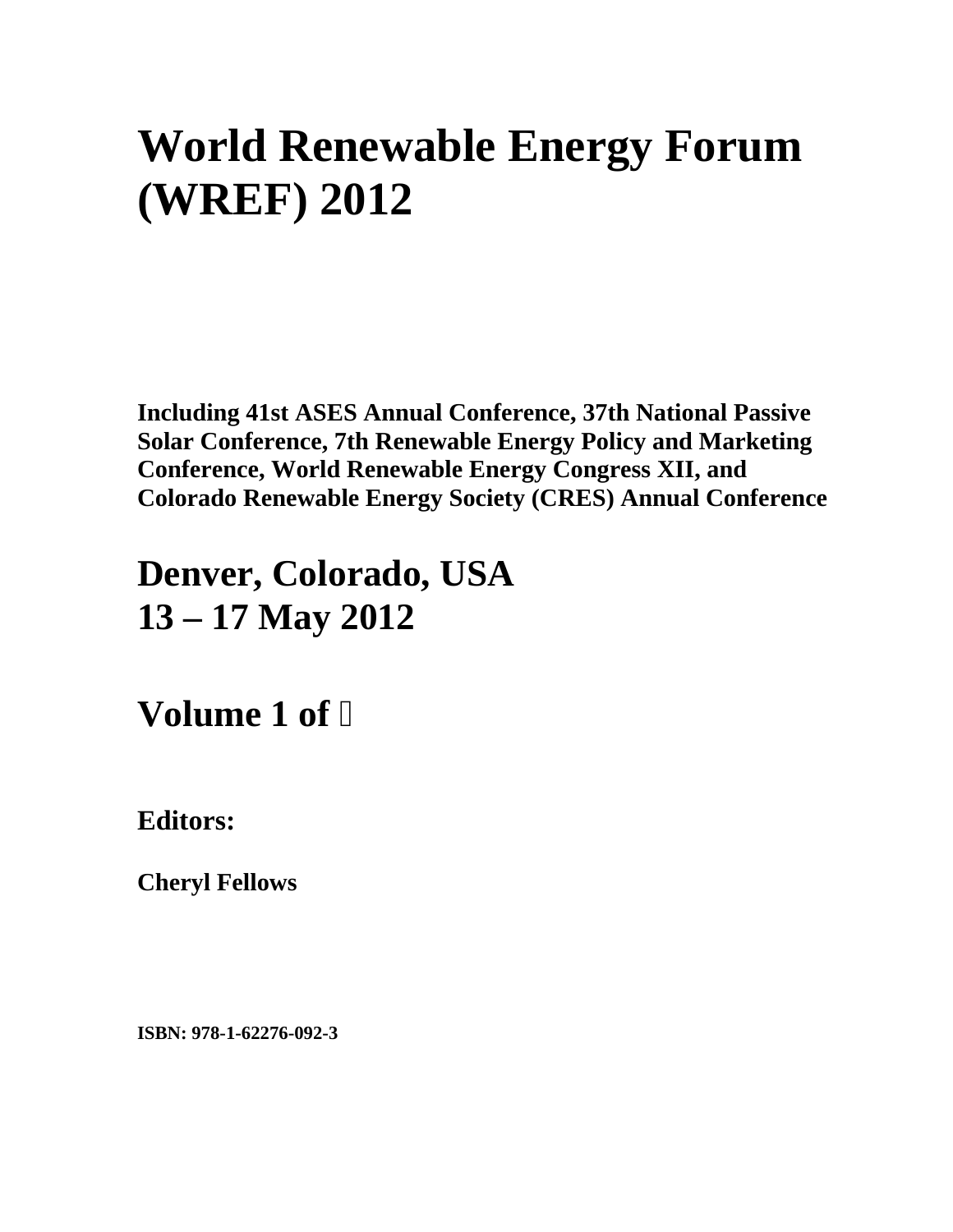**Printed from e-media with permission by:** 

Curran Associates, Inc. 57 Morehouse Lane Red Hook, NY 12571



**Some format issues inherent in the e-media version may also appear in this print version.** 

Copyright© (2012) by American Solar Energy Society All rights reserved.

Printed by Curran Associates, Inc. (2012)

For permission requests, please contact American Solar Energy Society at the address below.

American Solar Energy Society 2400 Central Avenue Suite A Boulder, Colorado 80301

Phone: (303) 443-3130 Fax: (303) 443-3212

ases@ases.org

#### **Additional copies of this publication are available from:**

Curran Associates, Inc. 57 Morehouse Lane Red Hook, NY 12571 USA Phone: 845-758-0400 Fax: 845-758-2634 Email: curran@proceedings.com Web: www.proceedings.com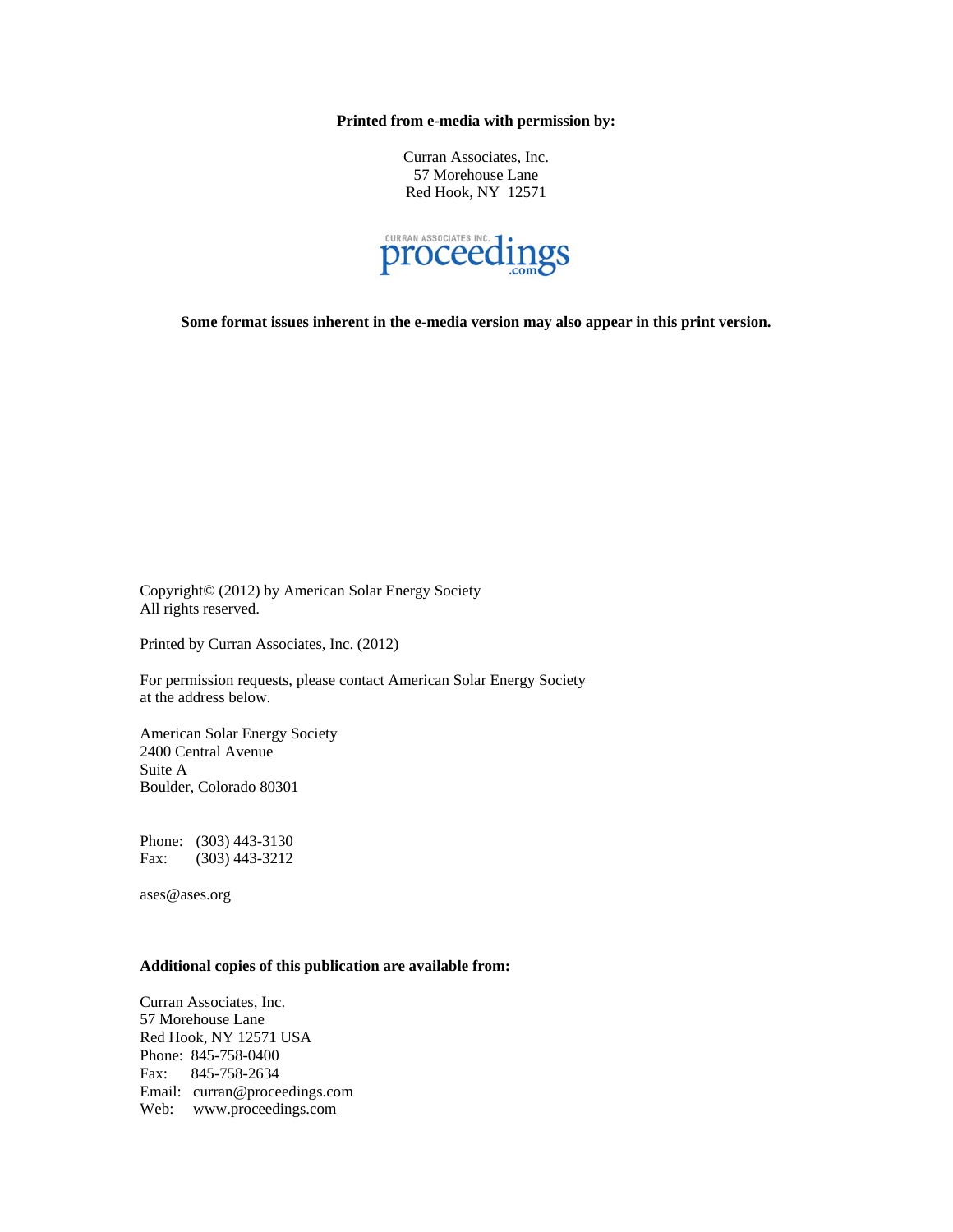### **TABLE OF CONTENTS**

#### **VOLUME 1**

#### **ADVANCEMENTS IN RENEWABLE ENERGY TECHNOLOGIES**

| A BETTER STEAM ENGINE: TESTING OF THE KATRIX ROTARY LOBE EXPANDER FOR                   |  |
|-----------------------------------------------------------------------------------------|--|
|                                                                                         |  |
| Z. Norwood, D. Kammen, D. Callaway, R. Dibble                                           |  |
|                                                                                         |  |
| $C.$ Ho                                                                                 |  |
| B. Myers, S. Linden, G. Wiener, S. Haupt                                                |  |
| A NEW METHOD OF DEVELOPING THE PARAMETERS FOR THE TWO-DIODE MODEL FROM DATA             |  |
|                                                                                         |  |
| B. Gatzka, M. Hofmann                                                                   |  |
| A REVIEW OF SOLAR RESOURCE ASSESSMENT INITIATIVES IN SOUTH AFRICA: THE CASE FOR A       |  |
|                                                                                         |  |
| E. Zawilska, A. Meyer, M. Brooks                                                        |  |
| A SIDE-BY-SIDE COMPARISON OF MICRO AND CENTRAL INVERTERS IN SHADED AND UNSHADED         |  |
|                                                                                         |  |
| D. Lee, B. Raichle                                                                      |  |
|                                                                                         |  |
| D. Simon                                                                                |  |
|                                                                                         |  |
| J. Tajima, H. Sato, K. Saito                                                            |  |
| ABSORPTION SOLAR REFRIGERATION SISTEM FOR AIR CONDITIONING IN THE YUCATAN               |  |
|                                                                                         |  |
| E. Rodriguez, C. Mercado, J. Carrillo, W. Gomez-Franco                                  |  |
| WREF 2012: ADVANCED PARABOLIC CONCENTRATOR FOR GRID COMPETITIVENESS ……………………………………………56 |  |
| D. White, A. Mason, A. Farr, R. Tatum                                                   |  |
|                                                                                         |  |
| S. Wei, S. Chen, A. Walsh, X. Gong                                                      |  |
| ALLEVIATING OPERATING TEMPERATURE OF HIGH CONCENTRATION SOLAR CELL BY ACTIVE            |  |
| F. Al-Amri, T. Mallick                                                                  |  |
| AMMONIA GENERATION WITH FLAT-PLATE SOLAR COLLECTOR FOR ABSORPTION COOLING               |  |
|                                                                                         |  |
| R. Gordin, M. Parra, E. Lora, O. Venturini                                              |  |
| AN ANALYTICAL APPROACH TREATING THREE-DIMENSIONAL GEOMETRICAL EFFECTS OF                |  |
|                                                                                         |  |
| M. Binotti, A. Gray, G. Zhu, G. Manzolini                                               |  |
|                                                                                         |  |
| Y. Saito, T. Ito, S. Chan, A. Matsuo, T. Fukushima, H. Sato                             |  |
|                                                                                         |  |
| L. Jiang, C. Lan, Y. Kim, Y. Ma, R. Winston                                             |  |
|                                                                                         |  |
| J. Bilbao, A. Sproul                                                                    |  |
|                                                                                         |  |
| N. Nguyen                                                                               |  |
| ANALYTICAL STUDY ON THREE-DIMENSIONAL EFFECTS OF PARABOLIC TROUGH COLLECTORS  110       |  |
| M. Binotti, G. Zhu, A. Gray, G. Manzolini                                               |  |
| ANALYZE UNSTEADY FLOW 3D AROUND A BLADE OF A ROTOR OF HORIZONTAL AXIS WIND              |  |
|                                                                                         |  |
| B. Noura, I. Dobrev, S. Khelladi, R. Dizene                                             |  |
| N/A                                                                                     |  |
|                                                                                         |  |
| M. Sengupta, M. Wagner                                                                  |  |
|                                                                                         |  |
| M. Sankrithi, U. Sankrithi                                                              |  |
|                                                                                         |  |
| P. Shipkovs, G. Kashkarova, K. Lebedeva, M. Pankars, I. Purina, J. Sedlina              |  |
|                                                                                         |  |
| T. Larsen                                                                               |  |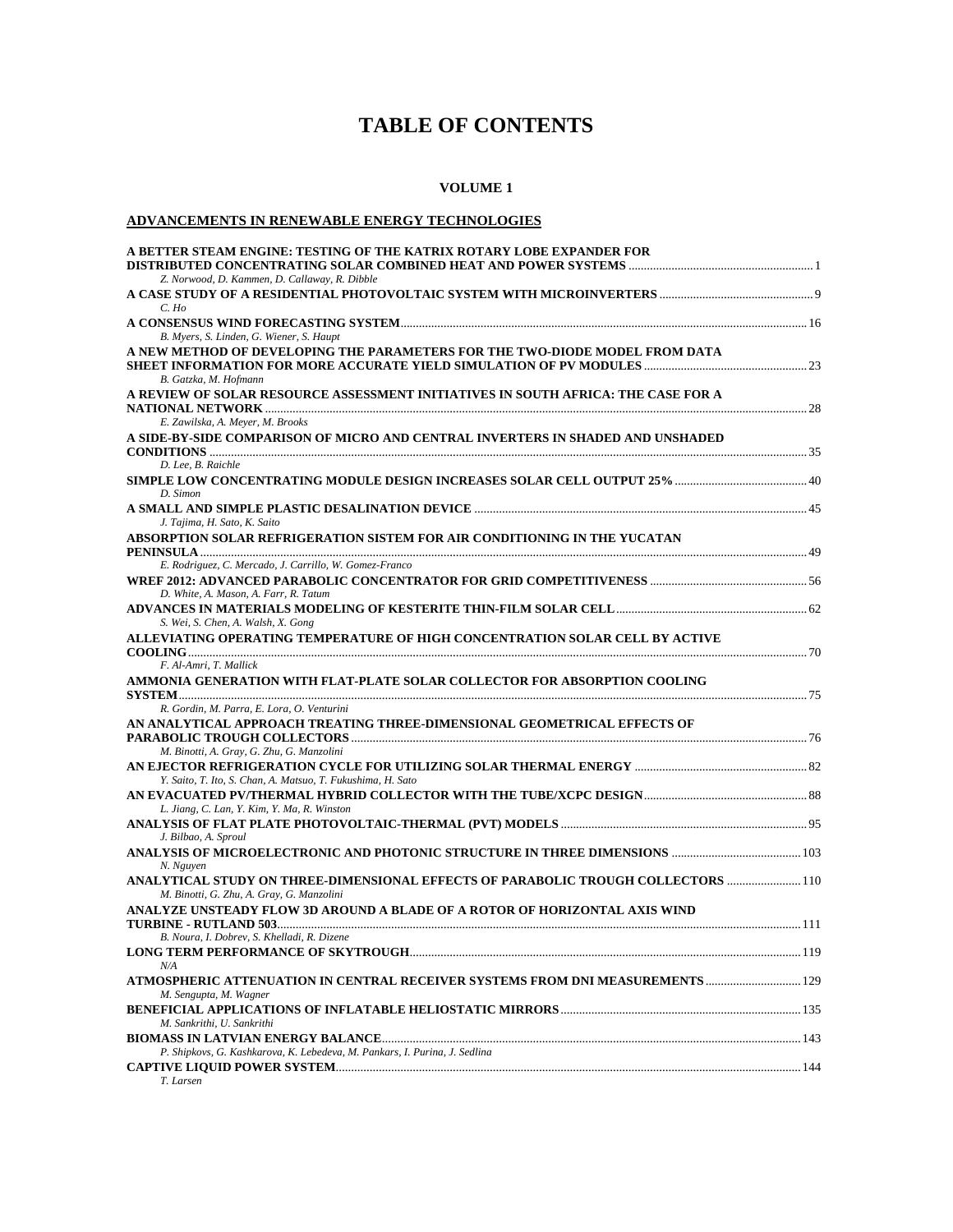| CASCADE PHOTOCONVERTERS ON THE BASIS OF THE HOMOGENEOUS SEMICONDUCTOR                                                                                                |  |
|----------------------------------------------------------------------------------------------------------------------------------------------------------------------|--|
| Y. Arbuzov, V. Evdokimov, O. Shepovalova                                                                                                                             |  |
| CHARACTERIZATION OF SOLID-GAS CHEMICAL REACTIONS BY SOLAR THERMOGRAVIMETRY  154<br>J. Gonzalez-Aguilar, E. Alonso, C. Hutter, M. Romero, A. Steinfeld                |  |
| CHARACTERIZATION OF IRRADIANCE VARIABILITY USING A HIGHRESOLUTION, CLOUD-                                                                                            |  |
| P. Mathiesen, J. Kleissl, C. Collier                                                                                                                                 |  |
| CHARACTERIZATION OF WIND VELOCITY DISTRIBUTIONS WITHIN A FULL-SCALE HELIOSTAT                                                                                        |  |
| J. Sment, C. Ho                                                                                                                                                      |  |
| R. Sirwan, Y. Ali, K. Sopian                                                                                                                                         |  |
| PERFORMANCE COMPARISON OF FIXED, 1-, AND 2-AXIS TRACKING SYSTEMS FOR SMALL<br>J. Robinson, B. Raichle                                                                |  |
| <b>OPTICAL PERFORMANCE OF CIRCULAR AND ELLIPTICAL 3-D STATIC SOLAR CONCENTRATORS 181</b><br>I. Ali, T. O'Donovan, T. Mallick, K. Reddy                               |  |
| COMPARISON STUDY OF AIR-BASED PHOTOVOLTAIC/THERMAL (PV/T) COLLECTOR WITH                                                                                             |  |
| F. Hussain, Z. Anuar, S. Khairuddin, M. Othman, B. Yatim, H. Ruslan, K. Sopian                                                                                       |  |
|                                                                                                                                                                      |  |
| P. Shipkovs, M. Vanags, J. Shipkovs, A. Snegirjovs, L. Migla                                                                                                         |  |
| DESIGN AND BENEFIT POTENTIALS OF SYNERGISTIC CURRENT AND OFFSHORE WIND (SCOW)<br>M. Sakrithi, S. Sankrithi                                                           |  |
| DESIGN AND CONSTRUCTION OF A LOW COST SOLAR CHILLER, WITH CALORIMETRIC                                                                                               |  |
| L. Ketteringham, M. Tierney, M. Ahamad, H. Saidani-Scott, R. Selwyn                                                                                                  |  |
| DESIGN AND WIND TUNNEL TESTING OF A SAVONIUS WIND TURBINE INTEGRATED WITH THE                                                                                        |  |
|                                                                                                                                                                      |  |
| W. Chong, A. Fazlizan, K. Pan, S. Poh                                                                                                                                |  |
| M. Suresh, S. Deivarajan                                                                                                                                             |  |
| A. Colleoni, G. Olalde, A. Toutant                                                                                                                                   |  |
| H. Khan, S. Jaffery, M. Khan, L. Ali                                                                                                                                 |  |
| DETERMINING THE EFFECTS OF CONCERTED ELIMINATION REACTIONS IN THE PYROLYSIS OF                                                                                       |  |
| D. Robichaud, J. Clark, M. Nimlos                                                                                                                                    |  |
| DETERMINING THE RELIABILITY OF PASSIVE SOLAR DISTILLATION BASINS AND PREDICTING                                                                                      |  |
| N. Santos, D. James, A. Said, N. Venkatesh                                                                                                                           |  |
| V. Larson, R. Senkbeil, B. Nielsen                                                                                                                                   |  |
| S. Bull, T. Grant                                                                                                                                                    |  |
| DEVELOPMENT OF A STOCHASTIC-KINEMATIC CLOUD MODEL TO GENERATE HIGH-FREQUENCY<br>P. Beaucage, M. Brower, J. Frank, J. Freedman                                        |  |
| B. Brown, M. Strasser, R. Selvam                                                                                                                                     |  |
| DUST ON SOLAR COLLECTOR SURFACES: A REVIEW OF PERFORMANCE EFFECTS AND                                                                                                |  |
| L. Kazmerski, T. Tarver, A. Al-Qaraghuli                                                                                                                             |  |
| ELECTRONIC TRANSPORT STUDIES OF BULK HGCDTE BASED ON AN ENSEMBLE MONTE CARLO                                                                                         |  |
| M. Tahir, N. Maassoume, B. Bouazza                                                                                                                                   |  |
| J. Bendfeld, K. Navratil                                                                                                                                             |  |
| <b>ENHANCED HEAT TRANSFER SURFACES FOR USE IN THE DEVELOPMENT OF HIGH</b>                                                                                            |  |
| D. Kukulka, R. Smith                                                                                                                                                 |  |
| T. Chergui, H. Boualit, A. Bouhdjar, S. Larbi                                                                                                                        |  |
| <b>EXERGO-ECONOMIC ANALYSIS OF PERFORMANCE OF A HOT AIR GENERATION SYSTEM USING</b><br>PRODUCER GAS AS FUEL INSTEAD OF LIGHT DIESEL OIL TO DETERMINE THERMO-ECONOMIC |  |
| A. Patel                                                                                                                                                             |  |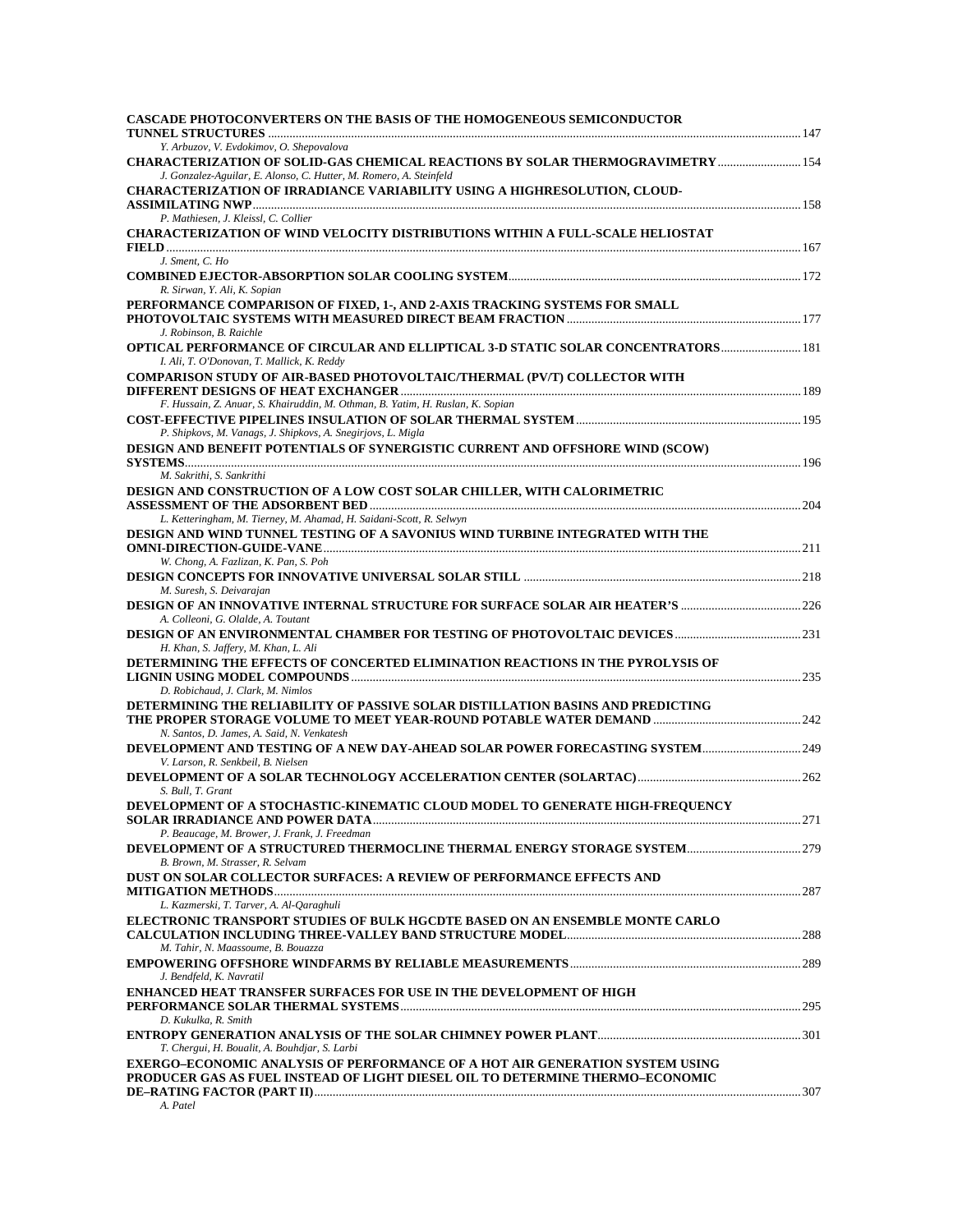| G. Kumaresan, S. Iniyan, R. Velraj                                                                                                                               |  |
|------------------------------------------------------------------------------------------------------------------------------------------------------------------|--|
| <b>EXPERIMENTAL INVESTIGATION AND PERFORMANCE SIMULATION OF HOT AIR GENERATION</b><br>SYSTEM USING PRODUCER GAS AS FUEL INSTEAD OF LIGHT DIESEL OIL TO DETERMINE |  |
| A. Patel                                                                                                                                                         |  |
| <b>EXPERIMENTAL INVESTIGATION OF A NATURAL CIRCULATION SYSTEM FOR HIGH</b><br>A. Hassen, D. Amibe, J. Lovseth, O. Nydal                                          |  |
| M. Hamdan, O. Rabbata                                                                                                                                            |  |
| C. Mukarakate, D. Robichaud, B. Donohoe, K. Mino, M. Jarvis, M. Bahng, K. IIsa, M. Nimlos                                                                        |  |
| FEATURE-BASED VERIFICATION FOR THE HIGH-RESOLUTION NCAR-XCEL WRF-RTFDDA WIND                                                                                     |  |
| W. Cheng, Y. Liu, B. Mahoney, T. Warner, B. Nagarajan<br>V. Lonij, A. Brooks, J. Greenberg, S. Orsburn, A. Cronin, G. Torres                                     |  |
| FINITE ELEMENT MODELING OF SOLAR POWERED INJERA BAKING OVEN FOR INDOOR COOKING 349<br>A. Hassen, D. Amibe                                                        |  |
| J. Wohlgemuth                                                                                                                                                    |  |
| ADVANCEMENTS IN GRID INTEGRATION OF WIND AND SOLAR POWER IN THE WESTER                                                                                           |  |
| <b>B.</b> Parsons                                                                                                                                                |  |
| D. Lew, G. Brinkman, E. Ibanez, S. Lefton, N. Kumar, G. Jordan, S. Venkataraman, J. King                                                                         |  |
| S. Beuning<br><b>B.</b> Nickell                                                                                                                                  |  |
| R. Morris                                                                                                                                                        |  |
| A. Mason                                                                                                                                                         |  |
|                                                                                                                                                                  |  |
| T. Forsyth<br>D. Bharathan                                                                                                                                       |  |
| <b>FORUM - ENERGY INFORMATION TOOLS &amp; MAPS – MAKING INFORMED DECISIONS USING</b>                                                                             |  |
| D. Brodt-Giles<br>N/A                                                                                                                                            |  |
| PRE-CONSTRUCTION PV RESOURCE ASSESSMENT QUALITATIVE ANALYSIS: REFERENCE CELL VS.                                                                                 |  |
| J. Robinson<br>FROM MINIMIZING RISK TO MAXIMIZING PERFORMANCE: FLAT PANEL PV RESOURCE                                                                            |  |
| M. Schnitzer<br>FROM MINIMIZING RISK TO MAXIMIZING PERFORMANCE: FLAT PANEL PV RESOURCE                                                                           |  |
| C. Thuman, M. Schnitzer                                                                                                                                          |  |
| J. Dickinson                                                                                                                                                     |  |
| G. Sutton                                                                                                                                                        |  |
| FORUM - MEETING THE DUAL GOAL OF ENERGY ACCESS AND SUSTAINABILITY - CSP<br>N. Kulichenko-Lotz                                                                    |  |
| C. Kutscher                                                                                                                                                      |  |
| D. Banks                                                                                                                                                         |  |
| R. Laplante                                                                                                                                                      |  |
| <b>B.</b> Leusink                                                                                                                                                |  |
| C. O'Brien                                                                                                                                                       |  |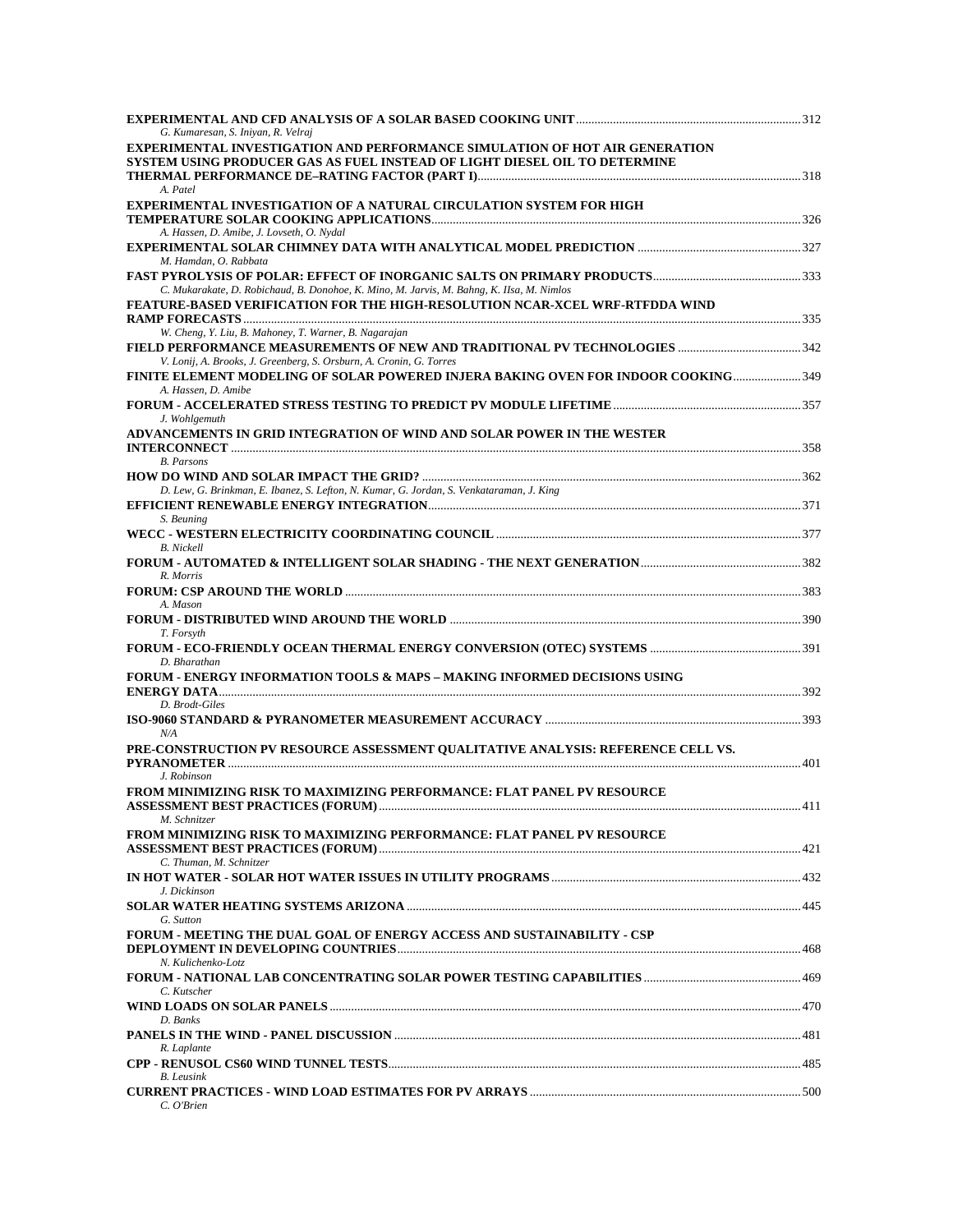| QUANTIM CONFINED NANOCRYSTALS AND NANOSTRUCTURES FOR HIGH EFFICIENCY SOLAR                                                                                                   |  |
|------------------------------------------------------------------------------------------------------------------------------------------------------------------------------|--|
| M. Beard                                                                                                                                                                     |  |
| COMPARISON OF U.S., CHINESE, AND ISRAELI SOLAR HOT WATER SYSTEM COST AND                                                                                                     |  |
| W. Goetzler<br>POLYMER THIN-FILM COLLECTOR AND HEAT EXCHANGER DESIGN LOWERS COST OF SWH                                                                                      |  |
| R. Rhodes                                                                                                                                                                    |  |
| S. Crolius                                                                                                                                                                   |  |
| RUNNING THE WORLD ON RENEWABLES: ALTERNATIVES TO ELECTRICITY FOR TRANSMISSION,<br>FIRMING STORAGE, AND SUPPLY INTEGRATION OF LARGE-SCALE, STRANDED, RENEWABLE                |  |
| <b>B.</b> Leighty                                                                                                                                                            |  |
| RUNNING THE WORLD ON RENEWABLES: ALTERNATIVES TO ELECTRICITY FOR TRANSMISSION,<br>FIRMING STORAGE, AND SUPPLY INTEGRATION OF LARGE-SCALE, STRANDED, RENEWABLE                |  |
| M. Jacobson<br>RUNNING THE WORLD ON RENEWABLES: ALTERNATIVES TO ELECTRICITY FOR TRANSMISSION,<br>FIRMING STORAGE, AND SUPPLY INTEGRATION OF LARGE-SCALE, STRANDED, RENEWABLE |  |
| E. Sturman                                                                                                                                                                   |  |
| RUNNING THE WORLD ON RENEWABLES: ALTERNATIVES TO ELECTRICITY FOR TRANSMISSION,<br>FIRMING STORAGE, AND SUPPLY INTEGRATION OF LARGE-SCALE, STRANDED, RENEWABLE                |  |
| R. McIntosh                                                                                                                                                                  |  |
| R. McIntosh                                                                                                                                                                  |  |
| E. Sturman                                                                                                                                                                   |  |
| M. Thornbloom, B. Byrom, D. Kreutzman, T. Lane, B. Danielson, B. Ramlow                                                                                                      |  |
| <b>B.</b> Gould                                                                                                                                                              |  |
| R. Leblanc<br>H. Price                                                                                                                                                       |  |
| T. Guo                                                                                                                                                                       |  |
| FORUM - THE SOLAR TECHNOLOGY ACCELERATION CENTER (SOLARTAC) - CURRENT STATUS,<br>T. Wendelin                                                                                 |  |
| M. Thomas                                                                                                                                                                    |  |
| Q. Zhang, J. Brownson, S. Stewart, L. Witmer                                                                                                                                 |  |
| GHI CORRELATIONS WITH DHI AND DNI AND THE EFFECTS OF CLOUDINESS ON ONE-MINUTE                                                                                                |  |
| F. Vignola<br><b>GREEN HYDROGEN PRODUCTION USING A COLBALT FERRITE BASED HERCYNITE SOLAR</b>                                                                                 |  |
| C. Muhich, B. Evanko, X. Liang, P. Lichty, D. Arafin, K. Weston, C. Musgrave, A. Weimer<br>HEAT DELIVERY PERFORMANCE IN COMBINATION SOLAR THERMAL SYSTEMS: STRATEGIES        |  |
| J. Dontje                                                                                                                                                                    |  |
| HIGH PERFORMANCE COMPUTING FOR STATIC AND DYNAMIC ANALYSES OF HELIOSTATS FOR<br>A. Menicucci, C. Ho, D. Griffith                                                             |  |
| HIGH SPEED PUBLIC POLICY FOR ALGAE-BASED BIOFUEL AS A VIABLE ENERGY ALTERNATIVE:<br>N. Ahmad                                                                                 |  |
| IMPROVEMENT AND VALIDATION OF A TRANSIENT MODEL TO PREDICT PHOTOVOLTAIC<br>A. Luketa-Hanlin, J. Stein                                                                        |  |
| IMPROVEMENT OF THERMAL STRATIFICATION IN A HOT WATER SOLAR STORAGE TANK BY                                                                                                   |  |
| P. Gonzalez-Altozano, L. Sanchis, M. Gasque, E. Garcia-Mari, F. Ibanez, R. Gutierrez-Colomer                                                                                 |  |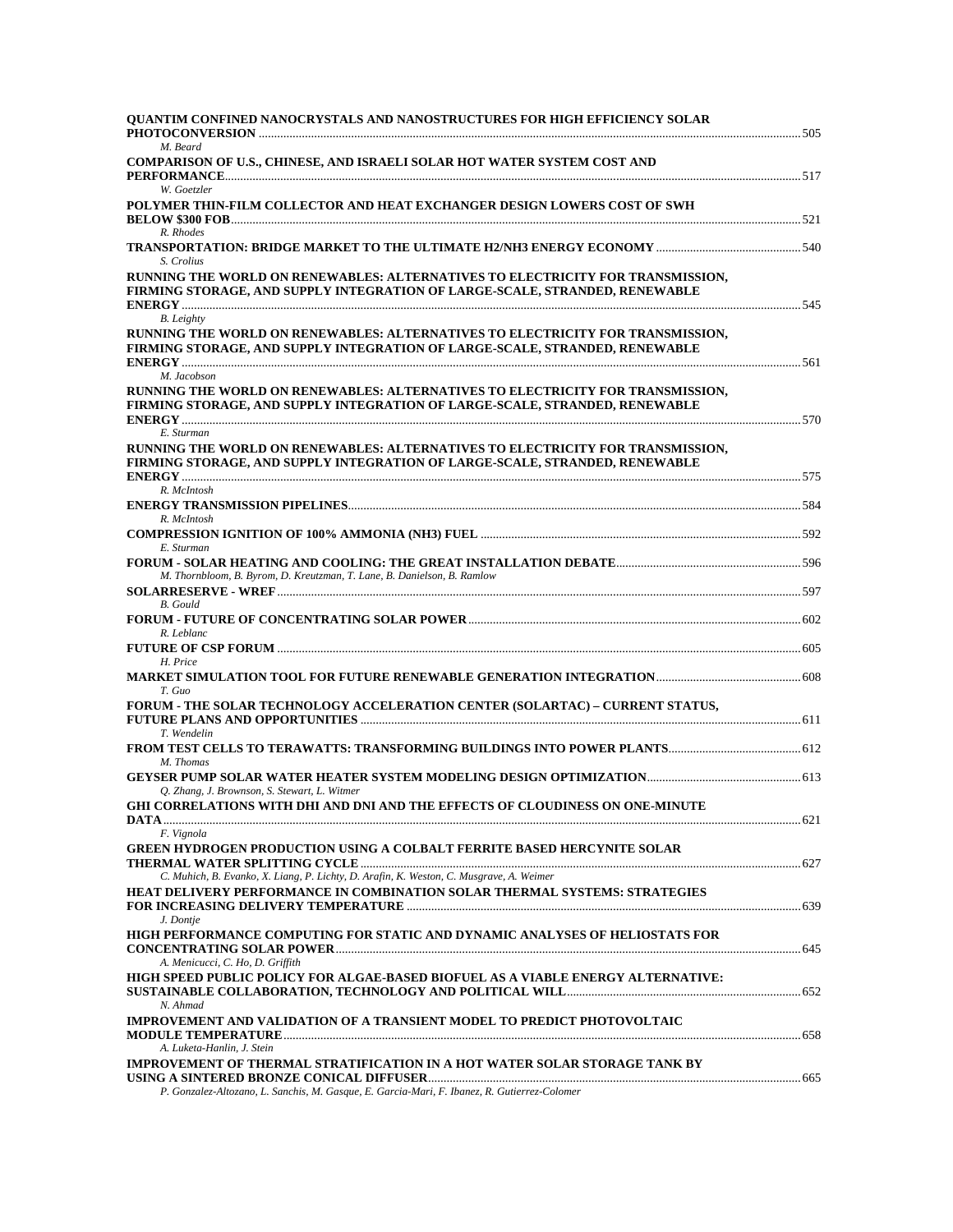| S. Sciara, B. Raichle                                                                                                                                                                              |  |
|----------------------------------------------------------------------------------------------------------------------------------------------------------------------------------------------------|--|
| O. Shepovalova, A. Korolev                                                                                                                                                                         |  |
| AN EMPIRICALLY DERIVED MODEL REGARDING THE PERFORMANCE OF FLAT PLATE SOLAR<br>678. THERMAL COLLECTORS BASED ON VARYING RATIOS OF DIRECT TO DIFFUSE SOLAR RADIATION  67<br>T. Abernethy, B. Raichle |  |
| INTEGRATED ALGAE CULTIVATION FOR MUNICIPAL WASTEWATER TREATMENT AND BIOFUELS                                                                                                                       |  |
| V. Andersson, R. Hackl, S. Broberg                                                                                                                                                                 |  |
| INTERNATIONAL TECHNOLOGY TRANSFER AND INDIGENOUS INNOVATION: EVIDENCES FROM<br>Y. Yu, S. Luo                                                                                                       |  |
| NOVEL FERRITE MATERIALS FOR ENERGY APPLICATIONS: EFFICIENT H2 PRODUCTION AND CO2                                                                                                                   |  |
| B. Evanko, J. Scheffe, A. Izar, A. Weimer                                                                                                                                                          |  |
| L. Harmon                                                                                                                                                                                          |  |
| LONG TERM WAVE ENERGY RESOURCE CHARACTERISATION AT THE ATLANTIC MARINE                                                                                                                             |  |
| B. Cahill, T. Lewis                                                                                                                                                                                |  |
| J. Quinnell, J. Davidson                                                                                                                                                                           |  |
|                                                                                                                                                                                                    |  |
| E. Wackelgard, S. Hesse, D. Hislop, B. Rivolta, M. Luminari, B. Restall<br>MICROALGAE AS BIOFUELS FEEDSTOCKS: AN ASSESSMENT OF THE YIELDS AND FUEL OUALITY<br>L. Laurens, R. McCormick, P. Pienkos |  |
| MICROBIAL FUEL CELL SYSTEM IDENTIFICATION USING PSEUDO-RANDOM BINARY SIGNAL750                                                                                                                     |  |
| H. Boghani, J. Kim, R. Dinsdale, A. Guwy, G. Premier                                                                                                                                               |  |
|                                                                                                                                                                                                    |  |
| V. Gude, P. Patil, S. Deng                                                                                                                                                                         |  |
| MODELED YEARLY ENERGY YIELD OF INVERTED METAMORPHIC MULTIJUNCTION SOLAR                                                                                                                            |  |
| D. Friedman, W. McMahon, J. Olson, D. Myers                                                                                                                                                        |  |
| WREF 2012: MODELING GENERATION SYSTEMS FROM USING SOLAR STIRLING ENGINES                                                                                                                           |  |
|                                                                                                                                                                                                    |  |
| S. Mendoza, O. Almazan, E. Silva, V. Cobas, R. Guillen                                                                                                                                             |  |
| E. Saade, D. Clough, C. Bingham, A. Weimer                                                                                                                                                         |  |
| J. Brito, E. Bandala, B. Raichle                                                                                                                                                                   |  |
| MOLECULAR ENGINEERING OF CARBORANYLPYRROLES: APPLICATION OF ELECTRONIC                                                                                                                             |  |
| P. Bobadova-Parvanova, J. Varberg, E. Harak, M. Vicente                                                                                                                                            |  |
|                                                                                                                                                                                                    |  |
| S. Ong, R. McKeel                                                                                                                                                                                  |  |
|                                                                                                                                                                                                    |  |
| H. Poiry, K. Balkoski, L. Jiang, R. Winston                                                                                                                                                        |  |
| L. Crema, A. Bertaso, A. Bozzoli, F. Alberti                                                                                                                                                       |  |
| R. Kaluri, S. Dattarajan, S. Ganapathisubbu                                                                                                                                                        |  |

| ONE YEAR OF FIELD STUDIES OF HOLOGRAPHIC PLANAR CONCENTRATORS AT THE TUCSON                |  |
|--------------------------------------------------------------------------------------------|--|
|                                                                                            |  |
| A. Brooks, R. Kostuk, J. Russo, D. Zhang, S. Verndran, V. Lonij, A. Cronin                 |  |
| OPTICAL PERFORMANCE MODELLING AND EXPERIMENTAL VALIDATION FOR A NOVEL                      |  |
|                                                                                            |  |
| W. Duff, J. Daosukho                                                                       |  |
| <b>OPTIMIZED 2-D SOLUTIONS FOR A LOW CONCENTRATION LINEAR NON-IMAGING FRESNEL LENS 825</b> |  |
| B. Raichle, G. Norris, J. Russell, K. Howell                                               |  |
|                                                                                            |  |
| M. David, H. Diagne, P. Lauret                                                             |  |
| <b>OVERVIEW OF MOLTEN SALT STORAGE SYSTEMS AND MATERIAL DEVELOPMENT FOR SOLAR</b>          |  |
|                                                                                            |  |
| T. Bauer, N. Breidenbach, N. Pfleger, D. Laing, M. Eck                                     |  |
|                                                                                            |  |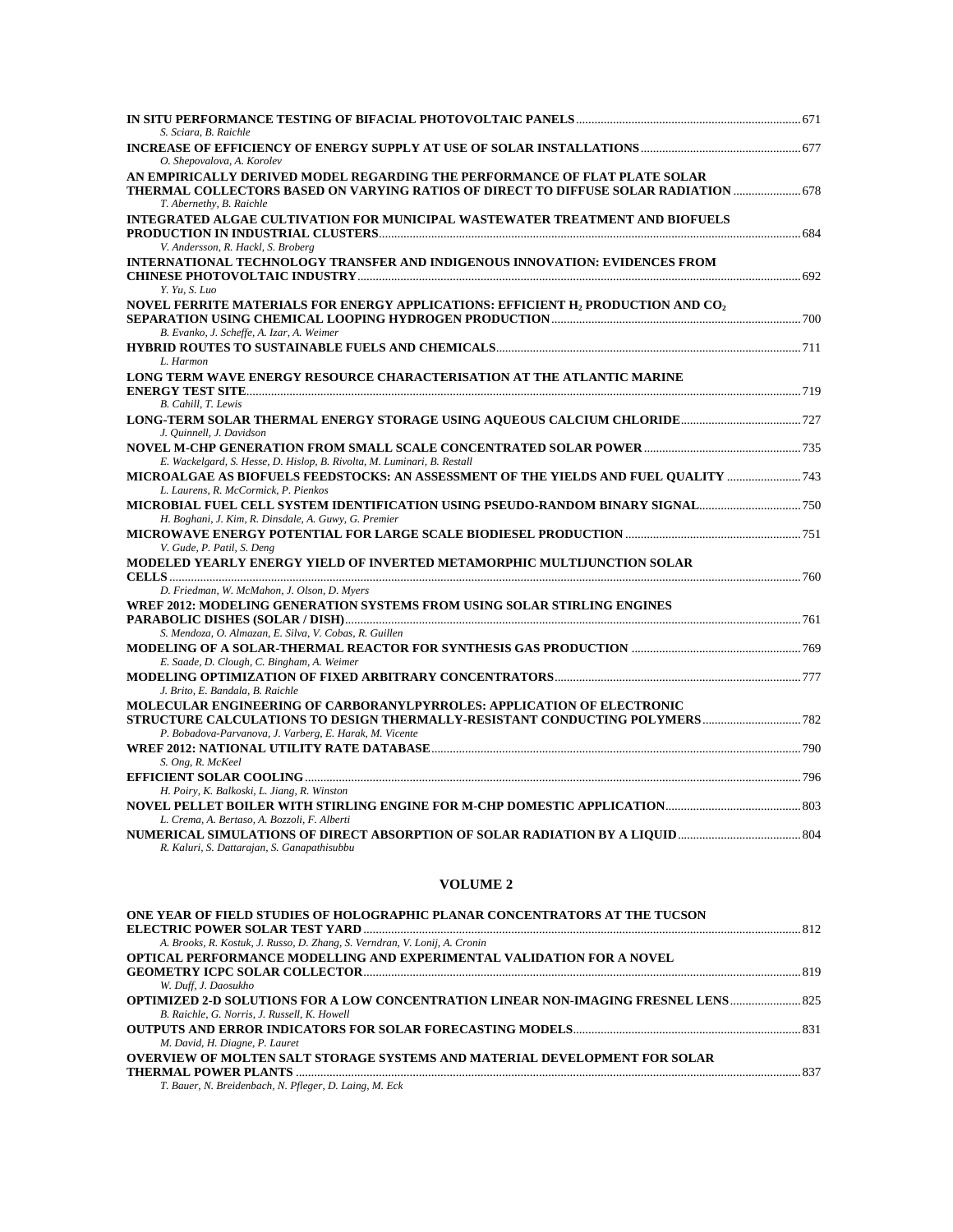| PARTIAL HYDROGENATION OF BIOMASS PYROLYSIS OILS TO LIQUID FUEL INTERMEDIATES<br>R. French                                                                    |  |
|--------------------------------------------------------------------------------------------------------------------------------------------------------------|--|
| PERFORMANCE ASSESSMENT OF A SOLAR DRIVEN COMBINED STEAM AND ORGANIC RANKINE                                                                                  |  |
| F. Al-Sulaiman, A. Sahin                                                                                                                                     |  |
| PERFORMANCE OF A SINGLE PASS AIR BASE PHOTOVOLTAIC/THERMAL SOLAR COLLECTOR<br>F. Hussain, Z. Anuar, S. Khairuddin, M. Othman, B. Yatim, H. Ruslan, K. Sopian |  |
| D. Jordan, S. Kurtz                                                                                                                                          |  |
| PLATINUM AND NICKEL NANOPARTICLE AND FILM DEPOSITION BY ALD FOR                                                                                              |  |
| A. Lubers, K. Anderson, T. Gould, A. Weimer                                                                                                                  |  |
| A. Chioma                                                                                                                                                    |  |
| A NEW PROBABILISTIC PREDICTION SYSTEM BASED ON A SET OF ANALOG FORECASTS IS<br>N/A                                                                           |  |
| K. IIsa, A. Stanton, S. Czernik                                                                                                                              |  |
| Y. Li, F. Driscoll, R. Thresher                                                                                                                              |  |
| R. Chandrasekharan, J. Brownson                                                                                                                              |  |
| F. Sahnoune, M. Belhamel, M. Zelmat                                                                                                                          |  |
| <b>RENEWABLE FUELS – A COMPARATIVE ASSESSMENT FROM ECONOMIC, ENERGETIC AND</b>                                                                               |  |
| A. Ajanovic                                                                                                                                                  |  |
| T. Hoff, R. Perez, J. Kleissl, D. Renne, J. Stein                                                                                                            |  |
| J. Burch, J. Thornton, J. Huggins, S. Long                                                                                                                   |  |
| REVOLVING ICEBOATS POWER (RIP) SYSTEM FOR ARCTIC AND FROZEN LAKE APPLICATIONS  918<br>M. Sankrithi, A. Sankrithi                                             |  |
| M. Digrazia, R. Gee, G. Jorgensen, C. Bingham                                                                                                                |  |
| R. Marquez, C. Coimbra                                                                                                                                       |  |
| A. Alimardani, E. Asl-Soleimani, A. Afzali-Kusha                                                                                                             |  |
| J. Stynes, B. Ihas                                                                                                                                           |  |
| SMOOTHING AND SHIFTING PV – APPLYING ENERGY STORAGE TO ENHANCE THE BENEFITS OF                                                                               |  |
| O. Lavrova, A. Mammoli, S. Willard, B. Arellano, J. Hawkins, B. McKeon                                                                                       |  |
| SOFT ENERGY WILL MAKE LIGHT RAIL VEHICLE RUN IN THE STRICKEN AREA WITHOUT A                                                                                  |  |
| H. Katsuma, T. Kameya, G. Suzuki, Y. Harada, H. Asai                                                                                                         |  |
| E. Rodriguez, C. Mercado, F. Camara, I. Figueroa<br>SOLAR PHOTOVOLTAIC POWER OUTPUT DATA SETS FOR GRID INTEGRATION STUDIES: A CASE                           |  |
| J. Frank, M. Brower, M. Barton, P. Beaucage                                                                                                                  |  |
| K. Nielsen, J. Dragsted, M. Scharling, S. Furbo                                                                                                              |  |
| B. Robinson, M. Sharp                                                                                                                                        |  |
| J. Bione, M. Garcia, B. Asenjo                                                                                                                               |  |
| STUDY OF THE ACCELERATED AGING OF A TWO-LAYER MATERIAL USED IN HIGH                                                                                          |  |
| A. Boubault, G. Olalde, B. Claudet, O. Faugeroux                                                                                                             |  |
| SULFER SPECIATION AND PARTITIONING DURING THERMOCHEMICAL CONVERSION OF                                                                                       |  |
| S. Cheah, D. Carpenter, C. Feik, S. Malone                                                                                                                   |  |
| SUSTAINABLE LOW TEMPERATURE DESALINATION USING WASTE HEAT AND RENEWABLE                                                                                      |  |
| V. Gude, N. Nirmalakhandan                                                                                                                                   |  |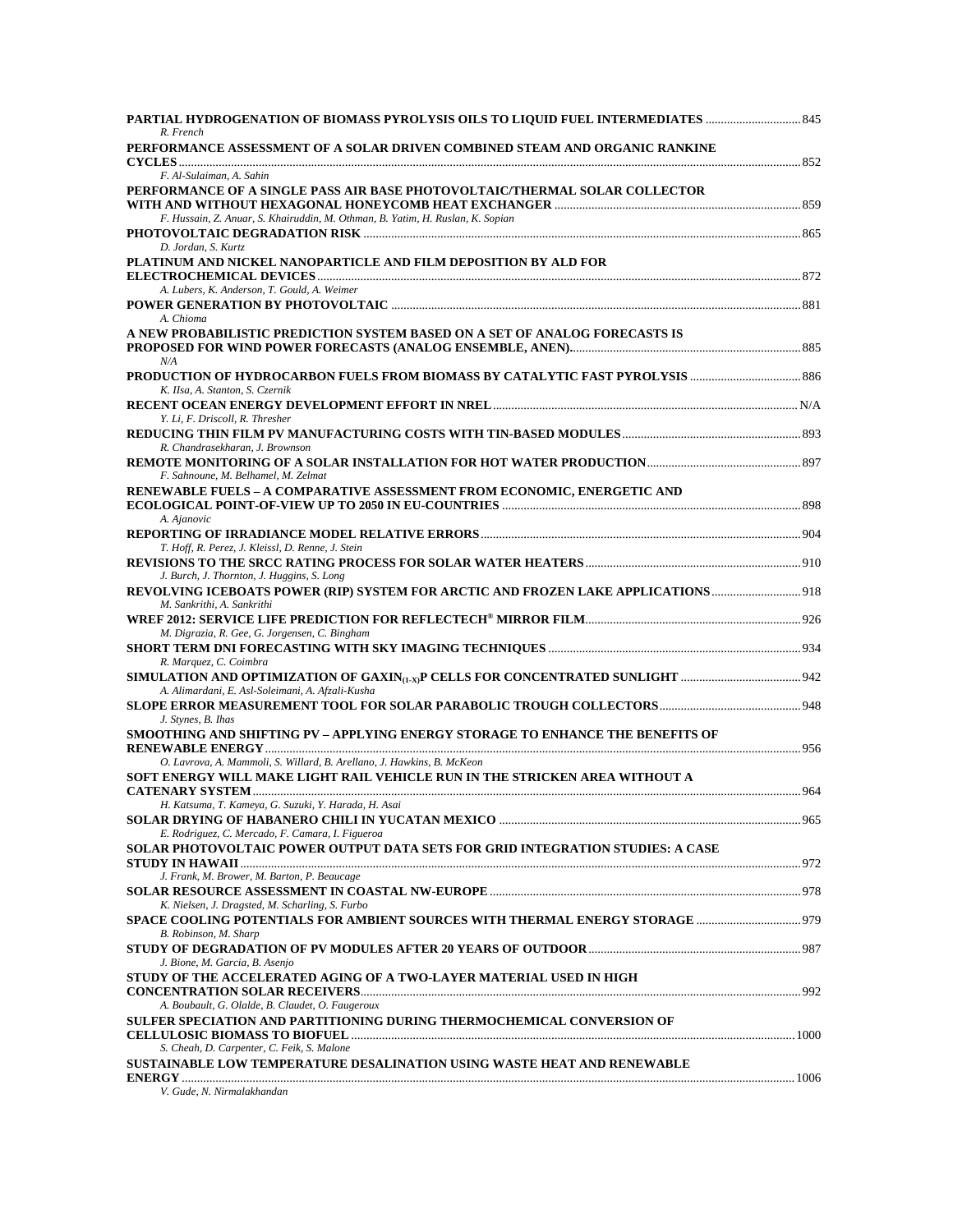| G. Wiener, S. Haupt, B. Myers, S. Linden, J. Pearson, L. Imbler                               |      |
|-----------------------------------------------------------------------------------------------|------|
|                                                                                               |      |
| TECHNIQUES TO REDUCE THE ENERGY CONSUMPTION IN BUILDING IN HOT ARID REJOIN                    |      |
| G. Sada                                                                                       |      |
| THE ADVANTAGES OF INDUSTRIAL FULL DOUBLE-CONVERSION, DC-COUPLED OFF-GRID PV<br><b>SYSTEMS</b> |      |
| J. Elv                                                                                        |      |
|                                                                                               |      |
| W. Zhang                                                                                      |      |
|                                                                                               |      |
| N. Carter                                                                                     |      |
|                                                                                               |      |
| T. Kameya, H. Kezuka, G. Suzuki, H. Katsuma                                                   |      |
| THERMAL ENERGY STORAGE PERFORMANCE METRICS AND USE IN THERMAL ENERGY STORAGE                  |      |
| 1054                                                                                          |      |
| Z. Ma, G. Glatzmaier, C. Turchi, M. Wagner                                                    |      |
| TOWARDS A HIGH RESOLUTION LONG-TERM SOLAR RESOURCE DATABASE: APPLYING THE SUNY                |      |
| <b>MODEL TO ISCCP B1U DATA STREAM.</b>                                                        | 1060 |
| R. Perez, K. Hemker Jr., S. Cox, J. Schlemmer, P. Stackhouse, C. Mikovitz                     |      |
| TOWARDS INTRA-HOUR SOLAR FORECASTING USING TWO SKY IMAGERS AT A LARGE SOLAR                   |      |
|                                                                                               |      |
| B. Urguhart, C. Chow, A. Nguyen, J. Kleissl, M. Sengupta, J. Blatchford, D. Jeon              |      |
| USE OF CONCENTRATED SOLAR THERMAL ENERGY SYSTEMS TO ENHANCE SEA SALT                          |      |
|                                                                                               |      |
| R. Diaz, S. Stewart, J. Brownson                                                              |      |
| VIABILITY OF SMALL WIND TURBINE FOR INTEGRATION INTO URBAN AREAS AIMED AT                     |      |
|                                                                                               |      |
| J. Bione, A. Ferreira, L. Malagon                                                             |      |
| WASTE HEAT ENERGY SUPERCRITICAL CARBON DIOXIDE RECOVERY CYCLE ANALYSIS AND                    |      |
| T. Wells, D. Forgette, R. Okerson, M. Devost, K. Anderson, S. Cunningham, M. Stuart           |      |
|                                                                                               |      |
| E. Morgan, J. McGowan, J. Manwell                                                             |      |
|                                                                                               |      |

#### **CLIMATE CHANGE**

| WREF 2012: BIOFUEL-INDUCED GLOBAL LAND USE CHANGE – SOME STRATEGIES FOR MANAGING |  |
|----------------------------------------------------------------------------------|--|
| THE RISK                                                                         |  |
| H. Chum. E. Warner                                                               |  |
|                                                                                  |  |
| A. Troccoli, J. Morcrette                                                        |  |
|                                                                                  |  |
| T. Ackerman                                                                      |  |
|                                                                                  |  |
| C. Ammann                                                                        |  |
|                                                                                  |  |
| L. Hinkelman                                                                     |  |
|                                                                                  |  |
| C. Kutscher                                                                      |  |
|                                                                                  |  |
| J. Nangle                                                                        |  |
| S. Haupt                                                                         |  |
|                                                                                  |  |
| S. Haupt                                                                         |  |
| WEATHER PREDICTION FOR RENEWABLE ENERGY: CHALLENGES AND PROGRESS FOR WIND &      |  |
|                                                                                  |  |
| A. Kankiewicz, C. Finley                                                         |  |
| OPERATIONAL SHORT TERM WIND POWER FORECASTING: CURRENT METHODS AND PROMISING     |  |
|                                                                                  |  |
| J. Lerner                                                                        |  |
|                                                                                  |  |
| J. Lundquist                                                                     |  |
| TWICS (TURBINE WAKE AND INFLOW CHARACTERIZATION STUDY): INSIGHTS THROUGH         |  |
|                                                                                  |  |
| N/A                                                                              |  |
|                                                                                  |  |
| J. Zack                                                                          |  |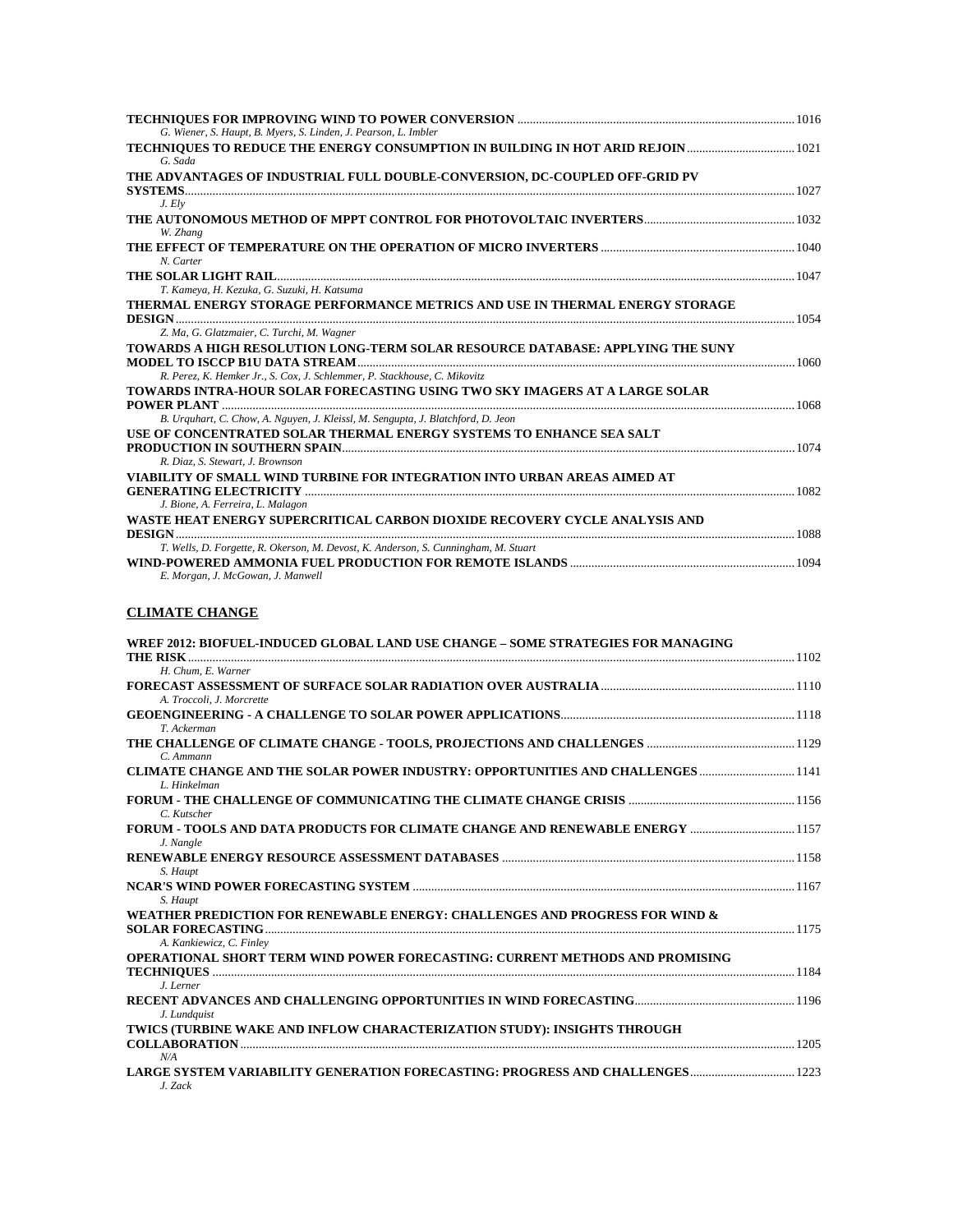| WREF 2012: HIGH PENETRATION OF RENEWABLE ENERGY IN THE TRANSPORTATION SECTOR:                                                                                  |      |
|----------------------------------------------------------------------------------------------------------------------------------------------------------------|------|
|                                                                                                                                                                | 1230 |
| L. Vimmerstedt, A. Brown, G. Heath, T. Mai, M. Ruth, M. Melaina, T. Simpkins, D. Steward, E. Warner, K. Bertram, S. Plotkin, D.<br>Patel, T. Stephens, A. Vyas |      |

#### **CRES SHOWCASE COLORADO**

| N/A                                                                                                                                            |  |
|------------------------------------------------------------------------------------------------------------------------------------------------|--|
| D. Bolin                                                                                                                                       |  |
| L. Quillian                                                                                                                                    |  |
| R. Denton                                                                                                                                      |  |
|                                                                                                                                                |  |
| N/A                                                                                                                                            |  |
| ECONOMIC DEVELOPMENT IN THE PRIVATE SECTOR FOR ELECTRIC VEHICLE STATION<br>D. Altman                                                           |  |
| P. Hutton                                                                                                                                      |  |
| EXTENDING ECONOMIZER OPERATION IN COLD CLIMATES: KEEPING AIRSIDE ECONOMIZERS                                                                   |  |
| R. Lindren<br>B. Bows                                                                                                                          |  |
| WORLD RENEWABLE ENERGY FORUM - POWER OF THE PEOPLE - CITIZEN AND NON-PROFIT                                                                    |  |
| J. Powers<br>K. Regelson                                                                                                                       |  |
| S. Miller                                                                                                                                      |  |
|                                                                                                                                                |  |
| H. Newton                                                                                                                                      |  |
|                                                                                                                                                |  |
| N/A<br>ECONOMIC DEVELOPMENT IN THE PRIVATE SECTOR FOR ELECTRIC VEHICLE STATION                                                                 |  |
| D. Altman                                                                                                                                      |  |
|                                                                                                                                                |  |
| K. Bader                                                                                                                                       |  |
| L. McAllister                                                                                                                                  |  |
| N/A                                                                                                                                            |  |
| K. Valdez                                                                                                                                      |  |
| WORLD RENEWABLE ENERGY FORUM 2012 COLORADO RENEWABLE ENERGY SOCIETY<br>COLORADO SHOWCASE - GOING GLOBAL COLORADO IN INTERNATIONAL BUSINESS AND |  |
| R. Youngberg<br>MOISTURE TRANSMISSION INTO ROOFS AND WALLS IN HIGH, COLD CLIMATES: (WHAT YOU                                                   |  |
| <b>B.</b> Barrett                                                                                                                              |  |
| L. McAllister                                                                                                                                  |  |

#### **ENERGY ACCESS, SOCIAL DIMENSIONS, AND ENVIRONMENTAL BENEFITS**

| A DIRECT SOLAR WATER HEATINH SYSTEM FOR THE HEALTH CLINIC IN THE TOWN OF SANTA |      |
|--------------------------------------------------------------------------------|------|
|                                                                                | 1526 |
| R. Rosas-Romero, B. Raichle, J. Tiller                                         |      |
| APPROACHES FOR PLANNING AND IMPLEMENTING SUSTAINABLE ENERGY GROWTH IN A        |      |
|                                                                                | 1531 |
| N. Snyder, A. Schwab                                                           |      |
|                                                                                |      |
| T. Hamed, H. Flamm, L. Ism'Il                                                  |      |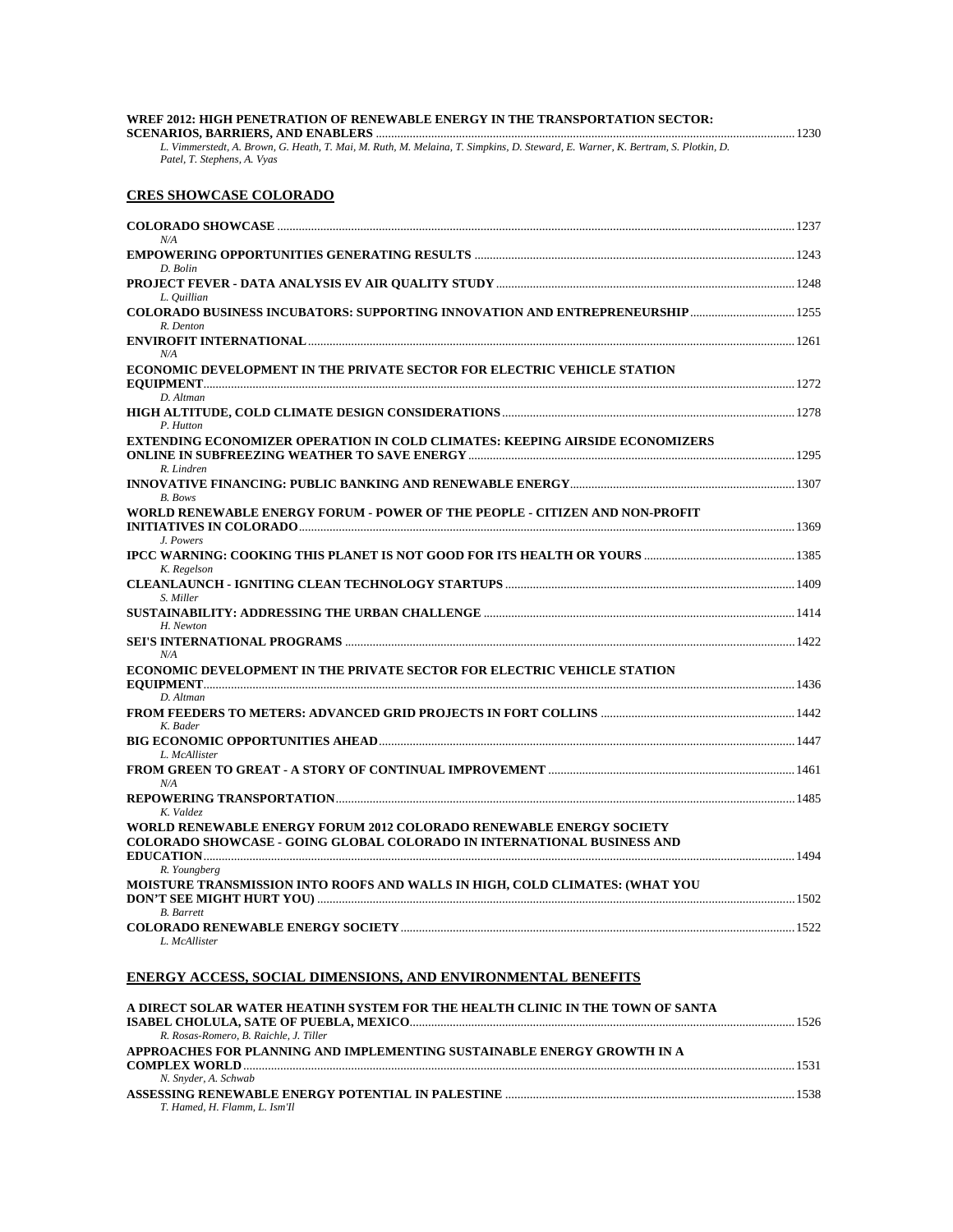| B. Barth, N. Enbar                                                                   |  |
|--------------------------------------------------------------------------------------|--|
| ASSESSMENT OF SUNSHINE-BASED GLOBAL RADIATION MODELS USING DATA MEASURED IN          |  |
|                                                                                      |  |
| Z. Al-Mostafa, A. Maghrabi, S. Al-Shehri                                             |  |
| <b>BALANCING RENEWABLE ENERGY AND NATURAL RESOURCES - VEGETATION TEST PLOTS</b>      |  |
| B. Beatty, P. Denholm, D. Buckner                                                    |  |
|                                                                                      |  |
| <b>B.</b> Colvin                                                                     |  |
| WREF 2012: BROADENING THE APPEAL OF MARGINAL ABATEMENT COST CURVES: CAPTURING        |  |
| BOTH CARBON MITIGATION AND DEVELOPMENT BENEFITS OF CLEAN ENERGY TECHNOLOGIES 1562    |  |
| S. Cowlin, J. Cochran, S. Cox, C. Davidson, W. Gaast                                 |  |
| F. Oteri, K. Sinclair                                                                |  |
|                                                                                      |  |
| J. Wiedman, E. Schroeder                                                             |  |
| DECENTRALIZATION, DEVELOPMENT AND SUSTAINABILITY – IF SOLAR IS PEACE, IS SPRAWL      |  |
|                                                                                      |  |
| J. Hoag                                                                              |  |
| DESIGN AND APPLICATION OF SOLAR THERMAL OVEN FOR INDUSTRIAL PHYTOSANITARY            |  |
| S. Rout, A. Bose, R. Pradhan                                                         |  |
| DETERMINING TYPICAL BUYER SENSITIVITY FOR SOLAR INSTALLATION COST—ENERGY             |  |
|                                                                                      |  |
| S. Miller, R. Rapp, M. Hebdon                                                        |  |
| DEVELOPMENT AND VALIDATION OF A PROGRAMMABLE HANDY TOOL TO ENCOURAGE                 |  |
| S. Rout, R. Pradhan                                                                  |  |
|                                                                                      |  |
| D. Freudenberger                                                                     |  |
| PROPOSED FORUM TITLE: BEYOND SOLARIZE - WHAT WE CAN LEARN FROM COLLECTIVE            |  |
|                                                                                      |  |
| L. Rahr                                                                              |  |
| J. Levine                                                                            |  |
|                                                                                      |  |
| T. Miles                                                                             |  |
|                                                                                      |  |
| P. Lilienthal                                                                        |  |
| V. Gevorgian                                                                         |  |
|                                                                                      |  |
| K. Kelly                                                                             |  |
|                                                                                      |  |
| M. Conrad                                                                            |  |
| M. Liebreich                                                                         |  |
| FORUM - IMPACTS OF RENEWABLE FUELS: ENVIRONMENTAL. SOCIAL AND ECONOMIC               |  |
|                                                                                      |  |
| J. Macknick                                                                          |  |
|                                                                                      |  |
| D. Corbus<br>INCORPORATING ENVIRONMENTAL CONSIDERATIONS IN PLANNING TRANSMISSION FOR |  |
|                                                                                      |  |
| B. Woertz                                                                            |  |
| <b>MARKETING STRATEGIES FOR HIGH CONTRIBUTION RENEWABLES IN ISLANDED POWER</b>       |  |
|                                                                                      |  |
| E. Baring-Gould                                                                      |  |
| J. Digiorgio, C. Howe, J. Curry, M. Thornbloom, L. Meillon                           |  |
|                                                                                      |  |
| N/A                                                                                  |  |

| 1674 PLUGGING SOLAR ENERGY PRACTICES INTO THE UTILITY BUSINESS ARCHITECTURE …………………………………………… |  |
|-----------------------------------------------------------------------------------------------|--|
| J. Curry                                                                                      |  |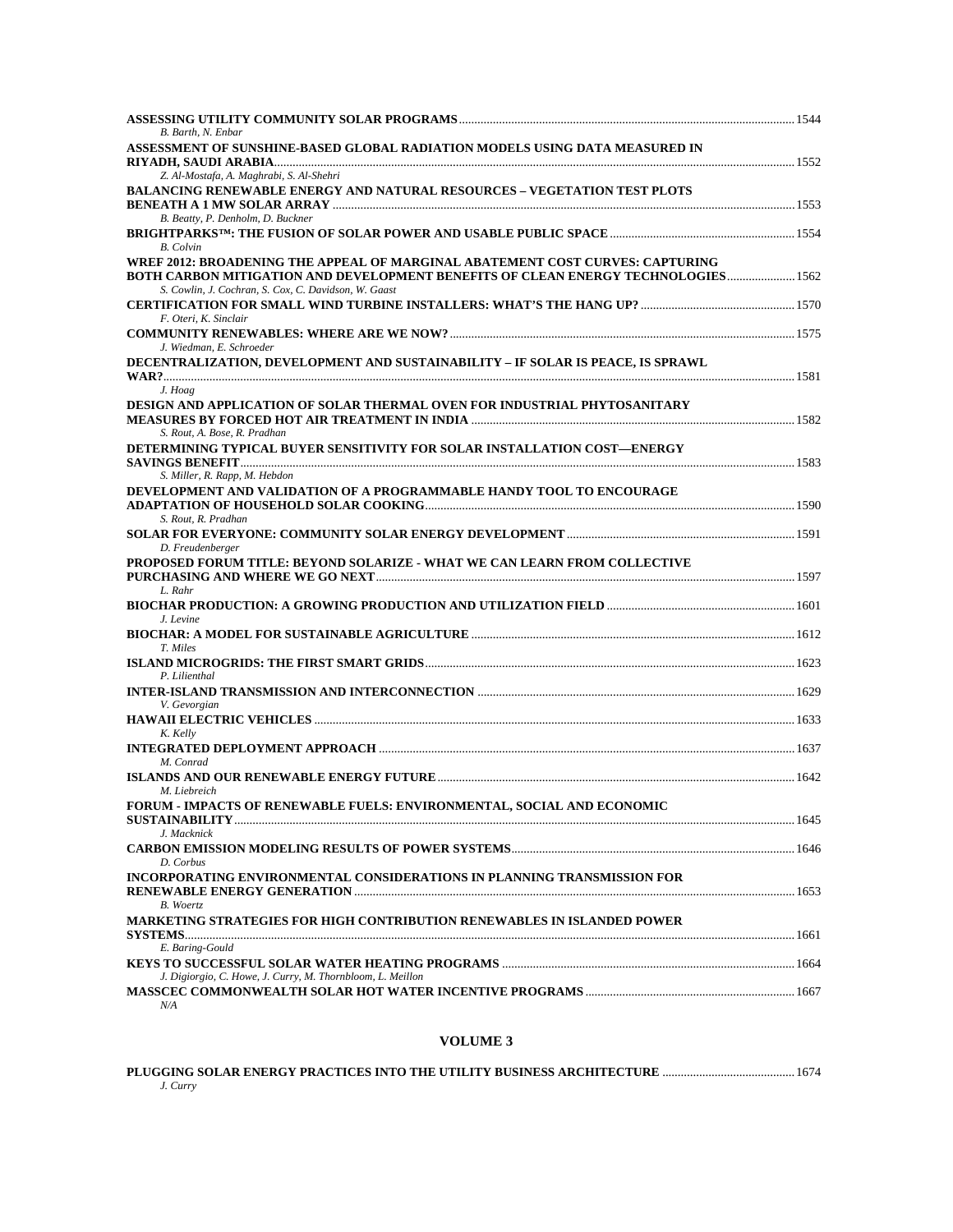| M. Thornbloom                                                                     |  |
|-----------------------------------------------------------------------------------|--|
|                                                                                   |  |
| L. Meillon                                                                        |  |
| RENEWABLE ELECTRICITY FUTURES: EXPLORATION OF UP TO 80% RENEWABLE ELECTRICITY     |  |
|                                                                                   |  |
| M. Hand, E. Demeo, D. Hostick, T. Mai, C. Schlosser                               |  |
| <b>FORUM - SOLAR PV PROJECTS' HIDDEN DANGERS: HOW TO HARNESS THE SUN'S ENERGY</b> |  |
| J. Hanebrink                                                                      |  |
|                                                                                   |  |
| R. Fields, P. Brinckerhoff                                                        |  |
| <b>FORUM - THE FOOD SYSTEM LIFECYCLE: OPPORTUNITIES FOR ENERGY REDUCTION AND</b>  |  |
|                                                                                   |  |
| T. Taylor                                                                         |  |
| <b>CREATING BRIGHTER FUTURES LINKING SCHOOLS GLOBALLY THROUGH INTERNET-BASED</b>  |  |
|                                                                                   |  |
| T. Middleton, J. McIntosh, M. Oliphant, T. Smith                                  |  |
| S. Elliott                                                                        |  |
|                                                                                   |  |
| M. McCabe, R. Corona, R. Weaver                                                   |  |
| INTRODUCING THE MANUFACTURE OF SOLAR OVENS AND PHOTOVOLTAICMODULES TO A           |  |
|                                                                                   |  |
| R. Komp, S. Kinne, N. Sanchez, J. Gonzalez                                        |  |
| NORTHERN ARIZONA UNIVERSITY'S PARTNERSHIPS WITH TRIBES FOR RENEWABLE ENERGY       |  |
| A. Chischilly, T. Acker, K. Wadsack, M. Khatibi                                   |  |
| PUBLIC COMMUNITY PARTICIPATION MODEL FOR RENEWABLE ENERGY PROJECTS IN INDIA       |  |
| P. Dwivedi, A. Dwivedi                                                            |  |
|                                                                                   |  |
| J. McCabe                                                                         |  |
|                                                                                   |  |
| S. Filho, J. Lopes, C. Souza                                                      |  |
|                                                                                   |  |
| B. Farhar, W. Tomac, N. Speer, M. Turbin, S. Lake, D. Walls, T. Coburn            |  |
|                                                                                   |  |

#### **ENERGY AND GENDER**

| <b>COMBATING ENERGY POVERTY IN AFRICA: ADDRESSING BARRIERS TO OFF-GRID RURAL</b>   |  |
|------------------------------------------------------------------------------------|--|
|                                                                                    |  |
| P. Jain, P. Dhafana                                                                |  |
|                                                                                    |  |
| G. Datta                                                                           |  |
| RENEWABLES CREATING IMPACT THROUGH NOVEL ENERGY ACCESS FOR WOMEN IN SUB-           |  |
|                                                                                    |  |
| L. Baer, A. Propp, L. Light, D. Vilsack                                            |  |
|                                                                                    |  |
| A. Propp                                                                           |  |
|                                                                                    |  |
| L. Baer, A. Propp, L. Light, D. Vilsack                                            |  |
|                                                                                    |  |
| B. Farhar, C. Tombari                                                              |  |
| THE OPPORTUNITIES FOR WOMEN IN U.S. RENEWABLES AND WHAT WE'LL NEED TO GET THEM     |  |
|                                                                                    |  |
| L. Baer, M. Conrad, H. Vangenderen, E. Whitney, M. Zehr                            |  |
|                                                                                    |  |
| M. Conrad                                                                          |  |
|                                                                                    |  |
| N/A                                                                                |  |
|                                                                                    |  |
| E. Whitney                                                                         |  |
|                                                                                    |  |
| B. Farhar, B. Garrett                                                              |  |
| WREF 2012: GENDER, ETHNICITY AND ENERGY USE IN MULTI-FAMILY HOUSES – SWEDISH NORMS |  |
|                                                                                    |  |
| K. Perman, G. Hedlund                                                              |  |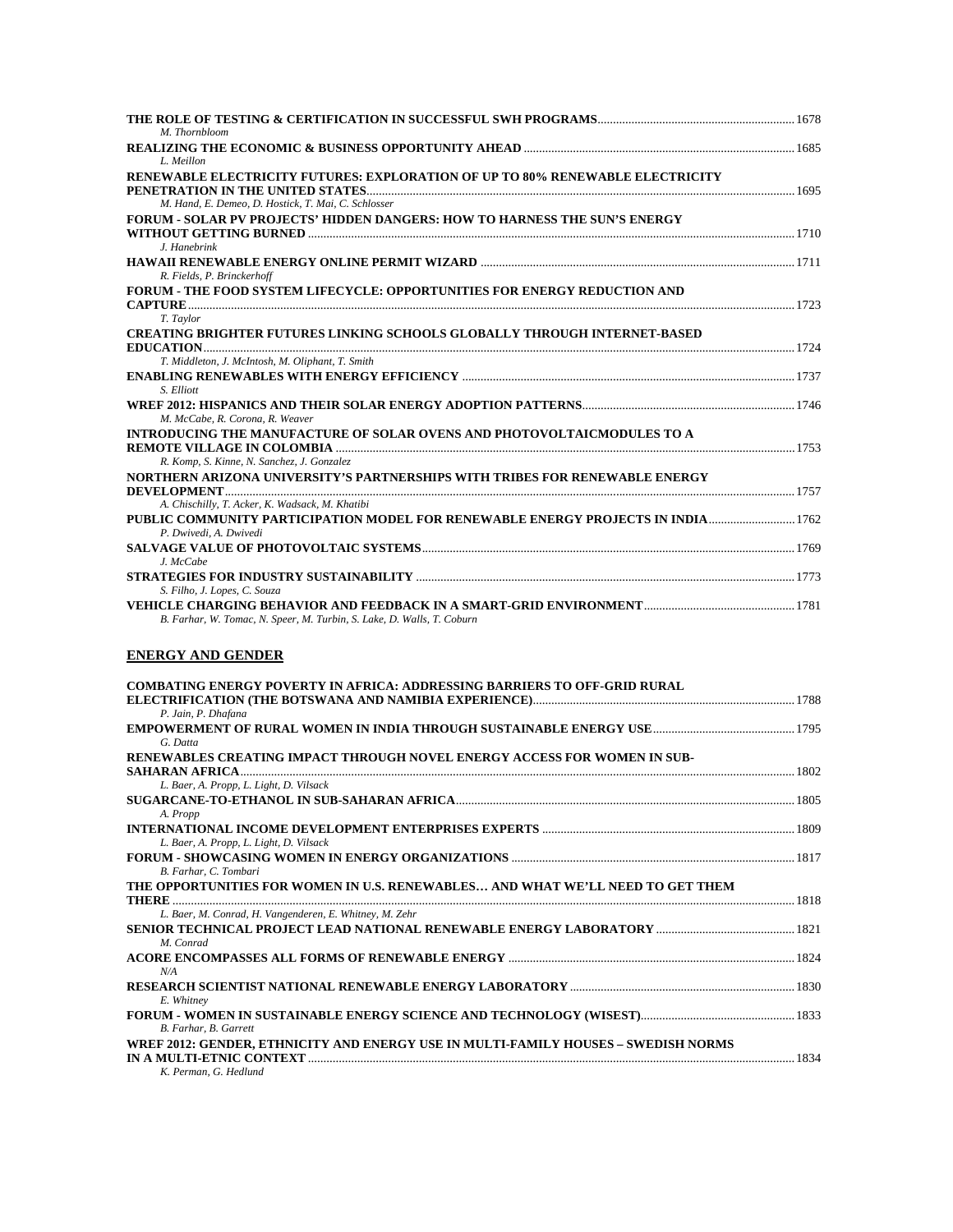| SOLAR ENERGY FOR IMPROVED RURAL LIVELIHOODS? THE CASE OF BAREFOOT SOLAR<br>L. Gobede                                                                                                                                                                                                                                                                                       |  |
|----------------------------------------------------------------------------------------------------------------------------------------------------------------------------------------------------------------------------------------------------------------------------------------------------------------------------------------------------------------------------|--|
| WOMEN'S EMPOWERMENT THROUGH RENEWABLE ENERGY: A CASE STUDY IN NICARAGUA  1846<br>L. Guevara-Stone                                                                                                                                                                                                                                                                          |  |
| <b>ENERGY GENERATION, DISTRIBUTION, AND TRANSPORTATION</b>                                                                                                                                                                                                                                                                                                                 |  |
| B. Hodge, A. Florita, K. Orwig, D. Lew, M. Milligan                                                                                                                                                                                                                                                                                                                        |  |
| A FLEXIBLE MARKOV-CHAIN MODEL FOR SIMULATING DEMAND SIDE MANAGEMENT<br>J. Munkhammar, J. Widen                                                                                                                                                                                                                                                                             |  |
| A HIGH-RESOLUTION SURFACE RADIATION DATASET FROM GEOSTATIONARY SATELLITES:                                                                                                                                                                                                                                                                                                 |  |
| A. Habte, M. Sengupta, S. Wilcox, A. Heidinger, C. Molling<br>A NOVEL TECHNIQUE FOR EXTRACTION OF GEOTHERMAL ENERGY FROM ABANDONED OIL                                                                                                                                                                                                                                     |  |
| S. Ghoreishi-Madiseh, M. Al-Khawaja, F. Hassani<br>J. Burch. J. Thornton                                                                                                                                                                                                                                                                                                   |  |
| A SIMPLE CLOUD SIMULATOR FOR INVESTIGATING THE CORRELATION SCALING COEFFICIENT<br>M. Lave. J. Kleissl                                                                                                                                                                                                                                                                      |  |
| A STUDY ON THE FEASIBILITY OF SOLAR POWERED RAILWAY SYSTEM FOR LIGHT WEIGHT                                                                                                                                                                                                                                                                                                |  |
| S. Jaffery, M. Khan, H. Khan, S. Ali<br>AN ARTIFICIAL NEURAL NETWORK BASED APPROACH FOR ESTIMATING DIRECT NORMAL,<br>1897 DIFFUSE HORIZONTAL AND GLOBAL HORIZONTAL IRRADIANCES USING SATELLITE IMAGES 1897<br>Y. Eissa, P. Marpu, H. Ghedira, T. Ouarda, M. Chiesa                                                                                                         |  |
| L. Willman, M. Krarti                                                                                                                                                                                                                                                                                                                                                      |  |
| AN INTERNATIONAL SOLAR IRRADIANCE DATA INGEST SYSTEM FOR FORECASTING SOLAR<br>J. Hall                                                                                                                                                                                                                                                                                      |  |
| ANALYZING TEMPORAL AND SPATIAL VARIATIONS OF DIRECT NORMAL, DIFFUSE HORIZONTAL<br>AND GLOBAL HORIZONTAL IRRADIANCES ESTIMATED FROM AN ARTIFICIAL NEURAL NETWORK                                                                                                                                                                                                            |  |
| Y. Eissa, P. Marpu, H. Ghedira, T. Ouarda, M. Chiesa<br>ASSESSING THE PUBLIC LIGHTING WITH SOLAR PANELS IN THE SUB SAHARAN COUNTRIES IN                                                                                                                                                                                                                                    |  |
| J. Kenfack, D. Olinga, A. Assouh<br>ASSESSMENT OF RESOURCE POTENTIAL AND TECHNO -ECONOMIC ANALYSIS OF OFF-GRID/ GRID<br>G. Bekele, B. Fanta                                                                                                                                                                                                                                |  |
| M. Williams, S. Kerrigan, A. Thornton                                                                                                                                                                                                                                                                                                                                      |  |
| WREF2012: CALCULATING A NATION'S "ECONOMIC" SOLAR POTENTIAL—A GENERAL<br>R. Keiser                                                                                                                                                                                                                                                                                         |  |
| CALIBRATION OF LONG-TERM GLOBAL HORIZONTAL IRRADIATION ESTIMATED BY HELIOCLIM-<br>3 THROUGH SHORT-TERM LOCAL MEASUREMENT CAMPAIGNS: EXTENDING OF THE RESULTS TO                                                                                                                                                                                                            |  |
| C. Vernay, S. Pitaval, P. Blanc<br>M. Sengupta, P. Gotseff, D. Myers, T. Stoffel                                                                                                                                                                                                                                                                                           |  |
| <b>CHALLENGES OF CONSTRUCTING A COMMUNITY OWNED SOLAR ARRAY ON A HAZARDOUS</b><br><b>WASTE SITE</b> [1952] [1952] [1952] [1952] [1972] [1972] [1972] [1972] [1972] [1972] [1972] [1972] [1972] [1972] [1972] [1972] [1972] [1972] [1972] [1972] [1972] [1972] [1972] [1972] [1972] [1972] [1972] [1972] [1972] [1972]<br>T. Rehder, O. Vangeet, P. Spencer, J. Silverstein |  |
| CHEMICAL FABRICATION OF DRY-TYPE SOLAR CELL WITH USING THE METAL OXIDE                                                                                                                                                                                                                                                                                                     |  |
| H. Nagai, T. Suzuki, H. Hara, T. Segawa, C. Mochizuki, M. Sato<br>CLIMATE-REGIME COSPECTRUM ANALYSIS: SHORTWAVE SOLAR IRRADIANCE FOR                                                                                                                                                                                                                                       |  |
| J. Rayl, J. Brownson, G. Young<br><b>CLOUD ADVECTION SCHEMES FOR SHORT-TERM SATELLITE-BASED INSOLATION FORECASTS  1963</b><br>S. Miller, M. Rogers, M. Sengupta, A. Heidinger, I. Laszlo                                                                                                                                                                                   |  |
| J. Bosch, Y. Zheng, J. Kleissl                                                                                                                                                                                                                                                                                                                                             |  |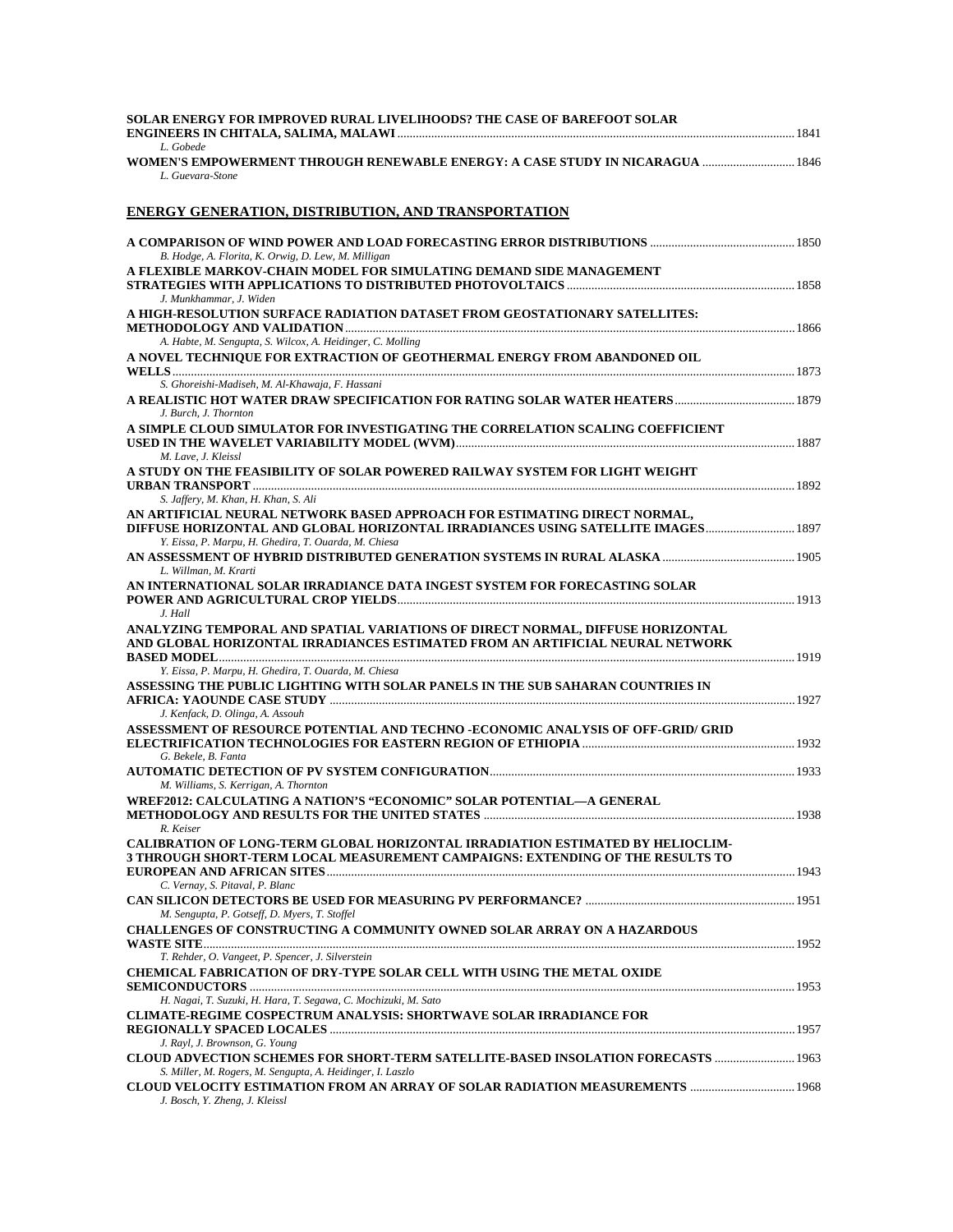| 1974 - THERMAL ENERGY STORAGE AS AN ENABLING TECHNOLOGY FOR RENEWABLE ENERGY<br>P. Denholm, S. Ong                                  |      |
|-------------------------------------------------------------------------------------------------------------------------------------|------|
| WREF 2012: COLLABORATION ON RENEWABLE ENERGY STANDARDS, TESTING, AND                                                                |      |
|                                                                                                                                     |      |
| W. Wallace, S. Kurtz, W. Lin                                                                                                        |      |
| M. Johnson                                                                                                                          |      |
| <b>COMPARISON OF METHODS FOR LONG-TERM STORAGE OF SOLAR ENERGY FOR ELECTRIC</b>                                                     |      |
|                                                                                                                                     |      |
| M. Shakeri, R. Berson, M. Soltanzadeh, M. Sharp                                                                                     |      |
| COMPARISONS OF TECHNICAL AND ECONOMIC PERFORMANCE OF THE MAIN DESALINATION                                                          |      |
| A. Al-Karaghouli, L. Kazmerski                                                                                                      |      |
| COMPUTING SOLAR ENERGY POTENTIAL OF URBAN AREAS USING AIRBORNE LIDAR AND                                                            |      |
|                                                                                                                                     |      |
| R. Hippenstiel, J. Brownson<br>CORRECTIONS OF SATELLITE-DERIVED DIRECT NORMAL IRRADIANCE TIME SERIES USING                          |      |
|                                                                                                                                     |      |
| T. Cebecauer, C. Gueymard, M. Suri                                                                                                  |      |
|                                                                                                                                     |      |
| J. Bendfeld                                                                                                                         |      |
| O. Bartholomy, Y. Cai, B. Dommer, P. Krishnani                                                                                      |      |
| DOD CREATES 'DISTRIBUTED RENEWABLE ENERGY' MODEL TO UPLIFT RURAL COMMUNITIES IN                                                     |      |
|                                                                                                                                     |      |
| K. Haag                                                                                                                             |      |
| DESIGN AND PERFORMANCE OF AN OPTIMIZED ENSEMBLE SOLAR GENERATION FORECAST                                                           |      |
| J. Zack                                                                                                                             |      |
| WREF 2012: DESIGN AND PERFORMANCE OF SOLAR DECATHLON 2011 HIGH-PENETRATION                                                          |      |
|                                                                                                                                     |      |
| B. Stafford, M. Coddington, R. Butt, S. Solomon, V. Wagner, B. Gonzalez                                                             |      |
|                                                                                                                                     |      |
| J. Luoma, P. Mathiesen, J. Kleissl<br>EFFECT OF TIME AVERAGING ON ESTIMATION OF PHOTOVOLTAIC SYSTEM PERFORMANCE 2052                |      |
| C. Hansen, J. Stein                                                                                                                 |      |
| ELECTRICAL AND THERMAL FINITE ELEMENT MODELING OF ARC FAULTS IN PHOTOVOLTAIC                                                        |      |
|                                                                                                                                     |      |
| J. Johnson, W. Bower, M. Quintana                                                                                                   |      |
| ENERGY DEMAND AND EMISSION PATTERN ANALYSIS OF THE TRANSPORT SECTOR OF KARACHI                                                      |      |
| S. Ahmad                                                                                                                            |      |
| ENERGY DISPATCH SCHEDULE OPTMIZATION IN GRID-CONNECTED, PHOTOVOLTAIC-BATTERY                                                        |      |
|                                                                                                                                     |      |
| A. Nottrott, J. Kleissl, B. Washom                                                                                                  |      |
| ENERGY-WATER NEXUS IN A DRYING WEST: A CASE STUDY ANALYSIS AND METHODOLOGY<br>J. Pritchett, S. Reategui, S. Tellinghuisen, B. Udall |      |
| ENHANCING THE RELIABILITY OF WIND TURBINES THROUGH ONLINE MULTI-SENSOR                                                              |      |
| <b>CONDITION MONITORING</b>                                                                                                         | 2084 |
| J. Steele, B. Geels                                                                                                                 |      |
| S. Kalogirou, G. Panayiotou                                                                                                         |      |
| <b>EVALUATION OF PROCEDURES TO IMPROVE SOLAR RESOURCE ASSESSMENTS: OPTIMUM USE OF</b>                                               |      |
| SHORT-TERM DATA FROM A LOCAL WEATHER STATION TO CORRECT BIAS IN LONG-TERM                                                           |      |
|                                                                                                                                     |      |
| C. Gueymard, W. Gustafson, G. Bender, A. Etringer                                                                                   |      |
| V. Jayadevan, J. Rodriguez, V. Lonij, A. Cronin                                                                                     |      |
|                                                                                                                                     |      |
| J. Krehnke                                                                                                                          |      |
|                                                                                                                                     |      |
| G. Madianos                                                                                                                         |      |
| T. Reed                                                                                                                             |      |
|                                                                                                                                     |      |
| A. Aden                                                                                                                             |      |
| ALGAL BIOFUELS MODELING: PLANNING FOR A VIABLE INDUSTRY LIFE-CYCLE ANALYSIS 2131<br>E. Frank, M. Wang                               |      |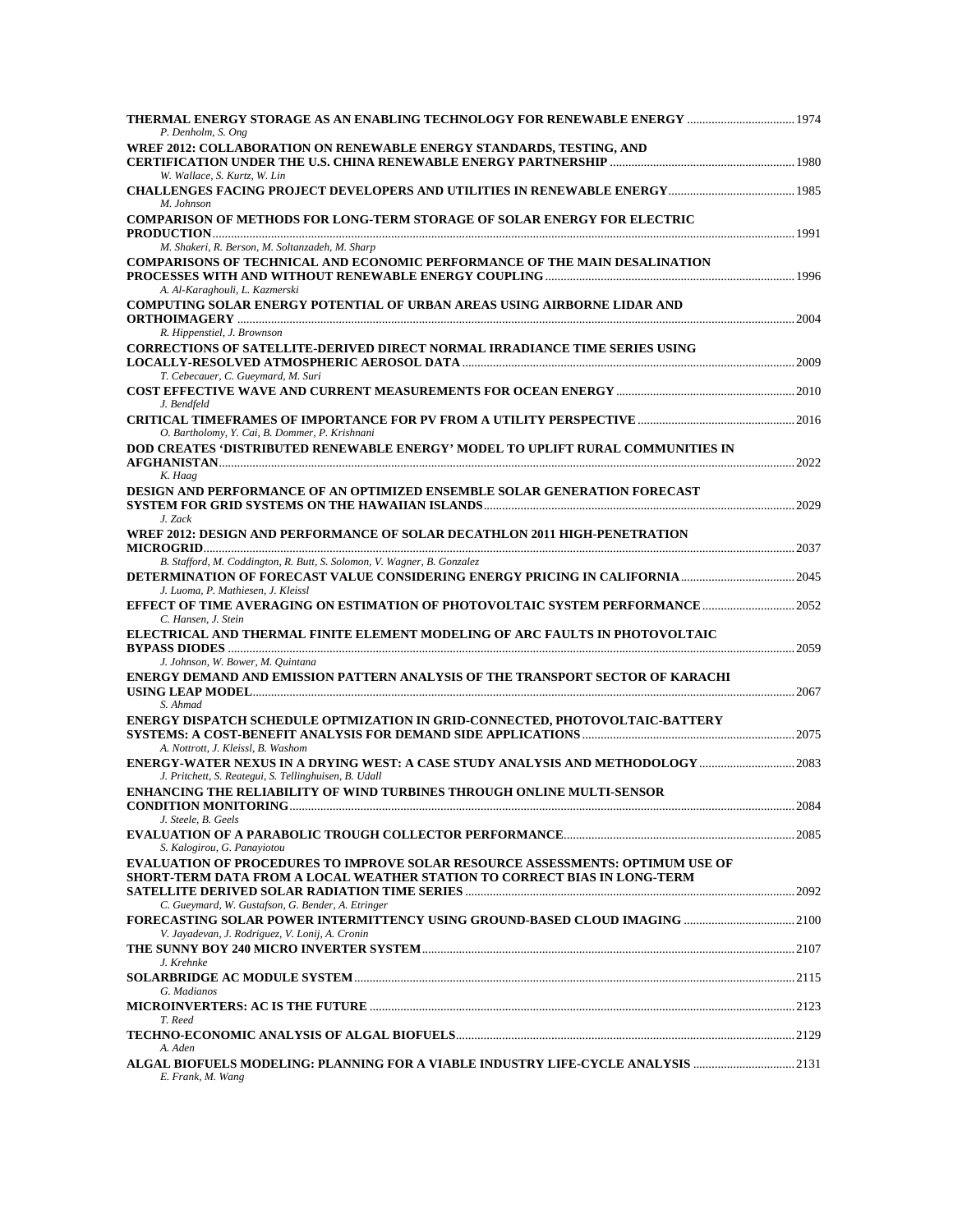| <b>FORUM - ARC-FAULT PROTECTION IN PV INSTALLATIONS – ENSURING PV SAFETY AND</b>                                                                                 |  |
|------------------------------------------------------------------------------------------------------------------------------------------------------------------|--|
| J. Johnson                                                                                                                                                       |  |
| M. Brown                                                                                                                                                         |  |
| <b>FORUM - IMPACTS OF RENEWABLE ELECTRICITY GENERATION TECHNOLOGIES:</b>                                                                                         |  |
| G. Heath                                                                                                                                                         |  |
| A. Kankiewicz                                                                                                                                                    |  |
| WEATHER DETERMINED GEOGRAPHIC CHARACTERISTICS OF WIND AND SOLAR ENERGY                                                                                           |  |
|                                                                                                                                                                  |  |
| A. Macdonald, A. Alexander, C. Clack, A. Dunbar, J. Wilczak, Y. Xie                                                                                              |  |
| C. Coimbra, J. Kleissl, B. Washom                                                                                                                                |  |
| T. Stoffel                                                                                                                                                       |  |
|                                                                                                                                                                  |  |
| R. Perez, T. Hoff                                                                                                                                                |  |
| UNDERSTANDING AND ADDRESSING ENVIRONMENT, HEALTH, AND SAFETY RISKS OF PV                                                                                         |  |
| S. Baliga                                                                                                                                                        |  |
| S. Rai                                                                                                                                                           |  |
| J. Shober                                                                                                                                                        |  |
|                                                                                                                                                                  |  |
| J. Wohlgemuth                                                                                                                                                    |  |
| <b>B.</b> Macdonald                                                                                                                                              |  |
| ELECTRIC VEHICLES IN MOTORSPORTS: LONG PAST, MODEST PRESENT, BRIGHT FUTURE?2233<br>D. Erb                                                                        |  |
|                                                                                                                                                                  |  |
| C. Hayes                                                                                                                                                         |  |
| S. Schey                                                                                                                                                         |  |
| M. Lewett                                                                                                                                                        |  |
| B. Setzler, W. Sheline, S. Jeter, H. Al-Ansary                                                                                                                   |  |
| G. Norris, B. Raichle                                                                                                                                            |  |
| <b>GIS-BASED SPATIAL ANALYSIS FOR LARGE-SCALE SOLAR POWER AND TRANSMISSION LINE</b>                                                                              |  |
| R. Hott, J. Brownson, R. Santini                                                                                                                                 |  |
| <b>GRID INTERCONNECTION AND PERFORMANCE TESTING PROCEDURES FOR VEHICLETO-GRID</b>                                                                                |  |
|                                                                                                                                                                  |  |
| W. Kramer, S. Chakraborty, B. Kroposki, A. Hoke, G. Martin, T. Markel<br><b>GRID-CONNECTED PV APPLICATION IN THE AMAZON REGION: A CASE OF STUDY OF A 3.3 KWP</b> |  |
|                                                                                                                                                                  |  |
| W. Macedo, E. Pereira, J. Pinho, R. Cavakante, M. Galhardo, W. Braga Jr.                                                                                         |  |
| HARMONICS ISSUES THAT LIMIT SOLAR PHOTOVOLTAIC GENERATION ON DISTRIBUTION                                                                                        |  |
| K. Dartawan, L. Hui, R. Austria, M. Suehiro                                                                                                                      |  |
| HIGH RESOLUTION SOLAR MEASUREMENTS AT THE DESOTO NEXT GENERATION SOLAR ENERGY                                                                                    |  |
| M. Dooraghi, M. Sengupta, B. Mather, P. Gotseff, A. Andreas, C. Wright, R. McMorrow, J. Paulino, A. Kankiewicz                                                   |  |
| A. Palumbo, E. Jorgensen, A. Weimer                                                                                                                              |  |
|                                                                                                                                                                  |  |
| D. Bihn<br>HOW TYPICAL IS SOLAR ENERGY? A 6 YEAR EVALUATION OF TYPICAL METEOROLOGICAL DATA                                                                       |  |
|                                                                                                                                                                  |  |
| M. Williams, S. Kerrigan<br>WREF 2012: MACRO-SYSTEM MODEL FOR HYDROGEN ENERGY SYSTEMS ANALYSIS IN                                                                |  |
|                                                                                                                                                                  |  |
| V. Diakov, T. Sa, M. Ruth, M. Goldsby                                                                                                                            |  |
| <b>IDENTIFICATION OF SPATIAL AND TOPOGRAPHIC METRICS FOR MICRO HYDROPOWER</b>                                                                                    |  |
| B. Campbell, D. Zimmerle, K. Catton                                                                                                                              |  |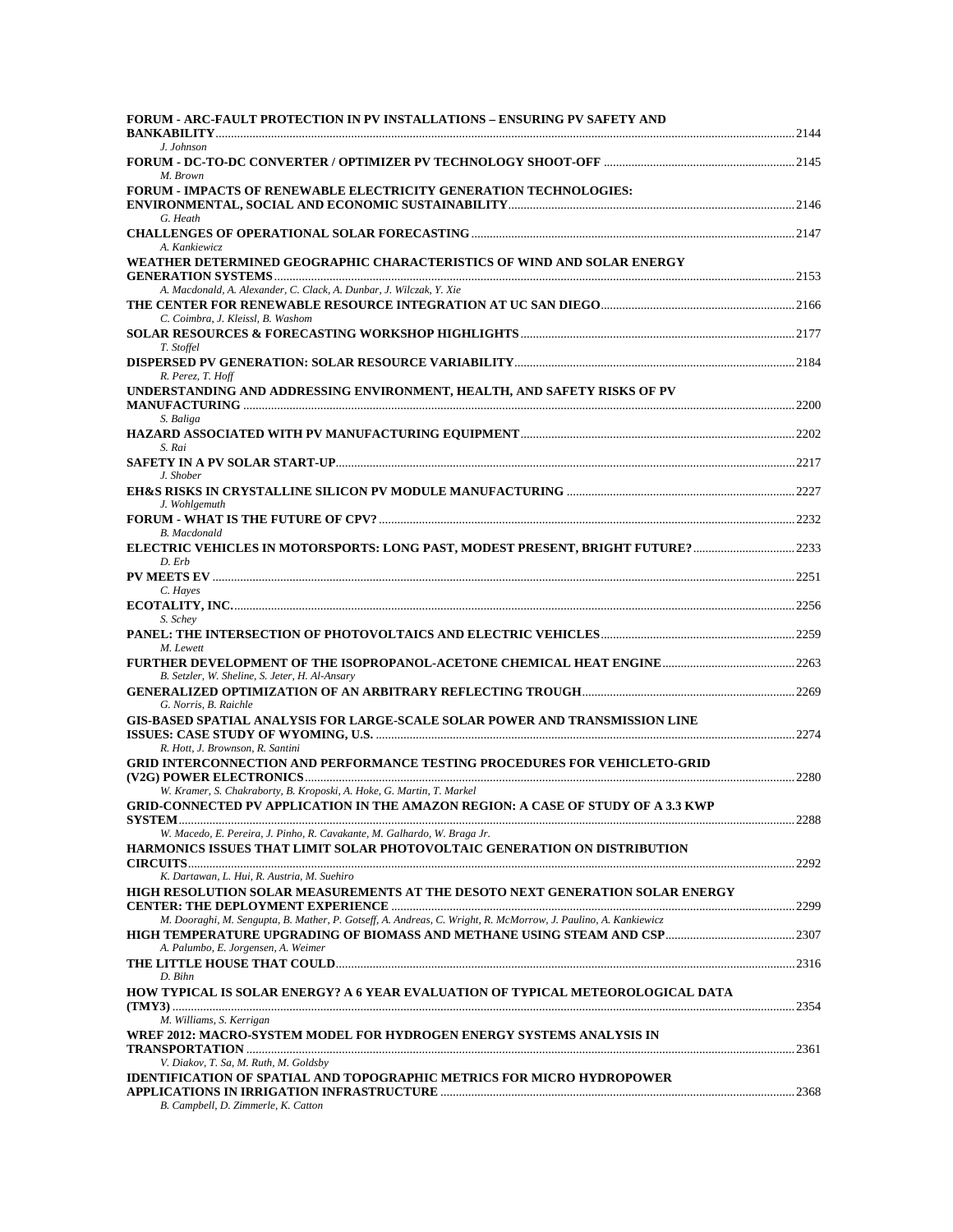| M. Sengputa, J. Keller                                                                                            |  |
|-------------------------------------------------------------------------------------------------------------------|--|
| <b>IMPROVEMENT OF THE WEATHER RESEARCH AND FORECASTING (WRF) MODEL FOR SOLAR</b>                                  |  |
| J. Ruiz-Arias, J. Duhia, D. Pozo-Vazquez, C. Gueymard                                                             |  |
|                                                                                                                   |  |
| <b>IMPROVING MODELED SOLAR IRRADIANCE HISTORICAL TIME SERIES: WHAT IS THE</b>                                     |  |
|                                                                                                                   |  |
| C. Gueymard, M. Sengupta                                                                                          |  |
| INCREASING QUALITY AND TIME RESOLUTION OF SATELLITE-DERIVED SOLAR IRRADIANCE                                      |  |
| H. Beyer, K. Chhatbar, R. Meyer                                                                                   |  |
|                                                                                                                   |  |
| L. Bird, M. Milligan                                                                                              |  |
| LARGE-SCALE INTRODUCTION OF NEW RESIDENTIAL DISTRICT-HEATING LOADS TO INCREASE                                    |  |
|                                                                                                                   |  |
| M. Aberg, J. Widen, Ewa Wackelgard, D. Henning                                                                    |  |
|                                                                                                                   |  |
| Y. Pichugina, R. Banta, A. Brewer, M. Hardesty, S. Sandberg                                                       |  |
| LIFE CYCLE ANALYSIS: ECONOMICS, GLOBAL WARMING POTENTIAL, AND WATER FOR                                           |  |
|                                                                                                                   |  |
| Z. Norwood, D. Kammen                                                                                             |  |
|                                                                                                                   |  |
| B. Stoltenberg, K. Clark, S. Negi                                                                                 |  |
| MODULE LEVEL POWER ELECTRONICS DECREASE PV SYSTEM COST IMPROVE PERFORMANCE  2439                                  |  |
| L. Gun                                                                                                            |  |
|                                                                                                                   |  |
| N/A                                                                                                               |  |
|                                                                                                                   |  |
| G. Krzywinski                                                                                                     |  |
| WRF-BASED NUMERICAL WEATHER PREDICTION MODELING FOR WIND AND SOLAR ENERGY                                         |  |
|                                                                                                                   |  |
| Y. Liu, S. Lee, Y. Choi, W. Cheng, G. Roux, Y. Liu, L. Pan, W. Wu, B. Seo, J. Byon, S. Kang, S. Haupt, B. Mahoney |  |
| MINIMISING FEED-IN FLUCTUATIONS OF OFFSHORE WIND FARMS WITH BIOGAS FIRED                                          |  |
|                                                                                                                   |  |
| J. Bendfeld, M. Tigges                                                                                            |  |
| MISCONCEPTIONS ABOUT INVERTERS THAT ARE HURTING THE PV INDUSTRY, AND HOW TO                                       |  |
|                                                                                                                   |  |
| M. Johnson                                                                                                        |  |
| MODEL TO CALCULATE PV ARRAY ALTITUDE AND AZIMUTH ANGLES TO MAXIMIZE ENERGY                                        |  |
| AND DEMAND REVENUES FROM MEASURED HOURLY SOLAR RADIATION AND BUILDING USE                                         |  |
|                                                                                                                   |  |
| S. Brunner                                                                                                        |  |
| MODELING DISTRIBUTION SYSTEM IMPACTS OF SOLAR VARIABILIY AND INTERCONNECTION                                      |  |
|                                                                                                                   |  |
| M. Reno, S. Grijalva, A. Ellis, J. Quiroz.                                                                        |  |
| OPTIMAL SIZING OF GRID-CONNECTED HYBRID WIND-PV SYSTEMS WITH BATTERY BANK                                         |  |
|                                                                                                                   |  |
| A. Kamjoo, A. Maheri, G. Putrus, A. Dizgah                                                                        |  |
| OFF-SHORE WIND AND GRID-CONNECTED PV: HIGH PENETRATION PEAK SHAVING FOR NEW                                       |  |
| R. Perez, J. Freedman, T. Hoff                                                                                    |  |
| ON-BOARD RENEWABLE HYDROGEN PRODUCTION SYSTEM FOR HYDROGEN HYBRID VEHICLES 2507                                   |  |
| K. Thanapalan, F. Zhang, G. Premier, J. Maddy, A. Guwy                                                            |  |
|                                                                                                                   |  |
| W. Macedo, K. Maia, A. Nascimento, M. Galhardo, J. Pinho                                                          |  |
|                                                                                                                   |  |

| OPTICAL AND ENERGETIC ANALYSIS OF SOLAR FIELDS: MINI- VERSUS LARGE-HELIOSTATS |      |
|-------------------------------------------------------------------------------|------|
|                                                                               | 2521 |
| J. Gonzalez-Aguilar, M. Romero                                                |      |
|                                                                               |      |
| K. Thanapalan, F. Zhang, A. Guwy, H. Juraschka, L. Gusig                      |      |
| OPTIMISING THE TEMPORAL AVERAGING PERIOD OF POINT SURFACE SOLAR RESOURCE      |      |
|                                                                               |      |
| I. Grant. A. Schubert                                                         |      |
| OPTIMUM FIXED ORIENTATIONS CONSIDERING DAY-AHEAD MARKET ENERGY PRICING IN     |      |
|                                                                               | 2534 |
| I Lugge M Lang I Vlaical                                                      |      |

*J. Luoma, M. Lave, J. Kleissl*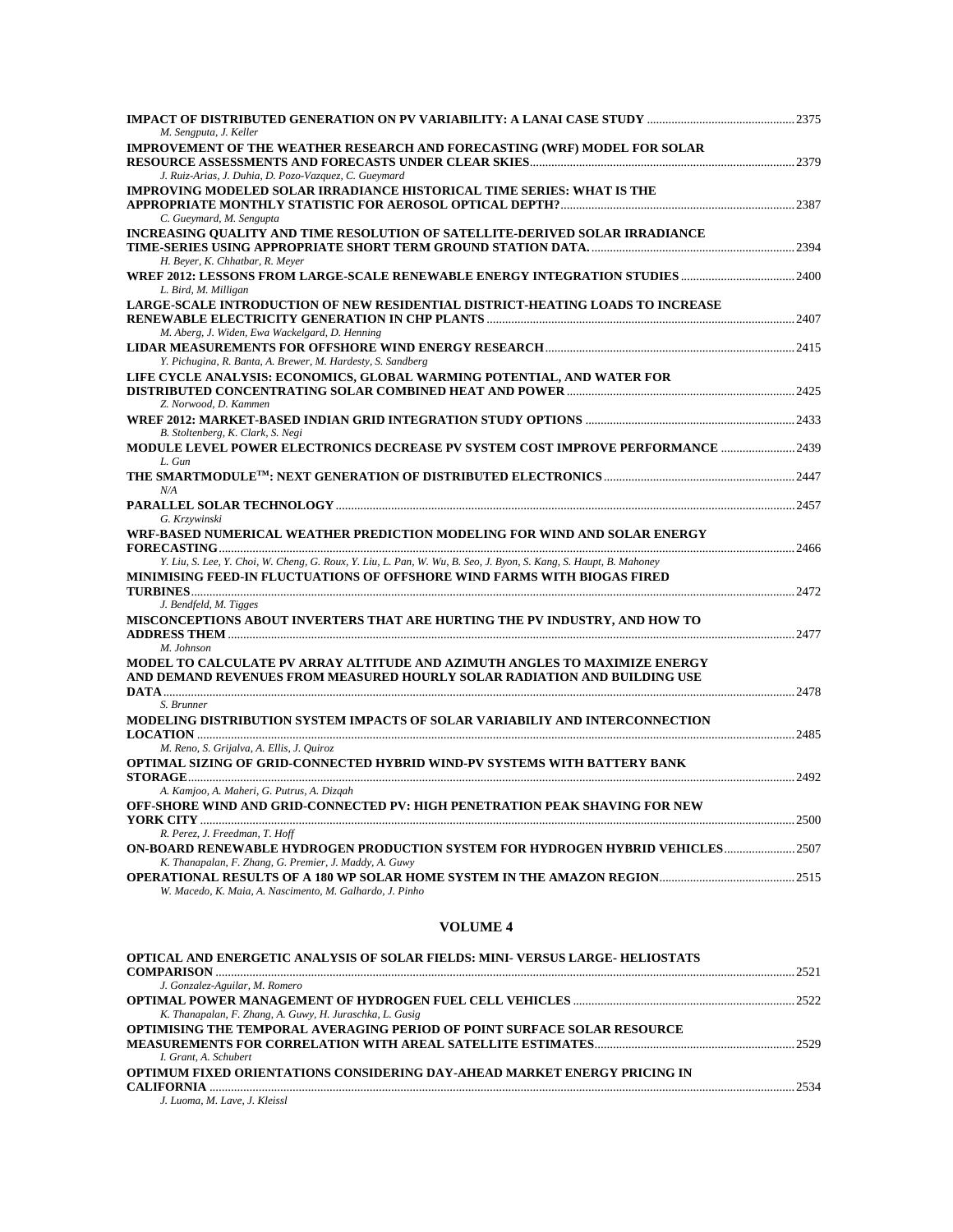| OPTIMUM MEDIUM SCALE WIND-CAES CONFIGURATIONS FOR THE ELECTRIFICATION OF                                                                |  |
|-----------------------------------------------------------------------------------------------------------------------------------------|--|
| A. Marcogiannakis, P. Pasas, D. Zafirakis, J. Kaldellis                                                                                 |  |
|                                                                                                                                         |  |
| R. Smith, D. Jordan, S. Kurtz<br>OXIDATION KINETICS OF THE TWO STEP SOLAR THERMOCHEMICAL H <sub>2</sub> 0 AND CO <sub>2</sub> SPLITTING |  |
|                                                                                                                                         |  |
| D. Arifin, A. Ambrosini, A. McDaniel, A. Weimer                                                                                         |  |
| WREF 2012: P50/P90 ANALYSIS FOR SOLAR ENERGY SYSTEMS USING THE SYSTEM ADVISOR                                                           |  |
| A. Dobos, M. Kasberg, P. Gilman                                                                                                         |  |
| FABRICATION, ISSUES INVOLVED AND LONG TERM DURABILITY OF CIGS THIN FILM PV                                                              |  |
|                                                                                                                                         |  |
| N. Dhere, S. Pethe                                                                                                                      |  |
|                                                                                                                                         |  |
| R. Swenson                                                                                                                              |  |
| N. Truong, L. Gustavsson                                                                                                                |  |
|                                                                                                                                         |  |
| M. Jamaly, J. Bosch, J. Kleissl                                                                                                         |  |
| WREF 2012: POWER TOWER REFERENCE PLANT FOR COST MODELING WITH THE SYSTEM                                                                |  |
|                                                                                                                                         |  |
| C. Turchi, M. Wagner                                                                                                                    |  |
| T. Hoff, R. Perez                                                                                                                       |  |
| PROGRESS TOWARD A VIRTUAL PYRANOMETER FOR LOW COST PERFORMANCE MONITORING                                                               |  |
|                                                                                                                                         |  |
| P. Burgess, M. Vahdati, E. Essah, D. Davies, S. Philip                                                                                  |  |
| R. Grant, J. Hoffner, S. Mak, T. Santon, R. Jackson, K. Lyell, J. Whittier, R. Campbell, E. Lui, S. Stibrich                            |  |
|                                                                                                                                         |  |
| J. Granata, J. Stein, K. Lynn, S. Kurtz, J. Wohlgemuth, D. Jordan                                                                       |  |
|                                                                                                                                         |  |
| M. Perez, V. Fthenakis                                                                                                                  |  |
| <b>OUANTIFYING THE ACCURACY OF THE USE OF MEASURE-CORRELATE-PREDICT METHODOLOGY</b>                                                     |  |
| C. Thuman, M. Schnitzer, P. Johnson                                                                                                     |  |
| QUANTIFYING THE USE OF SITE-SPECIFIC MEASUREMENTS IN PLACE OF A TYPICAL                                                                 |  |
|                                                                                                                                         |  |
| C. Thuman                                                                                                                               |  |
| M. Kubik, P. Coker, D. Brayshaw                                                                                                         |  |
| RECALIBRATION OF HELIOSAT-2 METHOD FOR GLOBAL HORIZONTAL IRRADIANCE ESTIMATION                                                          |  |
|                                                                                                                                         |  |
| Y. Eissa, H. Ghedira, M. Chiesa, P. Marpu, T. Ouarda                                                                                    |  |
| THE IMPACT OF SOLAR UNCERTAINTY ON PROJECT FINANCEABILITY: MITIGATING ENERGY                                                            |  |
| M. Schnitzer, C. Thuman, P. Johnson                                                                                                     |  |
| WREF 2012: RESULTS AND COMPARISON FROM THE SAM LINEAR FRESNEL TECHNOLOGY                                                                |  |
|                                                                                                                                         |  |
| M. Wagner                                                                                                                               |  |
| RURAL SOLAR ELECTRIFICATION IN NIGERIA: RENEWABLE ENERGY POTENTIALS AND                                                                 |  |
| U. Muhammad                                                                                                                             |  |
| SOLAR AUGMENTATION OF CONVENTIONAL STEAM PLANTS: FROM SYSTEM STUDIES TO                                                                 |  |
|                                                                                                                                         |  |
| M. Petrov, T. Fransson, M. Popa                                                                                                         |  |
|                                                                                                                                         |  |
| J. Bing, P. Krishnani, O. Bartholomy, T. Hoff, R. Perez<br>WREF 2012: CASE STUDIES COMPARING SYSTEM ADVISOR MODEL (SAM) RESULTS TO REAL |  |
|                                                                                                                                         |  |
| N. Blair, A. Dobos, N. Sather                                                                                                           |  |
| WREF 2012: TARGETING NET ZERO ENERGY AT MARINE CORPS BASE HAWAII, KANEOHE BAY 2704                                                      |  |
| K. Burman, A. Kandt, L. Lisell, S. Booth                                                                                                |  |
| WREF 2012: TECHNICAL – ECONOMICAL EVALUATION OF 1MWEL ORGANIC RANKINE CYCLE                                                             |  |
| M. Senaubar, A. Electo, E. Silva, L. Osvaldo, J. Venturini, J. Palacio                                                                  |  |
| TEMPORARY OVER-VOLTAGE AND EFFECTIVE GROUNDING OF PV INVERTER-BASED                                                                     |  |
|                                                                                                                                         |  |
| M. Johnson                                                                                                                              |  |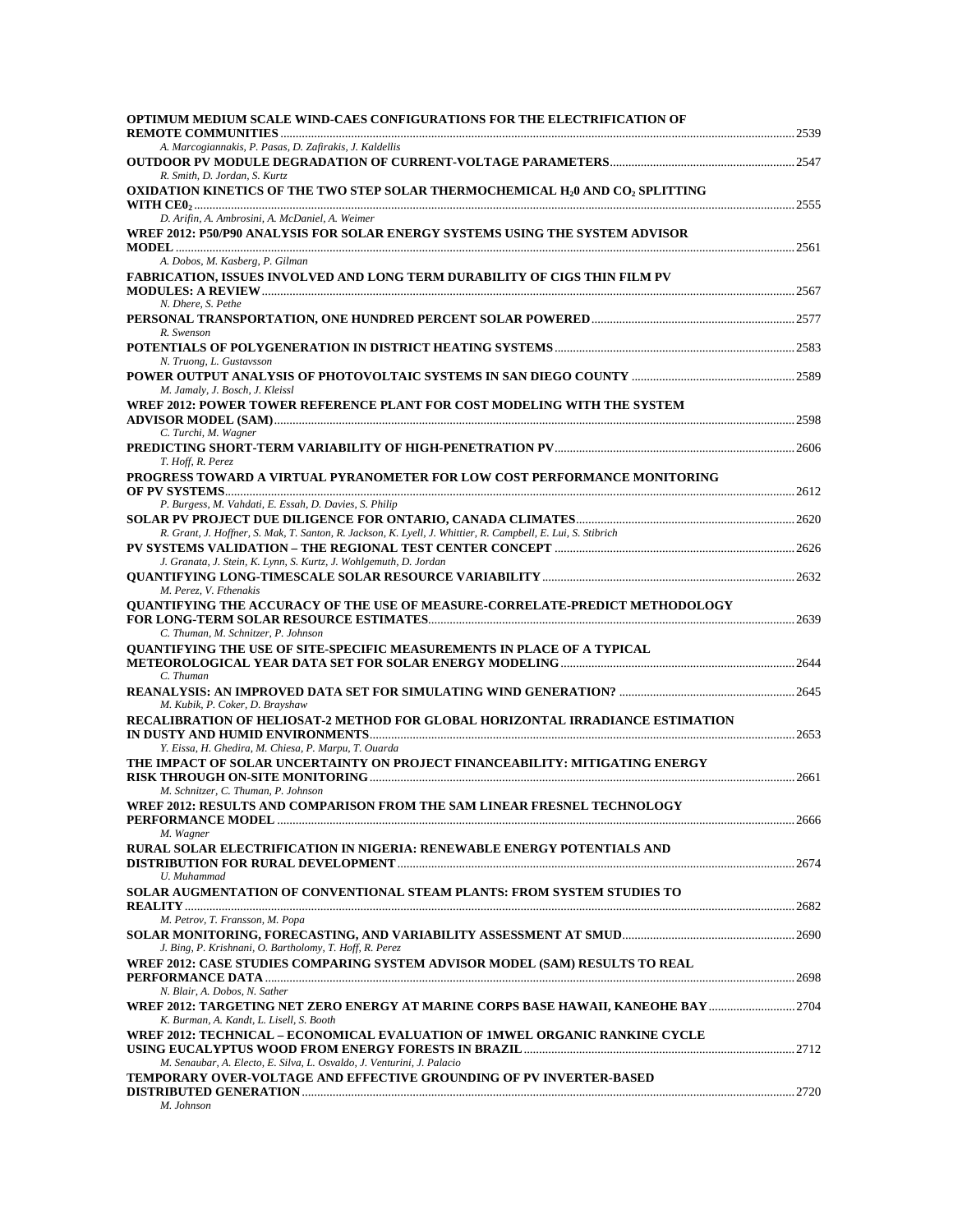| THE DESIGN AND TESTING OF AN EXHAUST AIR ENERGY RECOVERY WIND TURBINE GENERATOR2721<br>W. Chong, A. Fazlizan, S. Poh, S. Yip, W. Hew         |  |
|----------------------------------------------------------------------------------------------------------------------------------------------|--|
| WREF2012: THE EFFECT OF LARGE SCALE TRANSMISSION LIMITATIONS ON RENEWABLE                                                                    |  |
| V. Diakov, W. Short, B. Gilchrist                                                                                                            |  |
|                                                                                                                                              |  |
| J. Duomarco                                                                                                                                  |  |
| WREF 2012: THE FUTURE RENEWABLE ENERGY MARKET OF THE U.S. SOUTHWEST: A                                                                       |  |
| D. Hurlbut, J. McLaren                                                                                                                       |  |
| THE POTENTIAL IMPACT OF INCREASED RENEWABLE ENERGY PENETRATIONS ON ELECTRICITY                                                               |  |
| N. Darghouth, G. Barbose, R. Wiser                                                                                                           |  |
|                                                                                                                                              |  |
| N. Lan. H. Chou. C. Chen<br>THE VARIABILITY INDEX; A NEW AND NOVEL METRIC FOR QUANTIFYING IRRADIANCE AND PV                                  |  |
|                                                                                                                                              |  |
| J. Stein, M. Reno, C. Hansen                                                                                                                 |  |
| ULTRA-COMPACT FUEL REFORMER FOR CONVENTIONAL AND RENEWABLE FUELS - KW TO MW                                                                  |  |
| S. Vilekar, C. Junaedi, F. Nagy, C. Morgan, D. Walsh, R. Mastanduno, S. Roychoudhury                                                         |  |
| UNCOVERING THE POTENTIAL OF DOMESTIC DEMAND SIDE MANAGEMENT TO MAXIMISE THE                                                                  |  |
| D. Saker, S. Millward, M. Vahdati, E. Essah                                                                                                  |  |
| UNDERSTANDING THE VARIATION IN ESTIMATED LONG-TERM SOLAR RESOURCE ESTIMATES:                                                                 |  |
| M. Schnitzer, C. Thuman, P. Johnson                                                                                                          |  |
|                                                                                                                                              |  |
| M. Rogers, S. Miller, C. Combs, M. Sengupta, S. Benjamin, C. Alexander, J. Kleissl                                                           |  |
| H. Hanson, A. Smentek-Duerr, J. Vanzwieten                                                                                                   |  |
|                                                                                                                                              |  |
| M. Andre, T. Soubdhan, J. Bernard                                                                                                            |  |
| V. Gevorgian, M. Singh, E. Muljadi                                                                                                           |  |
| R. Banta, Y. Pichugina, M. Hardesty, A. Brewer                                                                                               |  |
|                                                                                                                                              |  |
| FINANCE, POLICY MARKETING, AND WORKFORCE DEVELOPMENT                                                                                         |  |
| ADVENT OF RESIDENTIAL SOLAR PV FINANCING: OPPORTUNITIES AND CHALLENGES FOR THE                                                               |  |
| D. Chakraborty                                                                                                                               |  |
| AN END USER PERSPECTIVE ON THE COST OF SOLAR PHOTOVOLTAIC ENERGY SYSTEMS                                                                     |  |
|                                                                                                                                              |  |
| K. Swift<br>WREF 2012: BENCHMARKING NON-HARDWARE BALANCE OF SYSTEM COSTS FOR PV SYSTEMS IN                                                   |  |
|                                                                                                                                              |  |
| K. Ardani, R. Margolis, D. Feldman, S. Ong, G. Barbose<br>BIOFUELS ADOPTION IN NIGERIA: ATTAINING AN EQUILIBRIUM IN THE FOOD, FUEL, FEED AND |  |
|                                                                                                                                              |  |
| N. Abila                                                                                                                                     |  |
| CAPACITY BUILDING TO IMPROVE THE SUSTAINABILITY OF SOLAR HOME SYSTEMS IN THE                                                                 |  |
| T. Tukunga, H. Outhred                                                                                                                       |  |
| <b>CHALLENGES FACING PROJECT DEVELOPERS AND UTILITIES IN RENEWABLE ENERGY MARKETS  2857</b>                                                  |  |
| C. Hofman                                                                                                                                    |  |
| L. Baer                                                                                                                                      |  |
| ENERGY CODES IN COUNTRIES WITH MILD CLIMATES – HIGH POTENTIAL FOR INTERNATIONAL                                                              |  |
| J. Tiller, N. Culver, R. Neri, L. Wu, B. Sanchez                                                                                             |  |
|                                                                                                                                              |  |
| V. Rai, K. McAndrews<br>DESIGNING AUSTIN ENERGY'S SOLAR TARIFF USING A DISTRIBUTED PV VALUE CALCULATOR 2881                                  |  |
| K. Rabago, L. Libby, T. Harvey, B. Norris, T. Hoff                                                                                           |  |
| R. Lucas, M. Makhyoun                                                                                                                        |  |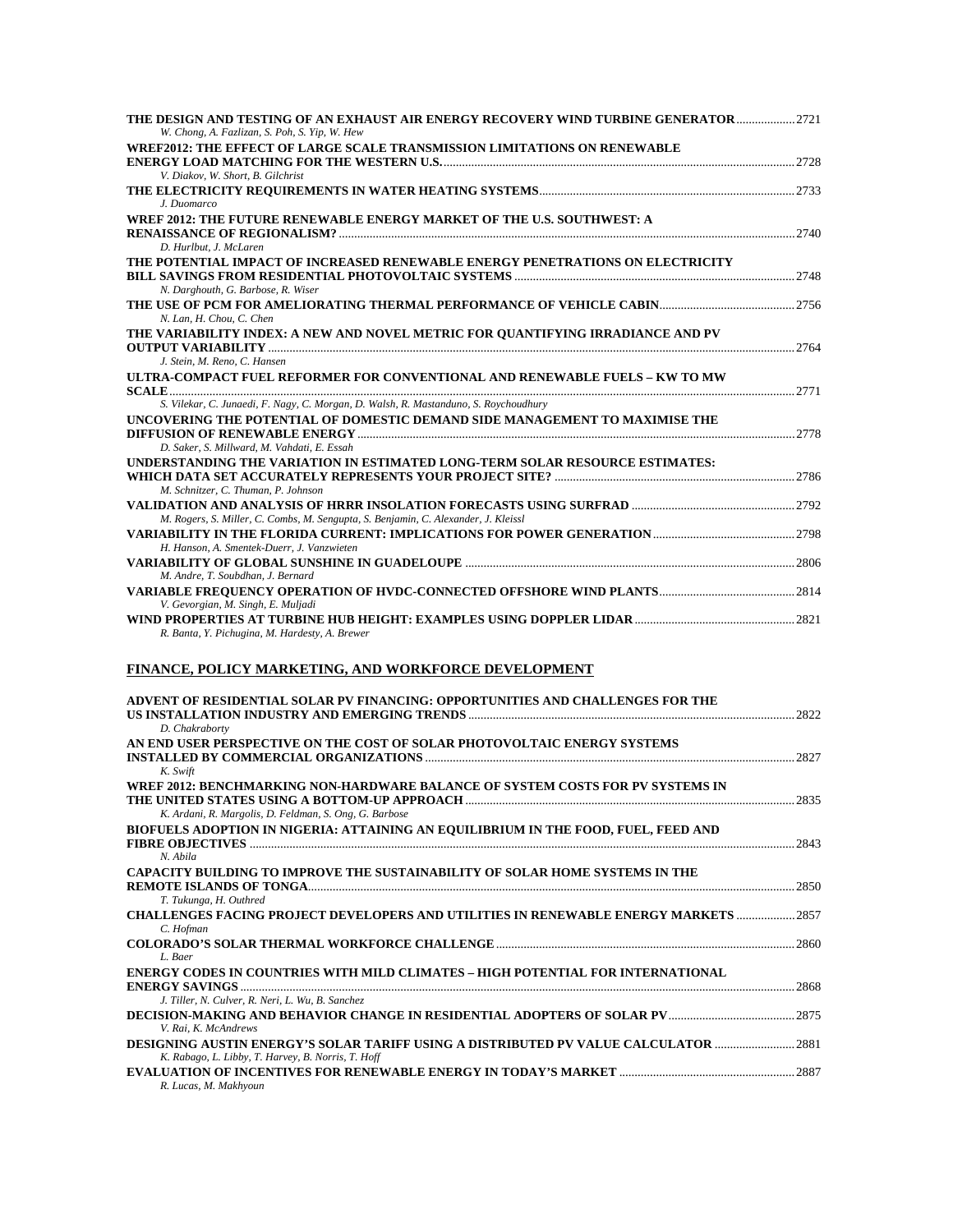| <b>EXAMINING THE ADVANTAGES OF EXTENDING DEPARTMENT OF BUILDINGS APPROVAL TO</b>                 |  |
|--------------------------------------------------------------------------------------------------|--|
| M. Perez, V. Fthenakis, A. Pereira                                                               |  |
| A. Luecke                                                                                        |  |
| J. Cliburn, M. Healy, T. Dinkel, D. Freudenberger                                                |  |
| J. Cliburn                                                                                       |  |
| THE DEVELOPMENT OF THIRD PARTY FINANCING IN THE SOLAR HEATING & COOLING MARKET  2909<br>M. Healy |  |
| N/A                                                                                              |  |
| D. Freudenberger                                                                                 |  |
| FORUM - ENERGY – WATER NEXUS: AN INTERNATIONAL PERSPECTIVE FROM DEVELOPED AND<br>V. Gude         |  |
|                                                                                                  |  |
| R. Writz                                                                                         |  |
| N. Vickers                                                                                       |  |
| J. Postal                                                                                        |  |
| R. Schaefer                                                                                      |  |
| J. Metzger                                                                                       |  |
| FINANCING INTERNATIONAL RENEWABLE ENERGY PROJECTS IN THE YEAR OF SUSTAINABILITY                  |  |
| K. Cory<br>THE INTERNATIONAL TRADE ADMINISTRATION: HELPING YOUR CLEAN ENERGY BUISNESS            |  |
| R. Mulholland                                                                                    |  |
| D. Kutsch                                                                                        |  |
| D. Jensen                                                                                        |  |
|                                                                                                  |  |
| J. Cochran<br>BIG WINDS FOR SMALL ISLANDS: CHALLENGES AND OPPORTUNITIES FOR RENEWABLE ENERGY     |  |
| S. Connors                                                                                       |  |
| M. Miller                                                                                        |  |
| FINANCING DISTRIBUTED RENEWABLE ENERGY PROJECTS: NAVIGATIONG A SMALL PROJECT                     |  |
| R. Broshar                                                                                       |  |
| J. Heeter                                                                                        |  |
| K. Anderson                                                                                      |  |
| L. Flowers                                                                                       |  |
| L. Sherwood                                                                                      |  |
|                                                                                                  |  |
| A. Krulewitz                                                                                     |  |
| A. Perchlik                                                                                      |  |
| T. Parker, E. Auerbach, B. Jones, A. Truitt, L. Mapes                                            |  |
| <b>B.</b> Jones                                                                                  |  |
| A. Truitt<br>CLEAN ENERGY POLICY DEVELOPMENTS AT THE FEDERAL AND STATE LEVEL IN INDIA - NEED     |  |
| FOR COMPREHENSIVE INFORMATION DISSEMINATION TO FACILITATE INVESTMENT IN                          |  |
| R. Bansal                                                                                        |  |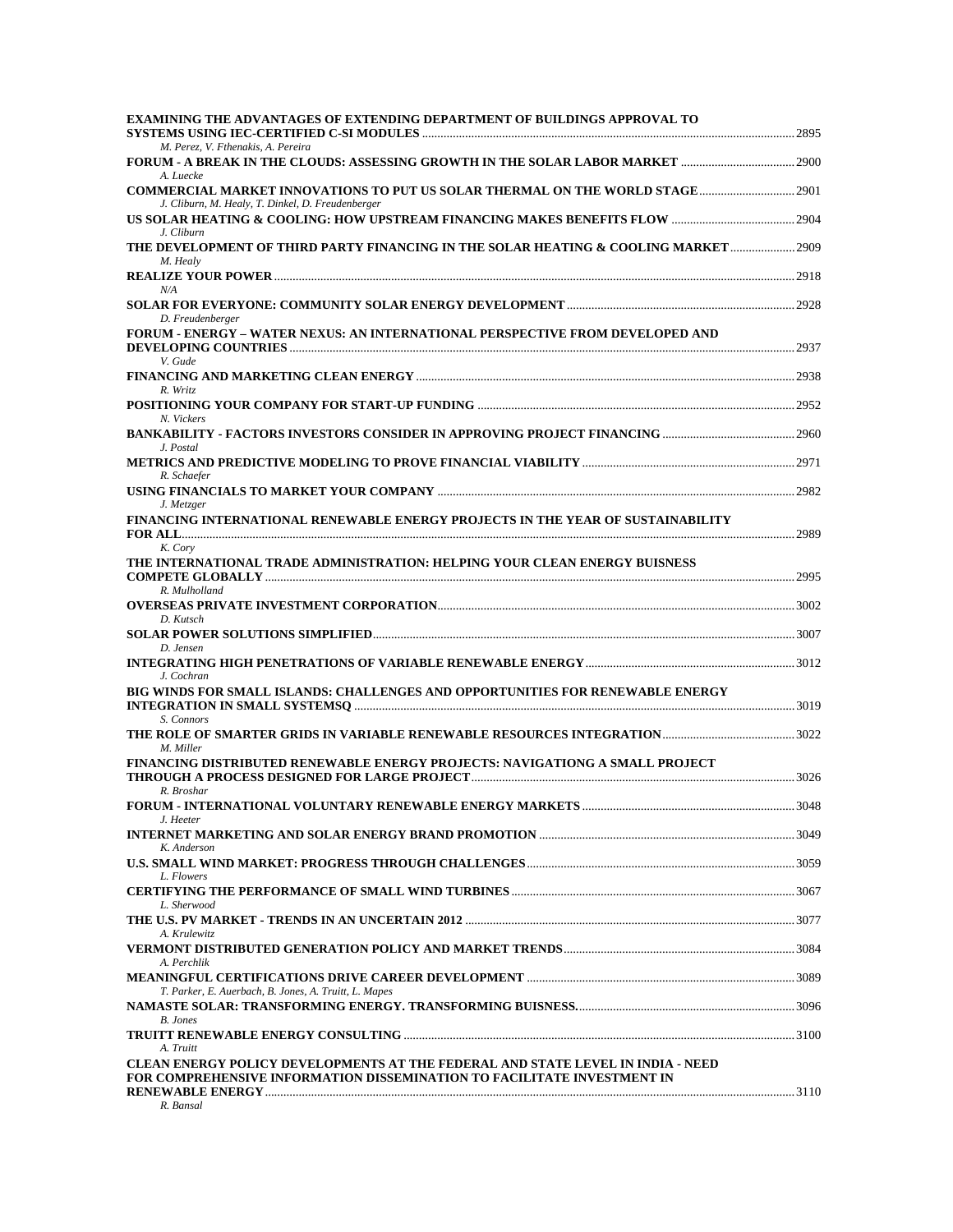| R Bansal                                                                                                   |  |
|------------------------------------------------------------------------------------------------------------|--|
|                                                                                                            |  |
| J. Barnes                                                                                                  |  |
| J. Ressler                                                                                                 |  |
| CLEAN ENERGY SOLUTIONS CENTER: YOUR FIRST STOP FOR CLEAN ENERGY RESOURCES 3150<br>C. Ulman                 |  |
| ON THE PATH TO EQUILIBRIUM: LESSONS LEARNED FOR NET ZERO ENERGY HOUSING IN COLD                            |  |
| T. Green<br>ON THE PATH TO EQUILIBRIUM: LESSONS LEARNED FOR NET ZERO ENERGY HOUSING IN COLD                |  |
| T. Green                                                                                                   |  |
| FORUM - OPPORTUNITIES AND CHALLENGES IN U.S.-CHINA CLEAN ENERGY COOPERATION 3201<br>D. Kline               |  |
| TORUM - SECURITIZATION AS A MEANS TO IMPROVE RENEWABLE ENERGY PROJECT FINANCE 3202<br>M. Mendelsohn        |  |
|                                                                                                            |  |
| D. Christensen, W. Farland, J. Poate, S. Sture, J. Schofield                                               |  |
| S. Reategui                                                                                                |  |
| <b>B.</b> Friedman                                                                                         |  |
| <b>FORUM - THE ROLE OF RENEWABLE ENERGY IN ENERGY SECURITY: OPPORTUNITIES AND</b>                          |  |
| J. Miller                                                                                                  |  |
| S. Booth                                                                                                   |  |
|                                                                                                            |  |
| R. Writz                                                                                                   |  |
| $R.$ Adams                                                                                                 |  |
|                                                                                                            |  |
| K. Duvivier<br>J. Thaler                                                                                   |  |
| SOLYNDRA FALLOUT: A FUKUSHIMA FOR U.S. RENEWABLE ENERGY, OR JUST A BUMP IN THE                             |  |
|                                                                                                            |  |
| J. Herrick<br>FAST ELECTRIC CARS, SOLAR AND RENEWABLE 401(K): CLEAN ENERGY SUSTAINABILITY3295<br>K. Beitel |  |
|                                                                                                            |  |
| J. Bass                                                                                                    |  |
| M. Law                                                                                                     |  |
|                                                                                                            |  |
| E. Ewing                                                                                                   |  |
| E. Gray                                                                                                    |  |
| G. Fisher                                                                                                  |  |
|                                                                                                            |  |

|                                                                                              | 3337 |
|----------------------------------------------------------------------------------------------|------|
| J. Krehnke                                                                                   | 3342 |
| G. Madianos<br>SIMPLIFY, INTEGRATE & STANDARDIZE - HOW TO DESIGN SUCCESSFUL PRODUCTS FOR THE |      |
| W. Schlichting                                                                               | 3354 |
| J. West                                                                                      | 3358 |
| WREF 2012: GRID PARITY FOR RESIDENTIAL PHOTOVOLTAICS IN THE UNITED STATES: KEY               | 3363 |
| S. Ong, P. Denholm, N. Clark                                                                 |      |
| R. Kobren, J. Jordon                                                                         |      |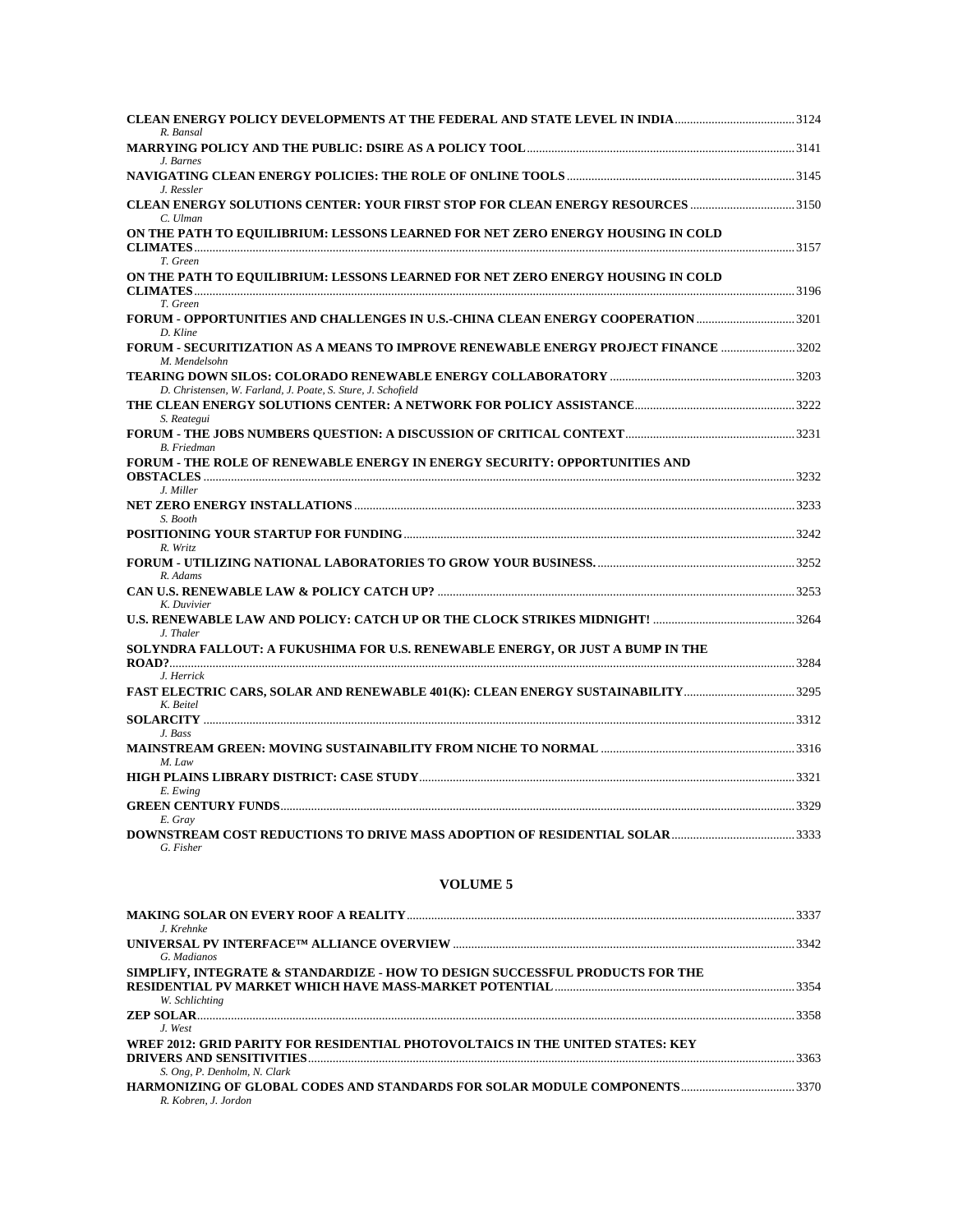| L. Villaire, M. Lewis<br>INCORPORATING CLIMATE AND AIR QUALITY EXTERNALITIES IN THE US ELECTRICITY SYSTEM 3380 |      |
|----------------------------------------------------------------------------------------------------------------|------|
| K. Brown, D. Henze, J. Milford                                                                                 |      |
|                                                                                                                |      |
| P. Carneiro, M. Udaeta, J. Grimoni. L. Galvão                                                                  |      |
| G. Kashkarova                                                                                                  |      |
| J. Sarubbi, J. Ventre                                                                                          |      |
|                                                                                                                |      |
| D. Pohlman, J. Smith, K. Kissock                                                                               |      |
| WREF 2012: OPENEI - AN OPEN ENERGY DATA AND INFORMATION EXCHANGE FOR                                           |      |
| D. Brodt-Giles                                                                                                 |      |
| OPTIMUM OPERATION OF BULK ENERGY STORAGE SYSTEMS IN CONTEMPORARY SPOT                                          |      |
| D. Zafirakis, K. Chalvatzis                                                                                    |      |
| POLICY BUILDING BLOCKS: HELPING POLICYMAKERS DETERMINE POLICY STAGING FOR THE                                  |      |
|                                                                                                                |      |
| E. Doris<br>PROMOTION SYSTEMS FOR ELECTRICITY GENERATION FROM RENEWABLE ENERGY SOURCES                         |      |
|                                                                                                                |      |
| R. Haas                                                                                                        |      |
| L. Baer                                                                                                        |      |
| SOLAR ENERGY EDUCATION: THE PROFESSIONAL SCIENCE MASTER'S DEGREE IN SOLAR                                      |      |
| P. Phelan, K. Dada                                                                                             |      |
|                                                                                                                |      |
| <b>B.</b> Friedman                                                                                             |      |
| SOLAR RENEWABLE ENERGY CREDITS (SRECS) PRICE FORECAST - A LINEAR OPTIMIZATION                                  |      |
| D. Zhou, D. Bradley                                                                                            |      |
| SUCCESSFULLY STREAMLINING LOW-IMPACT HYDROPOWER PERMITTING: COLORADO'S                                         |      |
| R. Broshar                                                                                                     |      |
| THE ACTUAL VALUE OF SOLAR ELECTRICITY (PHOTOVOLTAICS) IN URBAN SETTINGS: REAL-                                 |      |
| L. Witmer, B. Idrisu, M. Bayrakci, J. Brownson, S. Blumsack                                                    |      |
|                                                                                                                |      |
| J. Barnes, A. Heinemann, B. Lips                                                                               |      |
| NET ENERGY METERING, ZERO NET ENERGY AND THE DISTRIBUTED ENERGY RESOURCE                                       |      |
| V. Lacy, R. Matley, J. Newcomb                                                                                 |      |
|                                                                                                                |      |
| J. Harris                                                                                                      |      |
| E. Lantz, M. Hand, R. Wiser                                                                                    |      |
| A. Haque, R. Hasan                                                                                             |      |
| THE PROGRAM OF INTRODUCTION OF SYSTEMS WITH RES IN RURAL SETTLEMENTS OF RUSSIA 3517                            |      |
| O. Shepovalova, O. Popova                                                                                      |      |
| WHERE ARE THE ECO-INNOVATORS? ANALYSIS OF THE KNOWLEDGE FLOWS BETWEEN                                          |      |
| D. Johnson, J. Moore, K. Lybecker                                                                              |      |
|                                                                                                                |      |
| THE BUILT ENVIRONMENT                                                                                          |      |
| A STUDY OF DAYLIGHT EFFECTIVENESS AND ELECTRICAL LIGHTING USE PATTERNS IN A                                    |      |
| MIDDI E SCHOOL                                                                                                 | 3530 |

| <b>MIDDLE SCHOOL</b> 2530                                                 |      |
|---------------------------------------------------------------------------|------|
| E. Bonnett, C. Lee, I. Wolfersteig, I. Elzevadi                           |      |
| A CASE STUDY - SOLAR THERMAL COOLING AND HEATING SYSTEM FOR CREATIVE ARTS |      |
|                                                                           | 3537 |
| B. Koh. U. Atre                                                           |      |
| A COMPARISON OF PASSIVE SOLAR AND MECHANICALLY DRIVEN EARTH-TO-AIR HEAT   |      |
|                                                                           | 3538 |
| M. Shafik, J. Devaney, B. Chen                                            |      |
|                                                                           |      |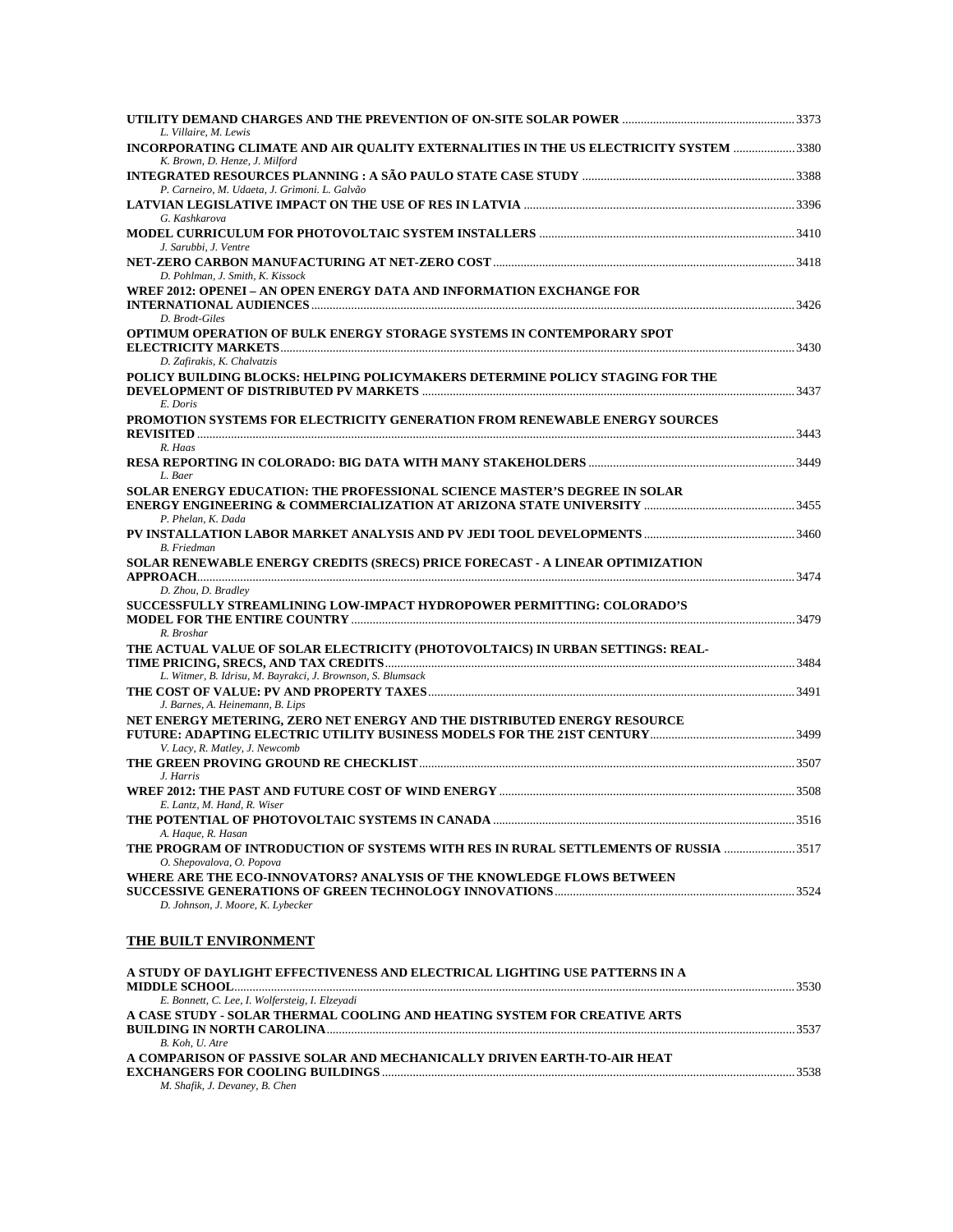| A DO-IT-YOURSELF MANUAL FOR SOLAR SWIMMING POOL HEATING AND ITS HEATER, AFTER 39                                                                                                         |  |
|------------------------------------------------------------------------------------------------------------------------------------------------------------------------------------------|--|
| F. De Winter<br>K. Yamamoto, T. Kamayama, T. Suzuki, J. Almazan, H. Sato                                                                                                                 |  |
| A METHOD FOR MEASUREMENT OF TRANSIENT DISCOMFORT GLARE CONDITIONS AND                                                                                                                    |  |
| K. Konis<br>A NEW PROPOSAL OF AN ECO-FRIENDLY AIR-CONDITIONING SYSTEM USING EVAPO-                                                                                                       |  |
| T. Huynh, H. Sato                                                                                                                                                                        |  |
| THE IMPACT OF ROOFING CONFIGURATION ON THE DAYLIGHTING PERFORMANCE OF<br>L. Ghobad, W. Place, J. Hu                                                                                      |  |
| B. Haglund, B. Dunbar, G. Lumens, J. Mueller, D. Myrie, T. Phillips, B. Tanner                                                                                                           |  |
| A REVIEW OF DAYLIGHTING OUALITIES IN TWO ASSISTED LIVING FACILITIES IN A HOT AND<br>J. Kim                                                                                               |  |
| A STUDY ON ZONING REGULATIONS' IMPACT ON VENTILATION RATE IN NON-CONDITIONED                                                                                                             |  |
| S. Islam, L. Beltrán<br>P. Pedersen                                                                                                                                                      |  |
| ADAPTIVE CONTROL FOR THERMAL COMFORT BASED ON PREDICTIVE MODEL OF PMV IN A                                                                                                               |  |
| C. Shen, J. Choi<br>AN ASSESSMENT TOOL FOR SELECTION OF APPROPRIATE DAYLIGHTING SOLUTIONS FOR<br>BUILDINGS IN TROPICAL AND SUBTROPICAL REGIONS: VALIDATION USING RADIANCE                |  |
| V. Garcia-Hansen, G. Isoardi, M. Hirning, J. Bell<br>ANALYSIS OF THE IMPACT OF URBAN HEAT ISLAND ON BUILDING ENERGY CONSUMPTION 3608                                                     |  |
| S. Doddaballapur, H. Bryan<br>T. Keohan                                                                                                                                                  |  |
| ARCHITECTURAL REPERCUSSIONS OF ENVIRONMENTAL CLIMATE CONTROL IN THE<br><b>GENERATION OF ADMINISTRATIVE BUILDING TYPES; DIFFERENCES BETWEEN MODEL AND</b>                                 |  |
| C. Matud, H. Roura, C. Montolío<br>N/A                                                                                                                                                   |  |
| BUILDING-INTEGRATED PHOTOVOLTAICS (BIPV) IN THE RESIDENTIAL SECTION: AN ANALYSIS                                                                                                         |  |
| T. James, A. Goodrich, M. Woodhouse, R. Margolis, S. Ong                                                                                                                                 |  |
| D. Klauser, J. Remund<br>CLIMATIC BASED CONSIDERATION OF DOUBLE SKIN FACADE(DSF) SYSTEM- COMPARATIVE<br>ANALYSIS OF ENERGY PERFORMANCE OF A DSF BUILDING IN A MEDITERRANEAN CLIMATE 3655 |  |
| M. Azarbayjani                                                                                                                                                                           |  |
| A. Fernández-González, F. Costache                                                                                                                                                       |  |
| M. Beamer, D. Bisers, S. Duluk, D. Hogard, A. Kwok<br>M. Holtz, Z. Rogers                                                                                                                |  |
| <b>COMPARATIVE LIFE-CYCLE ANALYSIS OF ENERGY-EFFICIENCY MEASURES AT TVA'S</b><br>U. Atre, M. Nicklas, D. Zimmerman                                                                       |  |
| K. Jeong, S. Choi                                                                                                                                                                        |  |
| S. Kawell                                                                                                                                                                                |  |
| DESIGN STRATEGY OF ENERGY-EFFICIENT PUBLIC BUILDINGS IN COLD REGION OF CHINA 3707<br>H. Jin, B. Zhao                                                                                     |  |
| DESIGNING CARBON NEUTRAL PLUS-ENERGY-BUILDINGS WITH SITE ADAPTIVE HELIOTROPISM<br>T. Spiegelhalter, A. Lee                                                                               |  |
| DEVELOPING RENEWABLE ENERGY ROADMAPS FOR THE DECADE 2010-2020. AN EXAMPLE: THE<br>K. Touryan, A. Gharabegian, A. Hambarian                                                               |  |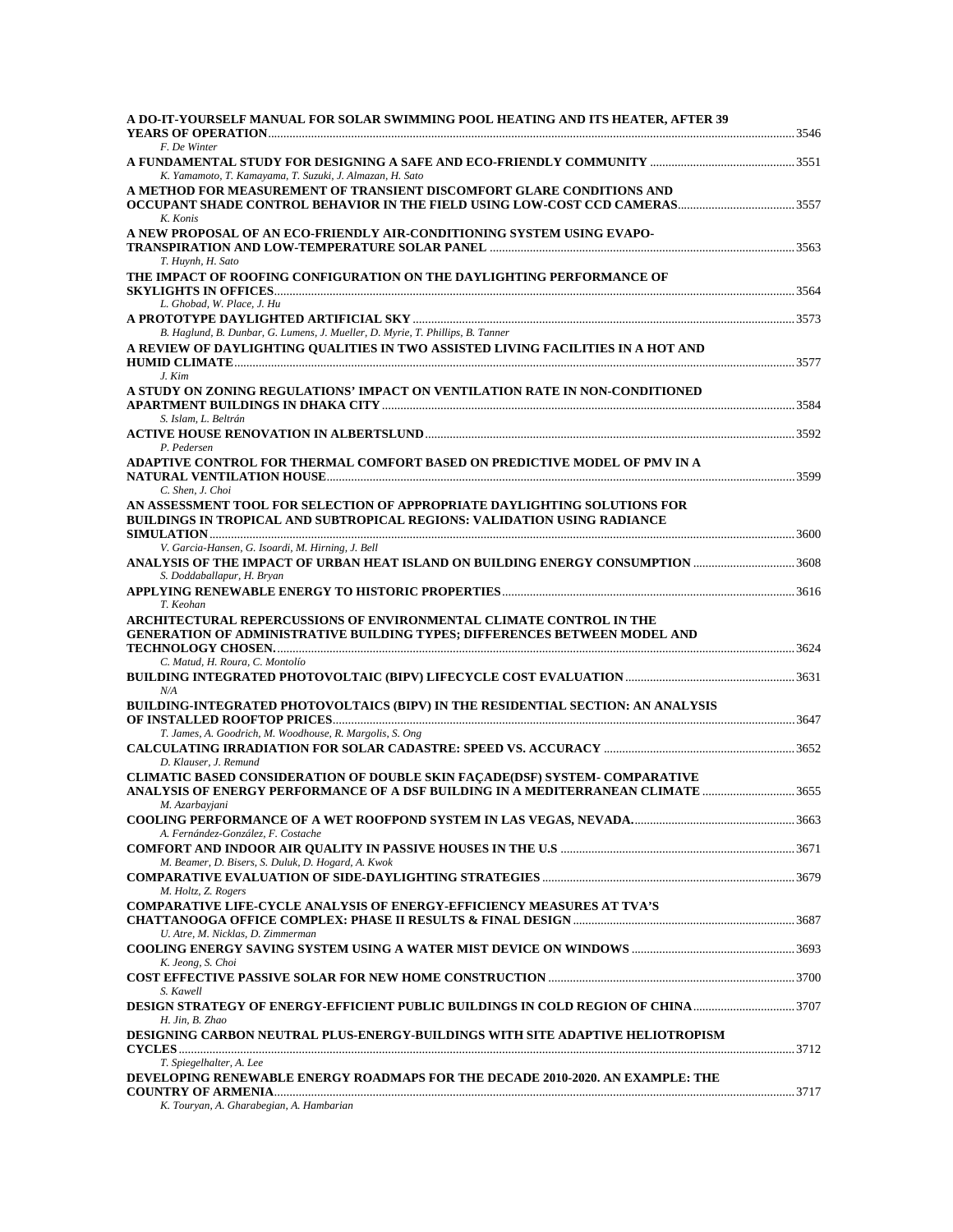| DEVELOPMENT AND VALIDATION OF A THERMAL NETWORK MODEL TO PREDICT INDOOR                                                                               |  |
|-------------------------------------------------------------------------------------------------------------------------------------------------------|--|
| A. Hossain, A. Fernandez-Gonzalez                                                                                                                     |  |
| R. Critoph, S. Metcalf                                                                                                                                |  |
| DEVELOPMENT OF A SUSTAINABLE COOLING AND VENTILATION SYSTEM FOR HOT-ARID                                                                              |  |
| N. Karizi, R. Wienands                                                                                                                                |  |
| DIAGNOSING, BENCHMARKING AND TRANSFORMING THE LEED CERTIFIED FIU SIPA BUILDING                                                                        |  |
| T. Spiegelhalter, Y. Kang, N. Pala, Y. Zhu                                                                                                            |  |
| K. Johnson, E. Hebert<br>WREF 2012: EARLY RESULTS FROM A SOLAR THERMAL AIR CONDITIONING AND HEATING                                                   |  |
| E. Buchanan                                                                                                                                           |  |
| P. La Roche, E. Babtiwale                                                                                                                             |  |
| ENERGETICALLY INDEPENDENT BUILDINGS OF THE RESORT-IMPROVING AND EDUCATIONAL-                                                                          |  |
| O. Shepovalova, D. Strebkov, I. Dunichkin<br>S. Motamedi                                                                                              |  |
| ENERGY CONSERVING ELECTRICAL DESIGN AND ANALYSIS FOR COMMERCIAL BUILDINGS3781<br>B. Teshome, G. Bekele                                                |  |
| ENERGY EFFICIENCY & RENEWABLE ENERGY - A PATH TO SUSTAINABILITY IN BUILDINGS 3789<br>T. Johnson                                                       |  |
| ENERGY SAVINGS OF A LOAD-SHARING HVAC SYSTEM BETWEEN A HOUSE AND AN OFFICE<br>S. Cho, E. Kang, E. Lee                                                 |  |
| ENVELOPE MATERIALITY: LIGHT AND HEAVY IN WINERIES. THE CASE OF "SANTA ANA" WINERY.<br>C. Ganem, H. Coch                                               |  |
| EVALUATING ANNUAL DAYLIGHTING PERFORMANCE THROUGH STATISTICAL ANALYSIS AND                                                                            |  |
| B. Futrell, D. Brentrup<br>EVALUATION OF THE LUMINOUS ENVIRONMENT IN OPEN-PLAN OFFICES WITH SKYLIGHTS3818<br>G. Isoardi, V. Garcia-Hansen, M. Hirning |  |
| FEASIBILITY OF RENEWABLE ENERGY BASED DISTRIBUTED GENERATIONS IN YANBU, SAUDI                                                                         |  |
| A. Alaidroos, L. He, M. Krarti                                                                                                                        |  |
| R. Anderson                                                                                                                                           |  |
| N/A                                                                                                                                                   |  |
| R. Judkoff                                                                                                                                            |  |
| E. Kozubal, J. Woods, R. Judkoff, M. Deru, J. Burch<br>W. Livingood                                                                                   |  |
| RENEWABLE ENERGY CONTRIBUTION TOWARD CAMPUS SUSTAINABILITY AND LONG-TERM                                                                              |  |
| N/A<br>K. Yoshida                                                                                                                                     |  |
| MAKING THE BUILT ENVIRONMENT SMARTER: USING REAL-TIME ENERGY DATA AND ANALYSIS                                                                        |  |
| K. Devine, C. Joseph<br>S. Pless. T. Hootman, D. Okada                                                                                                |  |
| K. Klingenberg                                                                                                                                        |  |
| N/A                                                                                                                                                   |  |
| F. Speier                                                                                                                                             |  |
| K. Klingenberg, M. Kernagis                                                                                                                           |  |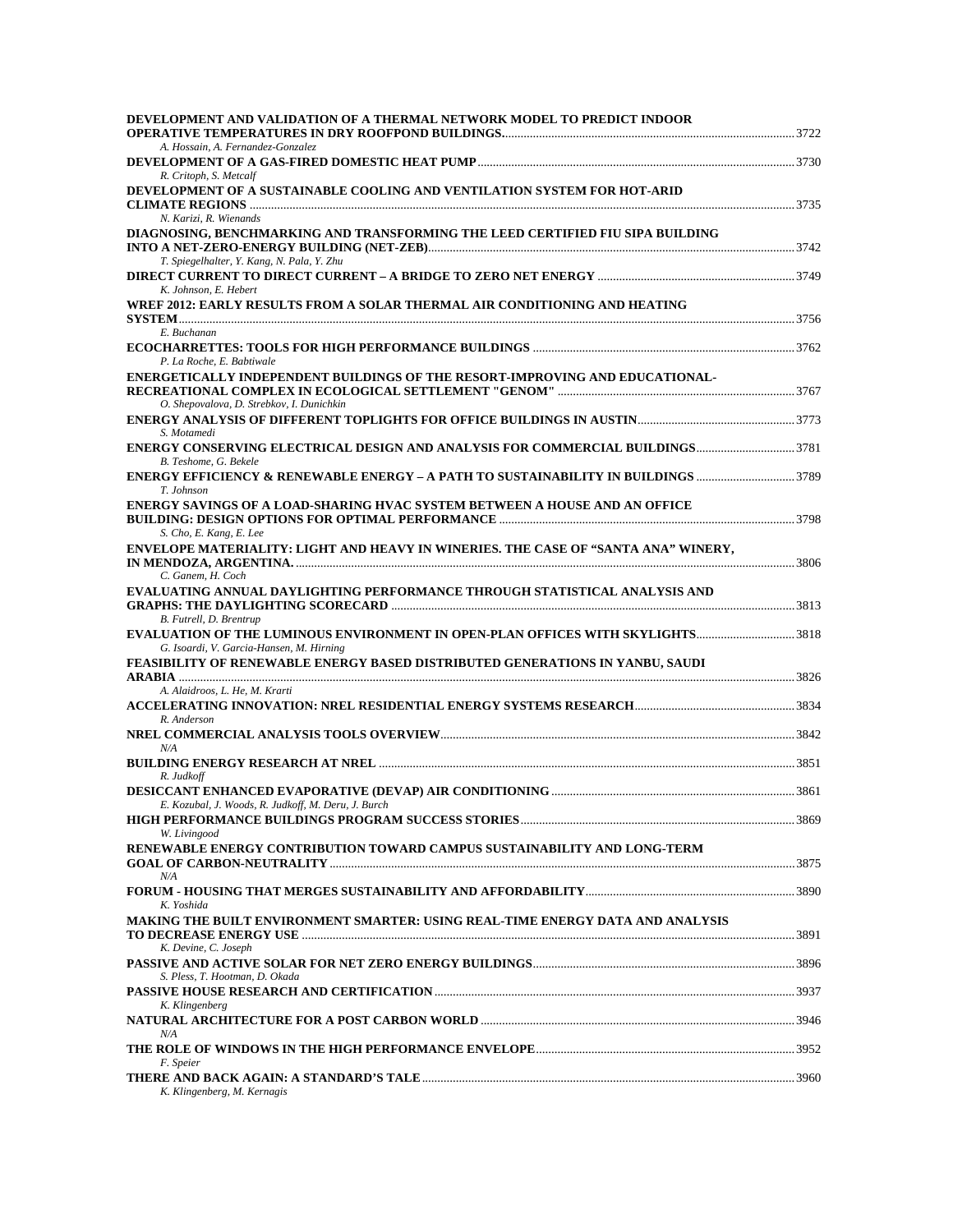| THE PATH TO ZERO: ULTRA-EFFICIENT ARCHITECTURE ON THE NREL CAMPUS: S&TF AND<br><b>MASTER PLANNING</b> 23966 |      |
|-------------------------------------------------------------------------------------------------------------|------|
| N. Carlisle                                                                                                 |      |
| R. Judkoff                                                                                                  |      |
| T. Peters                                                                                                   |      |
| THE STEINWAY & SONS SOLAR 2E ABSORPTION COOLING AND LOW PRESSURE STEAM SYSTEM 3993<br>T. Henkel             |      |
|                                                                                                             |      |
| J. Miller, A. Lowenstein                                                                                    |      |
| FORUM - SEASONAL STORAGE OF SOLAR HEAT - PROBLEMS, PITFALLS, BENEFIT AND SOLUTIONS 4019<br>P. D'Antonio     |      |
|                                                                                                             |      |
| N. Lechner                                                                                                  |      |
|                                                                                                             |      |
| A. Kwok                                                                                                     |      |
|                                                                                                             |      |
| J. Wang, L. Beltrán, J. Kim                                                                                 |      |
|                                                                                                             |      |
| A. Denzer                                                                                                   |      |
| <b>GREEN CLASSROOM 2020: DESIGN STRATEGIES TO RETROFIT K-12 SCHOOLS FOR CARBON</b>                          |      |
|                                                                                                             | 4038 |
| I. Elzevadi                                                                                                 |      |
| <b>GREEN-ROOF INTEGRATED PV CANOPIES—AN EMPIRICAL STUDY AND TEACHING TOOL FOR</b>                           |      |
| M. Perez, V. Fthenakis, N. Wight, C. Ho                                                                     |      |
| WREF 2012: GSA'S GREEN PROVING GROUND: IDENTIFYING, TESTING AND EVALUATING                                  |      |
|                                                                                                             |      |
| A. Kandt, M. Lowell                                                                                         |      |
| IMPACT OF COOL MATERIALS ON URBAN HEAT ISLANDS AND ON BUILDINGS COMFORT AND                                 |      |
|                                                                                                             | 4059 |
| A. Fanchiotti, E. Carnielo, M. Zinzi                                                                        |      |
|                                                                                                             |      |

| IMPACT OF DISTRIBUTED SOLAR GENERATION IN LOW ENERGY HOUSING ON THE ELECTRICAL                            |  |
|-----------------------------------------------------------------------------------------------------------|--|
| W. Saman<br>IMPACT OF SHADE ON HVAC ENERGY CONSUMPTION IN BUILDINGS: A RESIDENTIAL CASE STUDY4074         |  |
| J. Shultz, L. Witmer, J. Brownson                                                                         |  |
| INCORPORATING SKY LUMINANCE DATA MEASURED BY EKO SCANNER WITH A SCANNING SKY                              |  |
| J. Hu. W. Place. C. Konradi                                                                               |  |
| WREF 2012: INDIAN SOLAR CITIES PROGRAMME: AN OVERVIEW OF MAJOR ACTIVITIES AND                             |  |
|                                                                                                           |  |
| A. Kandt                                                                                                  |  |
| R. Azari-N., R. Peña                                                                                      |  |
|                                                                                                           |  |
| K. Kim. S. Han                                                                                            |  |
| INTERROGATING THE FLOW BEHAVIOUR IN A NOVEL MAGNETIC DESICCANT VENTILATION                                |  |
|                                                                                                           |  |
| A. Dodo, V. Hernandez-Perez, J. Zhu, S. Riffat                                                            |  |
| LOW INITIAL CAPITAL AND OPERATING COSTS INDUSTRIAL AIR CONDITIONING SYSTEM DESIGN 4118<br>A. Abdel-Rahman |  |
|                                                                                                           |  |
| A. Aguilar, U. Uriarte, A. Isalgue, H. Coch, R. Serra                                                     |  |
|                                                                                                           |  |
| L. Crema, A. Bozzoli, F. Alberti, A. Bertaso, F. Casalegno, G. Scagnetti                                  |  |
|                                                                                                           |  |
| $L$ Gun                                                                                                   |  |
|                                                                                                           |  |
| C. Yun, D. Jo, K. Kim, Y. Kang                                                                            |  |
| OPTIMIZING VENTILATION SHAFT VOLUMES AND VARYING OPENING SIZES CAN INCREASE                               |  |
| A. Nagory, P. Simmonds                                                                                    |  |
|                                                                                                           |  |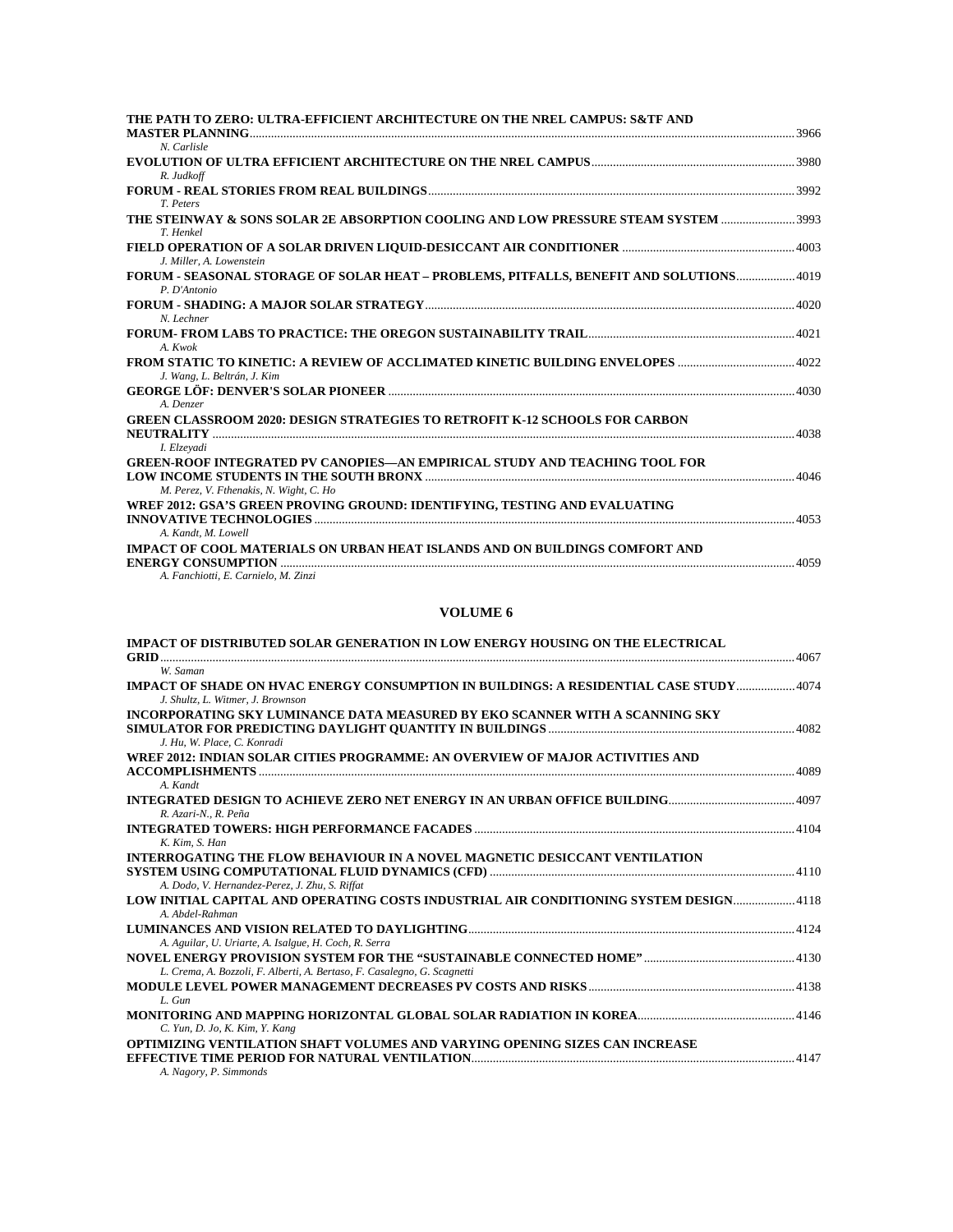| NET ZERO RESIDENTIAL: FEASIBILTY AND MICROCLIMATE RESPONSIVE DESIGN FOR A COLD                                                                                           |  |
|--------------------------------------------------------------------------------------------------------------------------------------------------------------------------|--|
| J. Gardzelewski, A. Denzer, G. Tan, M. Soltaniehha<br>ON THE MAP, OFF THE GRID - PATHWAYS TO NET ZERO FOR NATIONAL PARKS IN HAWAII4164<br>L. Lisell, A. Walker, A. Kandt |  |
| OPTIMAL DESIGN OF A STANDALONE PHOTOVOLTAIC POWER SUPPLY SYSTEM FOR AIR<br>CONDITIONING APPLICATION AT SAMARA UNIVERSITY IN ETHIOPIA AS AN ALTERNATIVE TO                |  |
| G. Bekele                                                                                                                                                                |  |
| PASSIVE GREEN TRANSFORMATION TECHNOLOGY STUDY ON RURAL HOUSING IN COLD AREAS 4174<br>X. Zhang, H. Jin                                                                    |  |
| PASSIVE HOUSE AND PASSIVE SOLAR: A COMPARISON OF TWO APPROACHES TO LOW-ENERGY<br>M. Hogan, A. Kwok                                                                       |  |
| PASSIVE USE OF SOLAR ENERGY IN DOUBLE SKIN FACADES FOR REDUCTION OF COOLING LOADS4181<br>A. Borodinecs, J. Zemitis, A. Prozuments                                        |  |
| PAST "NET ZERO" - NEXT STOP: "COMBUSTION FREE" A STORY OF A RESIDENTIAL CONVERSION4187<br>S. Stevens                                                                     |  |
| PERFORMANCE EVALUATION OF AN INDIVIDUAL SYSTEM OF ELECTRIC POWER GENERATION                                                                                              |  |
| M. Galhardo, A. Manito, W. Macêdo, E. Pereira, J. Pinho<br>REACHING TOWARD "NET ZERO": RESULTS FROM A PVT POWERED RESIDENCE IN THE PACIFIC                               |  |
| D. Boleyn<br>RELATIONSHIPS BETWEEN SUBJECTIVE AND OBJECTIVE PHYSICAL ENVIRONMENTAL FACTORS                                                                               |  |
| X. Li, H. Jin, J. Kang, T. Shao<br>RESEARCH ON TRAFFIC NOISE ENVIRONMENT OF URBAN RESIDENTIAL AREA BASED ON THE                                                          |  |
| W. Hupeng, K. Jian, J. Hong<br>SIMPLICITY AND INTEGRATION: PASSIVE SOLAR DESIGN AND PASSIVE HOUSE IN INTEGRATED                                                          |  |
| A. Fernandez-Gonzalez, R. Kruse, U. Passe, J. Rügemer                                                                                                                    |  |
| P. La Roche, E. Carbonnier, C. Halstead<br>SOLAR ICE CREAM: ACHIEVING NET-ZERO THROUGH AN INTEGRATED RETROFIT APPROACH 4225                                              |  |
| S. Tepfer, A. Kwok<br>SUNSPACE THERMAL DYNAMICS IN THE PACIFIC NORTHWEST: A FIELD AND MODELING STUDY  4233                                                               |  |
| A. Rempel, K. Gates, A. Rempel, K. Cashman, C. Page, B. Shaw<br>SUSTAINABLE BUILDINGS & LOW ENERGY ARCHITECTURE-JINKOSOLAR INSTALLATION AT THE                           |  |
| I. Christensen                                                                                                                                                           |  |
| L. Mao, J. Kang, H. Jin                                                                                                                                                  |  |
| S. Palacio, K. Valentine, M. Wong, K. Zhang                                                                                                                              |  |
| T. Peters                                                                                                                                                                |  |
| TESTING AND ANALYSIS OF LOW CARBON RURAL HOUSING INDOOR THERMAL ENVIRONMENT<br>W. Ling, H. Jin                                                                           |  |
| THE IMPACT OF THE SHAPE FACTOR ON FINAL ENERGY DEMAND IN RESIDENTIAL BUILDINGS IN                                                                                        |  |
| I. Danielski, M. Fröling, A. Joelsson                                                                                                                                    |  |
| R. Barnes                                                                                                                                                                |  |
| J. Lin                                                                                                                                                                   |  |
| TOWARDS ZERO NET ENERGY BUILDINGS – BRIDING THE GAP BETWEEN PARAMETRIC 3D/4D-BIM<br>T. Spiegelhalter                                                                     |  |
| D. Staley                                                                                                                                                                |  |
| U.S. DEPARTMENT OF ENERGY SOLAR DECATHLON: CHALLENGING STUDENTS TO BUILD                                                                                                 |  |
| J. Simon<br>C. Chan                                                                                                                                                      |  |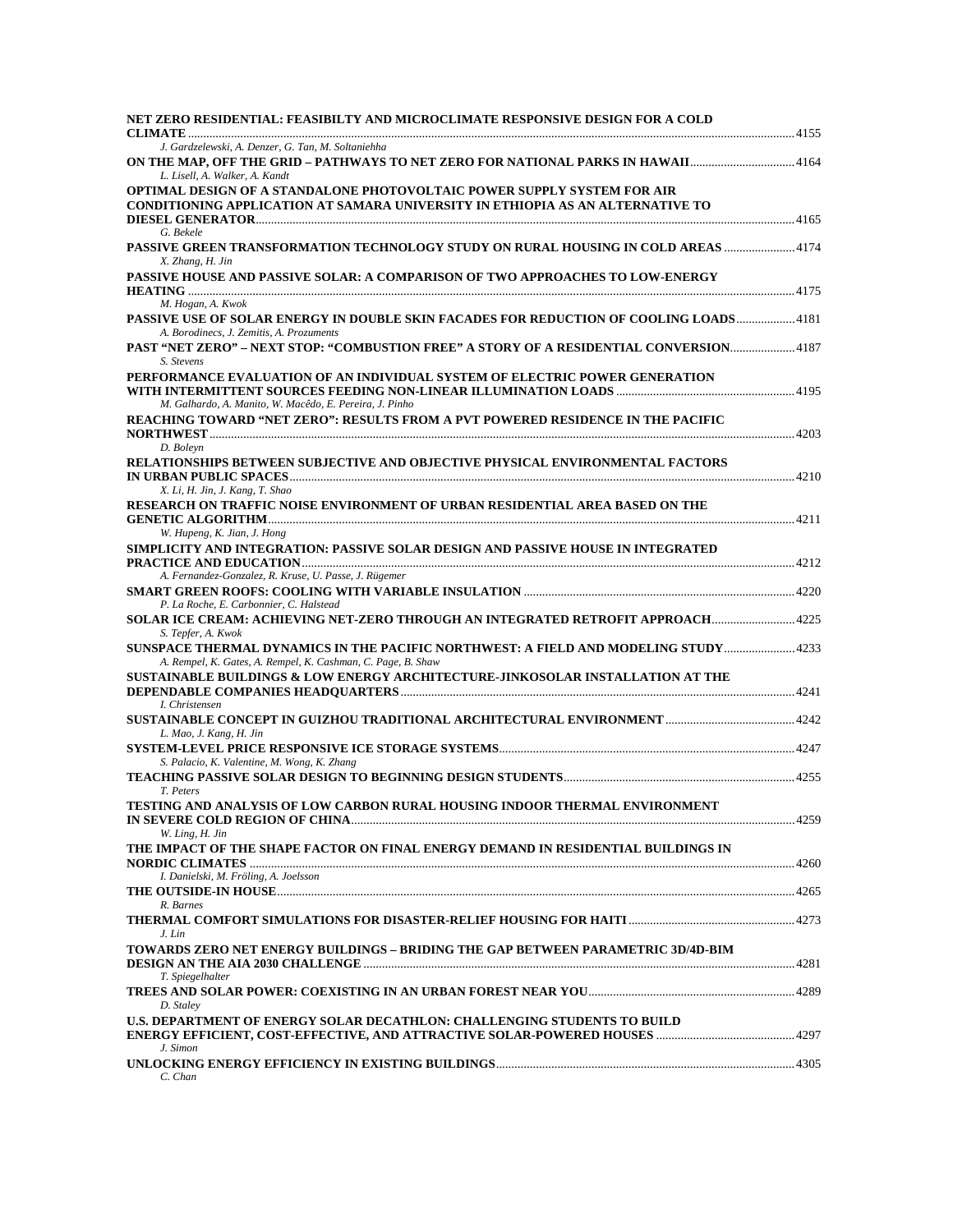| USAGE OF NASA'S NEAR REAL-TIME SOLAR AND METEOROLOGICAL DATA FOR MONITORING<br><b>BUILDING ENERGY SYSTEMS USING RETSCREEN INTERNATIONAL'S PERFORMANCE ANALYSIS</b> |  |
|--------------------------------------------------------------------------------------------------------------------------------------------------------------------|--|
| P. Stackhouse Jr., W. Chandler, R. Charles, J. Hoell, U. Ziegler, G. Leng, N. Meloche, K. Bourque, F. Sheriff, T. Anderson, J.                                     |  |
| Poirier                                                                                                                                                            |  |
| USING COEFFICIENT OF UTILIZATION AS A PERFORMANCE INDICATOR FOR CLIMATE-BASED                                                                                      |  |
| J. Hu, W. Place, C. Konradi                                                                                                                                        |  |
| VALIDATION OF DAYLIGHTING MODEL FOR INVERTED V-SHAPE AND DOME TYPE ROOF                                                                                            |  |
| R. Dev, V. Singh, H. Singh, G. Tiwari                                                                                                                              |  |
| VISUAL COMFORT ASSESSMENT BASED ON PERCEPTION IN TRANSITIONAL SPACES BETWEEN                                                                                       |  |
| J. López, C. Alonso, I. Crespo, R. Serra, H. Coch                                                                                                                  |  |
| ALFRED STATE COLLEGE ZERO ENERGY HOME PROJECT: CONSTRUCTION, MONITORING/DATA                                                                                       |  |
| N/A                                                                                                                                                                |  |
| WORLD RENEWABLE ENERGY SPECIAL PAPERS                                                                                                                              |  |
| A BAYESIAN MODEL COMMITTEE APPROACH TO FORECASTING GLOBAL SOLAR RADIATION 4354                                                                                     |  |
| P. Lauret, H. Diagne, M. David, A. Rodler, M. Muselli, C. Voyant<br>A KNOWLEDGE BASED COMPUTER-AIDED DESIGN TOOL FOR WATER EFFICIENT DESIGN OF                     |  |
| D. Drori. E. Shaviv                                                                                                                                                |  |
| A PLAN FOR POWERING THE WORLD FOR ALL PURPOSES WITH WIND, WATER, AND SUNLIGHT 4368<br>M. Jacobson                                                                  |  |
| K. Sopian, M. Othman, S. Zaidi                                                                                                                                     |  |
| AN INTEGRATED SUSTAINABLE FOOD PRODUCTION AND RENEWABLE ENERGY SYSTEM WITH                                                                                         |  |
| R. Patil, U. Atre, M. Nicklas, G. Bailey                                                                                                                           |  |
| ARGENTINE REPUBLIC RENEWABLE ENERGY OUTLOOK AND PLANNING: FROM 2010 TO 20304401<br>E. Quiles                                                                       |  |
| THE ROLE OF THE SOLAR RADIATION FORECAST UNCERTAINTIES IN THE CONTROL OF A SMART                                                                                   |  |
| SOLAR DOMESTIC HEATING SYSTEM WHICH USES SOLAR RADIATION FORECASTS IN ORDER TO<br>M. Kratzenberg, H. Beyer                                                         |  |
| BEYOND SMART GRID: ALTERNATIVES FOR TRANSMISSION AND LOW-COST FIRMING STORAGE                                                                                      |  |
| OF STRANDED RENEWABLES AS HYDROGEN AND AMMONIA FUELS VIA UNDERGROUND                                                                                               |  |
| W. Leighty, J. Holbrook                                                                                                                                            |  |
|                                                                                                                                                                    |  |
| L. Azimoh, F. Wallin, D. Oyedokun                                                                                                                                  |  |
| J. Boland                                                                                                                                                          |  |
| <b>COMBINATION OF TAGUCHI METHOD AND ARTIFICIAL INTELLIGENCE TECHNIQUES FOR THE</b>                                                                                |  |
| S. Kalogirou                                                                                                                                                       |  |
| R. Marquez, C. Coimbra                                                                                                                                             |  |
| CONTROL OF SOLAR HEAT GAIN TO REDUCE THE ENERGY CONSUMPTION OF BUILDINGS IN                                                                                        |  |
|                                                                                                                                                                    |  |
| K. Yousif<br>CRITICAL REVIEW OF ONGOING INITIATIVES TO PROMOTE THE DEPLOYMENT OF RENEWABLES                                                                        |  |
|                                                                                                                                                                    |  |
| R. Vigotti<br>CROSSING THE BOUNDARIES BETWEEN THE ENERGY, ENVIRONMENT AND TRANSPORT                                                                                |  |
| M. Fallde                                                                                                                                                          |  |
| <b>CRITICAL EVALUATION OF RESOURCE DEMAND AND BIOMASS PRODUCTIVITY FOR SCALE-UP OF</b>                                                                             |  |
| J. Quinn, T. Bradley, K. Catton, L. De Winter                                                                                                                      |  |
| DECENTRALISED OFF-GRID ELECTRICITY GENERATION IN INDIA USING INTERMEDIATE                                                                                          |  |
| S. Sagi, A. Patel, A. Hornung, H. Singh, A. Apfelbacher, R. Berry                                                                                                  |  |
| DECENTRALIZED INTEGRATED ORGANIC WASTE MANAGEMENT FOR URBAN AREAS IN THE                                                                                           |  |
|                                                                                                                                                                    |  |

*P. Karve*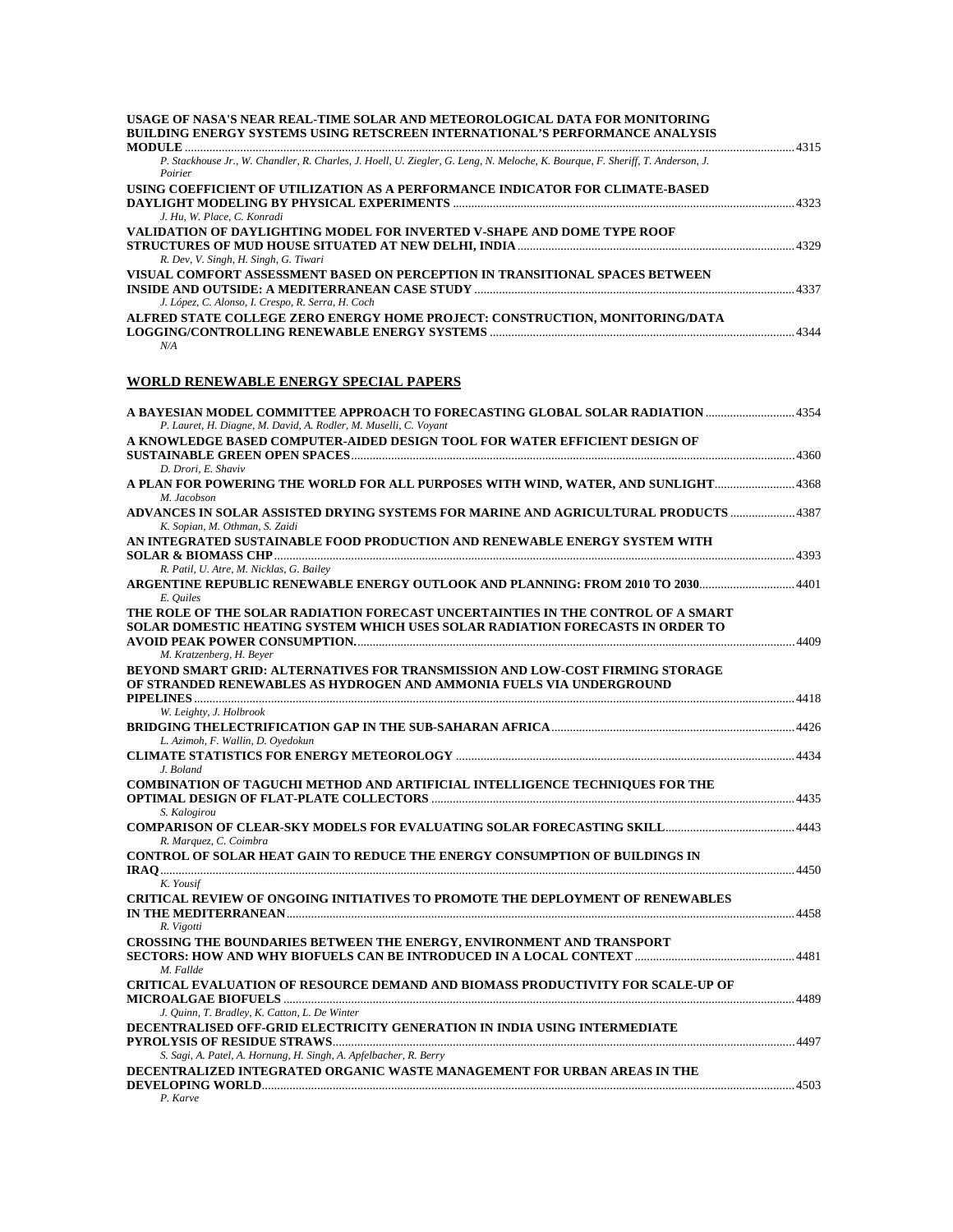| DESIGN OF A SOFTWARE FOR INTEGRATED RENEWABLE ENERGY WITH CONVENTIONAL                                                                                                                                                                                                 |  |
|------------------------------------------------------------------------------------------------------------------------------------------------------------------------------------------------------------------------------------------------------------------------|--|
| S. Ghazi<br>DEVELOPMENT OF COMPACT FC- AND FUEL PROCESSOR BASED AUXILIARY POWER UNITS USING                                                                                                                                                                            |  |
| G. Kolb, M. O'connell, D. Tiemann, M. Wichert                                                                                                                                                                                                                          |  |
| P. Ekdunge                                                                                                                                                                                                                                                             |  |
| <b>E4-MISTRA, A RESEARCH PROGRAM FOR THE DEVELOPMENT OF AN ENERGY EFFICIENT LOW</b>                                                                                                                                                                                    |  |
| J. Edvardsson, H. Westberg, J. Dawody, L. Andersson, M. Milh, L. Pettersson, X. Karatzas, M. Granlund, L. Holmgren, H.<br>Ingelsten, H. Kannisto, F. Gunnarsson, A. Palmqvist, R. Heijl, Y. Ma, D. Cederkrantz, R. Andersson, O. Högblom, P. Larsson, F.<br>Andreasson |  |
| R. Crutescu                                                                                                                                                                                                                                                            |  |
| EFFICIENT RENEWABLE ENERGY SYSTEMS USING BIOMASS, INDUSTRIAL EXCESS HEAT,<br>P. Laurell, T. Nylund                                                                                                                                                                     |  |
| J. Lewis                                                                                                                                                                                                                                                               |  |
| <b>EMPOWERING WOMEN IN DEVELOPING COUNTRIES THROUGH ENERGY FOR</b>                                                                                                                                                                                                     |  |
| G. Karlsson                                                                                                                                                                                                                                                            |  |
| M. Chaaban, M. Alahmad, J. Pentelute                                                                                                                                                                                                                                   |  |
| F. Bjork, S. Kilkis, M. Molinari                                                                                                                                                                                                                                       |  |
| D. Chwieduk                                                                                                                                                                                                                                                            |  |
| L. To, R. Riek, A. Zahnd<br><b>FABRICATION, ISSUES INVOLVED AND LONG TERM DURABILITY OF CIGS THIN FILM PV</b>                                                                                                                                                          |  |
| N. Dhere, S. Pethe                                                                                                                                                                                                                                                     |  |
| FIT FOR FUTURE - HOW A FEED IN TARIFF (FIT) AND SDR'S CAN BOOST THE RENEWABLE ENERGY                                                                                                                                                                                   |  |
| S. Schurig                                                                                                                                                                                                                                                             |  |
| T. Book                                                                                                                                                                                                                                                                |  |
| A. Schwab, D. Schmaltz                                                                                                                                                                                                                                                 |  |
| L. Kazmerski                                                                                                                                                                                                                                                           |  |
| FORUM - ENABLING DEPLOYMENT OF RENEWABLE ENERGY IN THE KINGDOM OF SAUDI ARABIA. 4625<br>M. Alodan                                                                                                                                                                      |  |
| <b>FUTURE PROSPECTS OF RENEWABLE ENERGY IN ICELAND HOW TO GET FROM 82 TO 100%</b>                                                                                                                                                                                      |  |
| T. Sigfusson                                                                                                                                                                                                                                                           |  |
| I. Thorbjornsson, T. Sigfusson, G. Gunnarsson, G. Oskarsdottir, G. Gudmundsson, M. Gudmundsson                                                                                                                                                                         |  |
| M. Eckhart                                                                                                                                                                                                                                                             |  |
| HEAT LOAD AND SOLAR GAIN PREDICTION FOR SOLID WALL DWELLINGS RETROFITTED WITH<br>S. Memon, P. Eames                                                                                                                                                                    |  |
| HOW TO REACH A GLOBAL ENERGY BALANCE WITH ONLY RENEWABLE ENERGY SOURCES 4644<br>E. Dahlquist                                                                                                                                                                           |  |
| R. Dinsdale, J. Massanet-Nicoulau, G. Shipley, A. Guwy, G. Premier                                                                                                                                                                                                     |  |
| IMPACT OF BIOGAS ON USERS: EXPERIENCES FROM DOMESTIC BIOGAS PROGRAMS IN ASIA AND                                                                                                                                                                                       |  |
| P. Ghimire<br>IMPLEMENTATION OF SUSTAINABLE ENERGY POLICY AND GOALS - CAN NETWORKING EXPLAIN                                                                                                                                                                           |  |
| J. Palm                                                                                                                                                                                                                                                                |  |
|                                                                                                                                                                                                                                                                        |  |
| H. Deepthi, B. Apremayaswarup<br>INDOOR TEMPERATURE AND ARCHITECTURAL SHAPE IN APARTMENT BUILDINGS IN HAVANA 4689                                                                                                                                                      |  |
| D. Couret                                                                                                                                                                                                                                                              |  |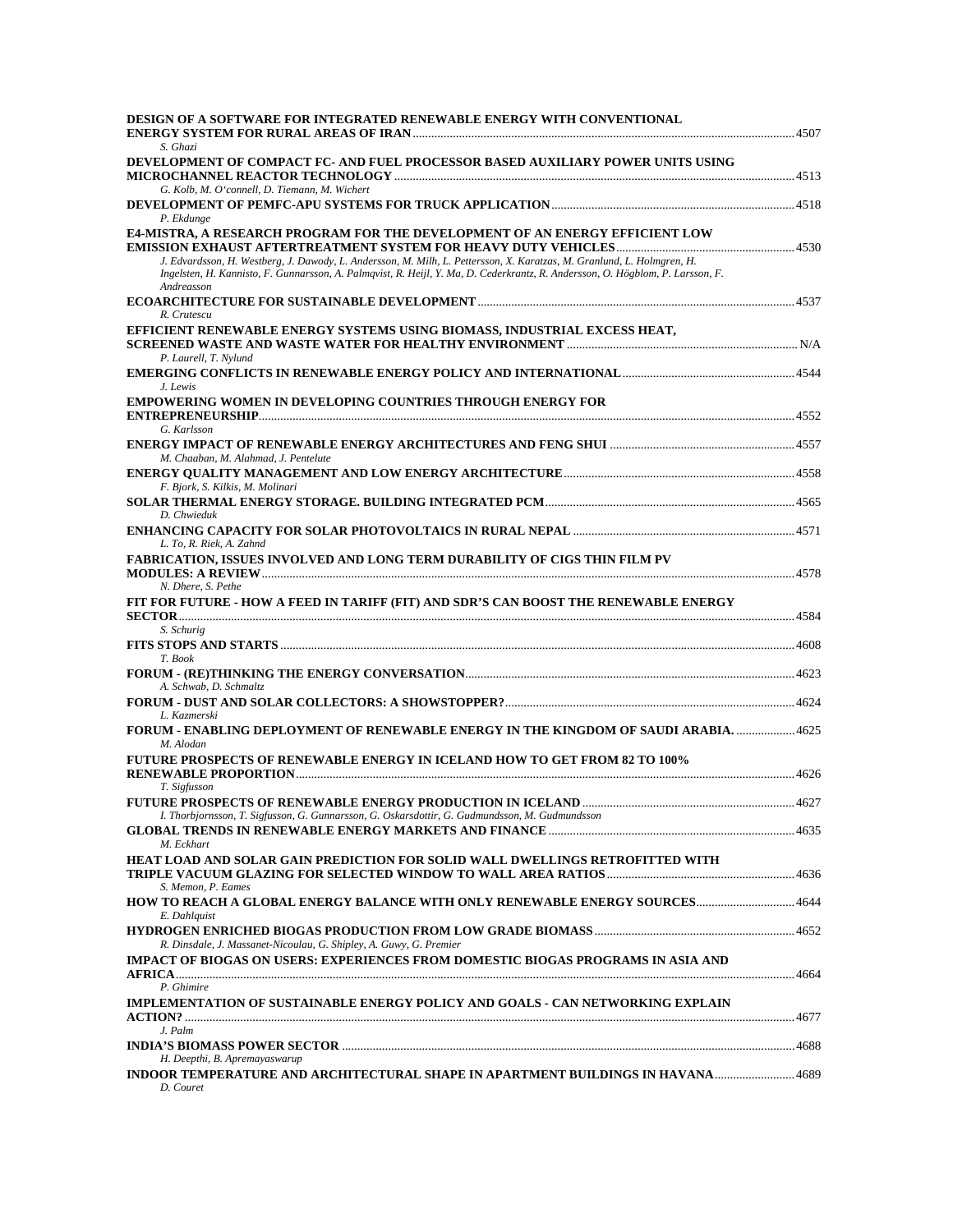| B. Osnes, A. Hunt                                                                                                                                                             |  |
|-------------------------------------------------------------------------------------------------------------------------------------------------------------------------------|--|
| MEASURING IRRADIANCE, TEMPERATURE AND ANGLE OF INCIDENCE EFFECTS ON                                                                                                           |  |
| M. Buday, G. Keoleian<br>NEXUS CARBON FOR DEVELOPMENT - SUSTAINABLE AND EQUITABLE ENERGY ACCESS FOR THE                                                                       |  |
| P. Karve<br>NOVEL HYBRID OBSERVERS FOR A SENSORLESS MPPT CONTROLLER AND ITS EXPERIMENT<br>A. Mahdi                                                                            |  |
| OPERATION PROPOSAL AND EFFICIENCY ANALYSIS OF DIRECT-FIRED ABSORPTION CHILLERS                                                                                                |  |
| Y. Li, Q. Qiu, C. Liu                                                                                                                                                         |  |
| A. Baras, W. Bamhair, Y. Alkhoshi, M. Alodan, J. Engel-Cox                                                                                                                    |  |
| K. Thanapalan, F. Zhang, G. Premier, A. Guwy                                                                                                                                  |  |
| D. Banks<br>PASSIVE AND LOW ENERGY ARCHITECTURE - THE ISRAELI APPROACH WITHIN THE                                                                                             |  |
| E. Shaviv                                                                                                                                                                     |  |
| A. Sambo, E. Bala<br>G. Jin                                                                                                                                                   |  |
| POLICY FOR BIOMASS UTILISATION IN ENERGY AND TRANSPORT SYSTEMS - THE CASE OF<br>L. Olsson, L. Hjalmarsson                                                                     |  |
| POTENTIAL OF USING WINDOW FILMS TO SUPPORT PROTECTION OF THE ENVIRONMENT IN                                                                                                   |  |
| K. Yousif, M. Mahammed, J. Yousif<br>PREDICTED CHARGING AND DISCHARGING EFFECTIVENESS OF A LATENT HEAT ENERGY                                                                 |  |
| P. Eames                                                                                                                                                                      |  |
| A. Jager-Waldau<br>RENEWABLE ENRGY, LARGE PROJECT IN MOROCCO, 500MW - SOLAR AND WIND POTENTIAL AT                                                                             |  |
| H. Nfaoui, A. Sayigh<br>RENEWABLE ENERGY: CHALLENGES AND PROSPECTS OF ADOPTING A NEW POLICY AND LEGAL                                                                         |  |
| M. Ahmadu                                                                                                                                                                     |  |
| W. Sark, N. Reich, B. Muller, A. Armbruster, K. Kiefer, C. Reise                                                                                                              |  |
| M. El-Ashry<br>SOLAR IRRADIATION FORECASTING: STATE-OF-THE-ART AND PROPOSITION FOR FUTURE                                                                                     |  |
| H. Diagne, M. David, P. Lauret, J. Boland<br>SPECTRAL DISTRIBUTIONS OF DIFFUSE AND GLOBAL IRRADIANCE FOR CLEAR AND CLOUDY                                                     |  |
| G. Blackburn, F. Vignola                                                                                                                                                      |  |
| D. Swift-Hook, D. Milborrow                                                                                                                                                   |  |
| D. Couret<br>SUSTAINABLE HEALTH CARE ENVIRONMENTS – DESIGNING ENERGY EFFICIENT AND HEALTHY<br>J. Karlsson                                                                     |  |
| <b>SWEATING TO BE COOL WITH SOLAR: PROGRESS TOWARD A VIBRANT SOLAR</b><br>S. White, D. Rowe, D. Mugnier                                                                       |  |
| TAKING THE NEXT STEP: DRIVING RENEWABLE THERMAL ENERGY DEVELOPMENT IN THE US 4834<br>W. Rickerson, N. Veilleux, J. Crowe, A. Brydges, C. Howe, D. Breger, B. Claeys, R. Rizzo |  |
| TESTING OF PV-MODULES ACCORDING IEC STANDARDS AND BEYOND - FINDINGS BASED ON<br>I. Luck, S. Lehmann                                                                           |  |